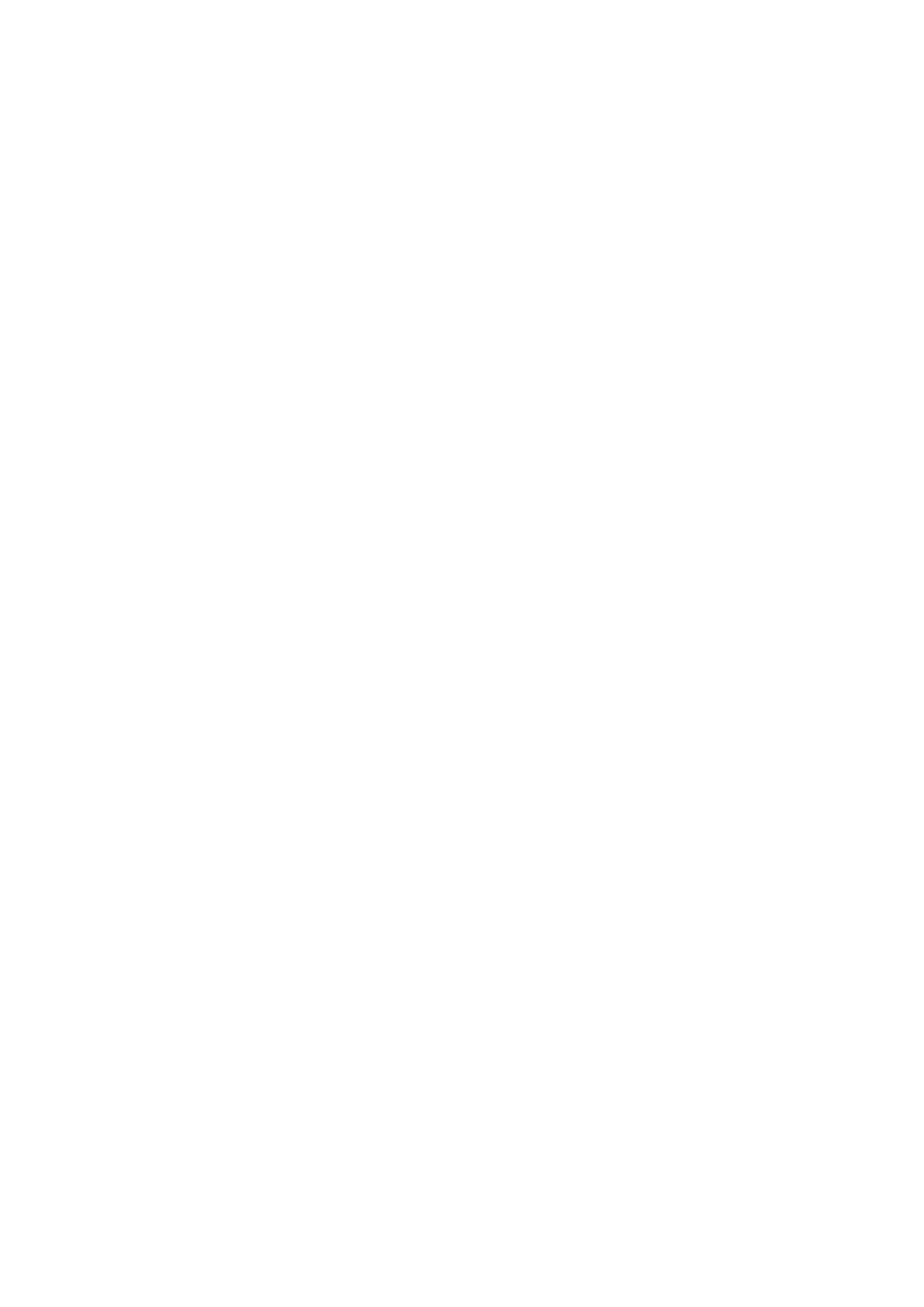# **CONTENTS**

| 1. |     |  |
|----|-----|--|
| 2. |     |  |
|    | 2.1 |  |
|    |     |  |
|    |     |  |
|    |     |  |
|    | 2.2 |  |
|    |     |  |
|    |     |  |
|    |     |  |
|    |     |  |
| 3. |     |  |
|    | 3.1 |  |
|    | 3.2 |  |
|    | 3.3 |  |
|    | 3.4 |  |
|    | 3.5 |  |
|    | 3.6 |  |
| 4. |     |  |
| 5. |     |  |
|    |     |  |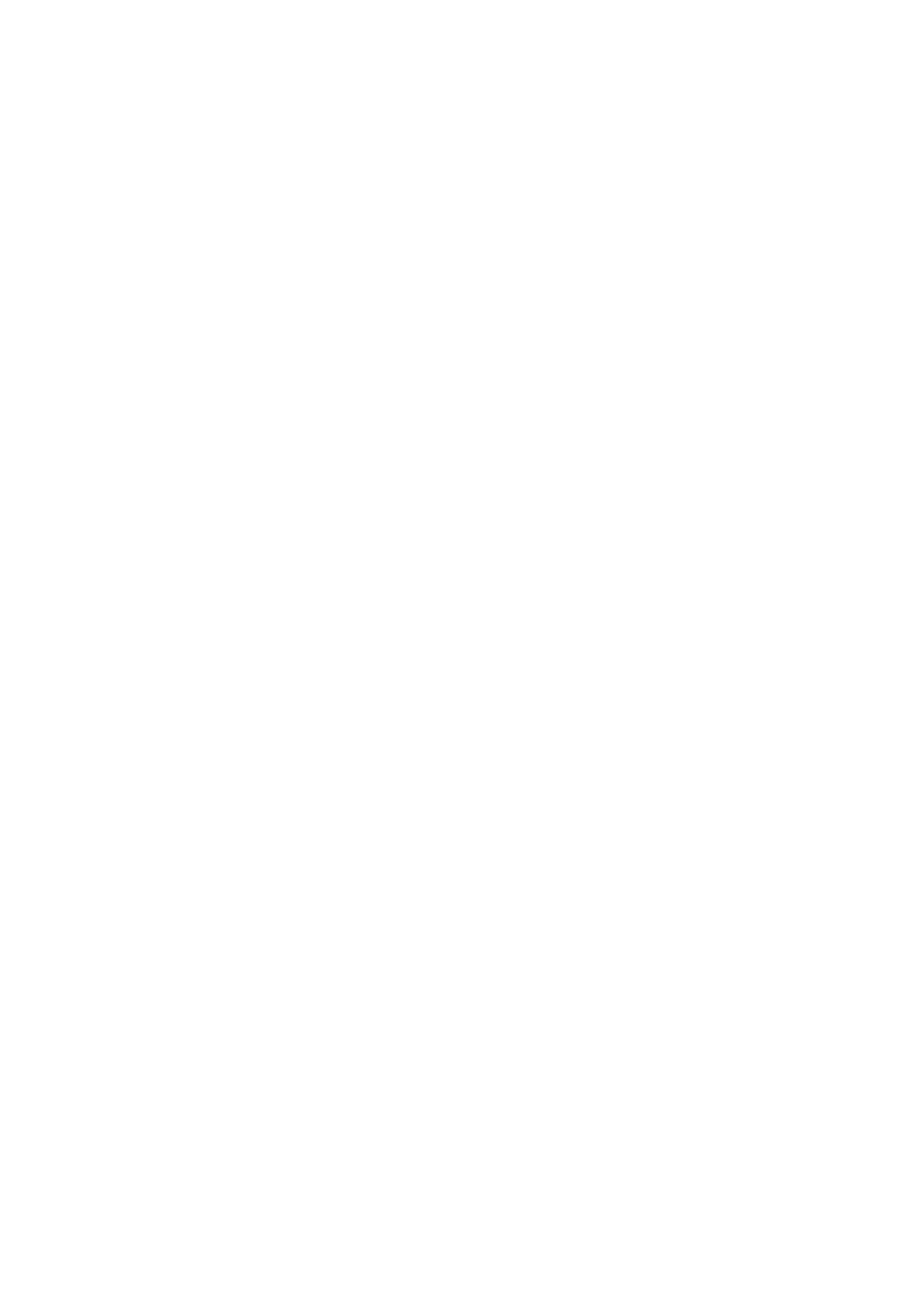# <span id="page-4-0"></span>**INTRODUCTION**

In accordance with the provisions of the Stability and Growth Pact, the Republic of Cyprus submits its Stability Programme (SP) for the period 2018-2021 as approved by the Council of Ministers on 24<sup>th</sup> April 2018. The SP has been prepared in line with the updated Code of Conduct, which sets out the "Guidelines on the format and content of the Stability and Convergence Programmes". The SP has also been prepared in the context of the European Semester, which gives a clear ex ante dimension to economic policy coordination at EU level and it takes into account the key policy orientations provided in the Annual Growth Survey.

The SP shall be considered as the national medium-term fiscal plan in the sense of Regulation 473/2013 and should be read in conjunction with the National Reform Programme (NRP), which sets out a broad range of structural reform measures and national targets within the context of the EU2020 Strategy. As required by the European Semester, the SP and the NRP have been simultaneously composed and presented to the European Commission.

In this context, the budgetary developments and targets in the SP are consistent with the structural reforms and policy ambitions set out in the NRP. The same holds for the macroeconomic outlook. Inevitably, this leads to a certain degree of overlap between the two documents. The SP elaborates in much greater detail on the macroeconomic outlook and budgetary plans, while the NRP mostly focuses on the various policy measures and reforms in the framework of the priorities of the EU2020 strategy. Where appropriate, cross references are included in both documents.

The analysis and forecasts contained in this document are based on data available up to 4<sup>th</sup> April 2018. The macroeconomic forecasts contained herein have been endorsed by the Fiscal Council.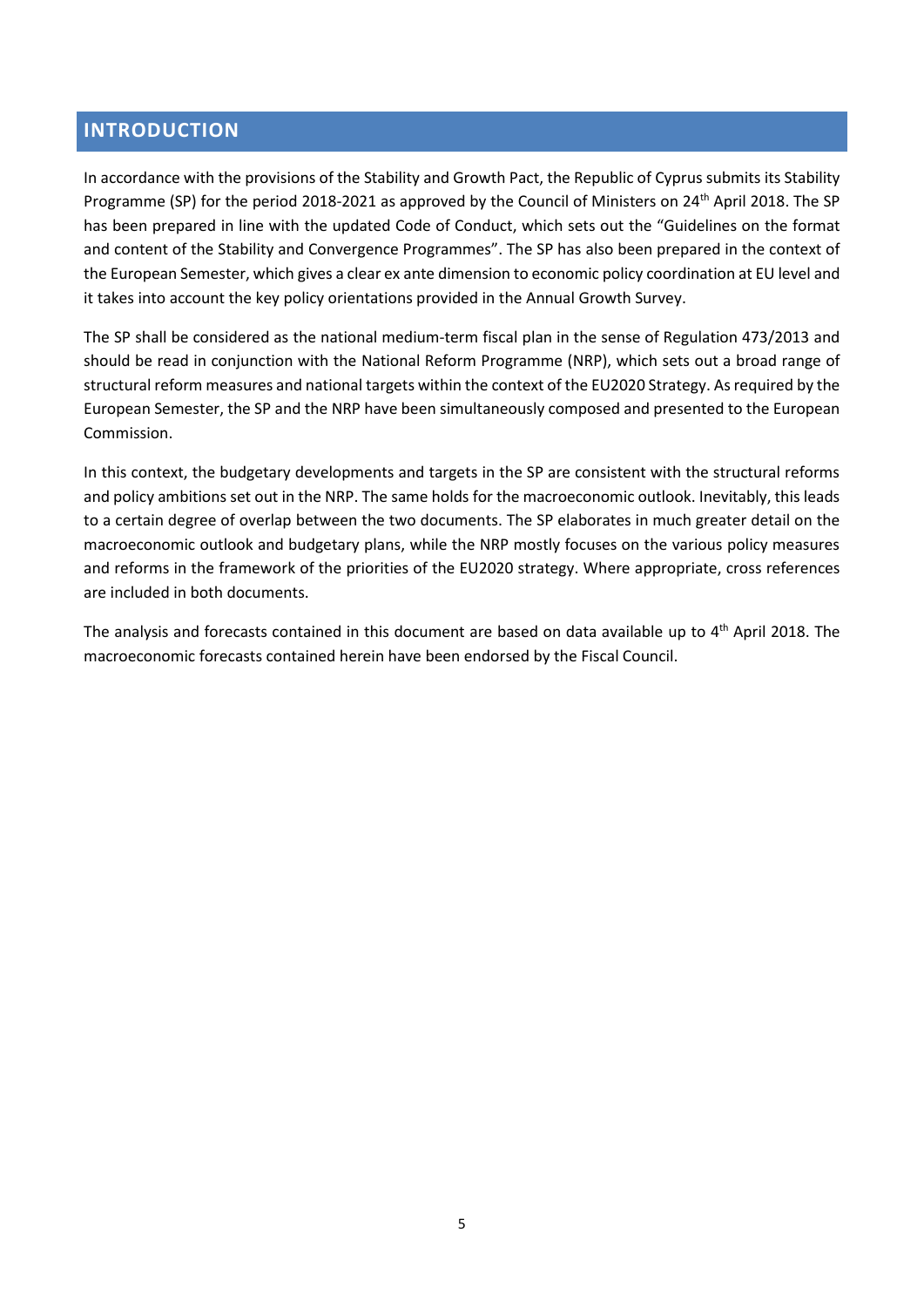# <span id="page-5-0"></span>**1. OVERALL POLICY FRAMEWORK AND OBJECTIVES**

Economic activity in Cyprus continues on a strong path, firmly establishing a period of sustained expansion based on solid economic indicators. According to the latest estimates published on 16<sup>th</sup> March 2018 by the Statistical Service, the economy expanded at an accelerated rate of 3.9% in real terms in 2017, compared to a real growth rate of 3.4% in 2016. Over the course of the programming period, economic activity is expected to be buoyant, with the main drivers stemming from the performance in key export sectors of the economy, along with a significant support from investments and structural reforms. The strong economic performance is expected to be a catalyst for a continued gradual normalization of the labour market and a reduction in nonperforming loans, inter alia with other significant measures in the financial sector.

Imbalances in the economy are still persistent as a stock legacy from the crisis, but that said, significant progress has been achieved amid a very challenging environment, as a combination of efforts between the authorities and the private sector. Private debt as a per cent of GDP decreased by 9% in 2016 and by a further 16% in the first three quarters of 2017, along with a 13.6% decrease in non-performing exposures at the end of December 2017, which according to the ECB Annual Report on supervisory activities, is the highest year-onyear decrease for NPLs in the EU. The decrease in the unemployment rate to 10.1% of the labour force in 2017 was the steepest exhibited in the EU, while employment increased by 3.4%. External imbalances measured by the current account and the net international investment position, are greatly distorted by the inclusion of special purpose entities (SPEs) in the data. A dedicated box on this issue is included in this Stability Programme update, in order to demonstrate the magnitude of this impact.

The risks in the economic outlook are concentrated domestically, the most significant of which relating to developments in the financial sector where important changes are underway that could potentially derail recovery over the programming horizon. More specifically, the high levels of non-performing exposures in the banking sector and the related supervisory pressures pose a risk to the economy. To this end, as detailed in Section 2.1.3, the government is promoting a three prone strategy to swiftly and efficiently address this challenge. External risks remain contained at this point in time and mainly relate to the UK's exit from the European Union, expected in 2019, with repercussions for the Cyprus economy estimated to be limited, and also from potential developments on the downside in the Eurozone due to the policy stance of the US.

This Stability Programme outlines the fiscal policy strategy for the period 2018-2021 under the central macroeconomic scenario adopted by the government, with the over-arching policy priority to safeguard stability and growth, while exerting all efforts to improve the resilience of the economy to absorb adverse developments. In order to achieve the main objective, the Government will continue to: (a) manage sound public finances, safeguarding a balanced budget in structural terms, focused on sustainability and growth enhancement within the boundaries of available fiscal space, (b) focus on a gradual and sustained reduction of public-debt to GDP ratio, (c) implement the structural reform agenda, (d) support efforts for as rapid as possible decrease in the ratio of non-performing loans and (e) enhance the competitiveness of the economy, building on the favourable economic environment, in order to further support investment. An overall environment of sustained macroeconomic stability ultimately aims at upgrading the rating of the economy and achieving a favourable investment grade, safeguarding sustained market access at attractive rates.

The macroeconomic and fiscal forecasts underlying this Programme have been submitted to the Fiscal Council for endorsement and the Council concluded that the headline GDP and budget balance figures as forecast by the Ministry of Finance are considered realistic for the programming period under consideration.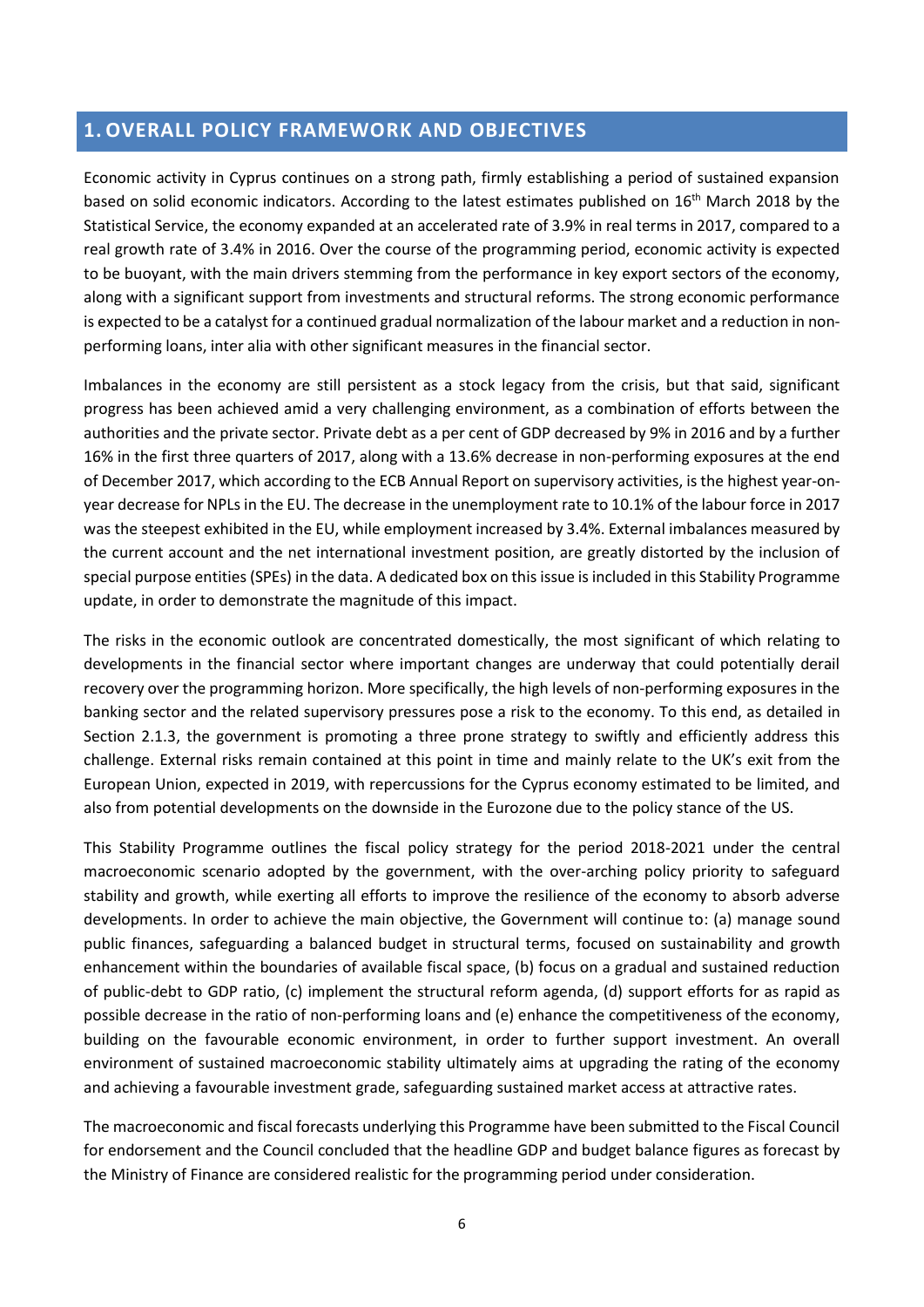#### *Fiscal Policy Objectives*

The strong economic performance, along with the continued efforts for fiscal sustainability, resulted in a nominal budget surplus of 1.8% of GDP in 2017, compared to a surplus of 0.3% the year before. Over the medium term, nominal balance is projected to continue to be in surplus and hover around 1.8% of GDP. On the expenditure side, it is important to emphasise the measures containing public expenditure that are in effect and include the collective agreement reached between the Government and public and broader public sector unions, which introduce a control mechanism limiting the overall growth in the wage bill in the public and broader public sector below the growth of nominal GDP, and the Law which provides for the indefinite suspension of recruitment of new personnel in the public sector and the introduction of a mechanism regulating and controlling exceptions. On the revenue side, the better than anticipated results are due to the economic performance and improved labour market conditions, taking into consideration that no tax policy novelties have been introduced, since the previous update of the Stability Programme.

The nominal budget surplus corresponds to sizeable primary surpluses over the programming period exceeding 4.6% of GDP on average, overachieving the targets set in the previous update of the Stability Programme. The structural budget position, estimated in accordance to the commonly agreed methodology of the European Union was in surplus reaching 1.2% of potential GDP in 2017 and is forecast to remain in surplus averaging 0.3% over the period 2018-2021, thus achieving the national Medium-Term Objective (MTO), the anchor of the preventive arm of the Stability and Growth Pact (SGP), set at a balanced structural position.

The general government debt-to-GDP ratio in 2017 has decreased significantly by about 9 p.p. to 97.5% compared to 106.6% in 2016. The accelerated decline was attributed to the overperformance in the public accounts that enabled the earlier repayment of liabilities. Developments in 2018 are being hampered by decisive action undertaken by the government to address challenges in the banking sector including through a state bond issuance of €2.35bn maturing between 15-20 years with a possibility of an additional fiscal burden arising, in line with state aid rules. This will result in an estimated spike of debt-to-GDP ratio to 105.6% at the end of 2018. Going forward, over the programming period 2019-2021, debt-to-GDP ratio is projected to follow a downward trend declining to about 100.0%, 94.6% and 88.0% by year end 2019, 2020 and 2021 respectively, in full respect of the debt rule in the preventive arm of the SGP.

As is the firm target of the Government of Cyprus, the obligations of the SGP are fully respected, based on the Ministry of Finance central macroeconomic scenario and, as always, the authorities will continue to monitor fiscal developments and in case of deviation stand ready to adopt the necessary corrective measures.

#### *Structural Reform Agenda*

The government continues to strive towards advancing its structural reform agenda which spans over a range of policies aimed at maintaining the strong performance in public finances and improving fiscal governance, improving efficiency in public and local administration, improving the efficiency of the Judiciary and enhancing the implementation of the Insolvency and Foreclosure Frameworks, reducing private indebtedness and the high level of non-performing loans, boosting investment further and improving access to finance particularly for SMEs and, finally, improving the labour market relevance of the educational system and the quality of Active Labour Market Policies, particularly for young people, and, finally, health care reform.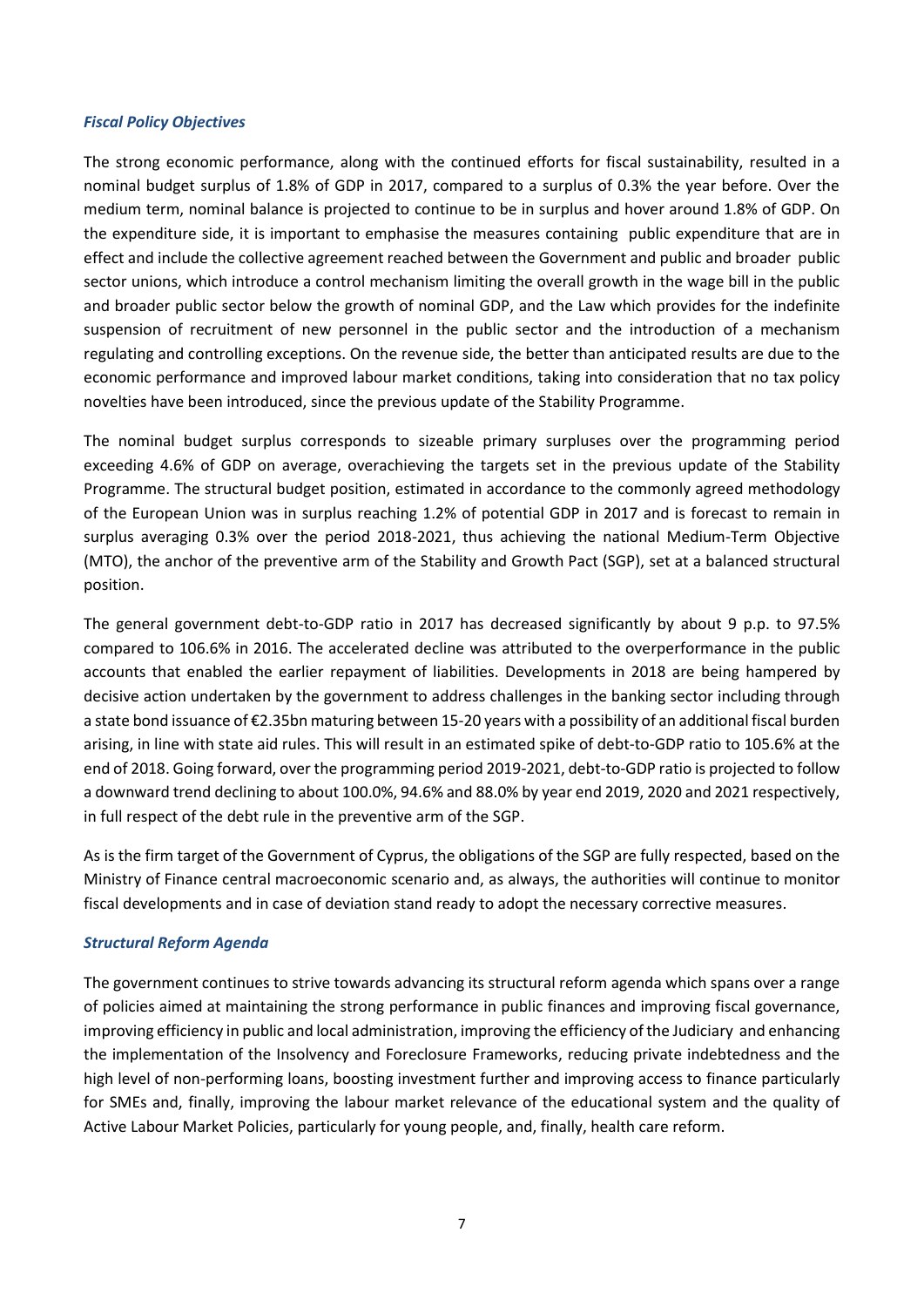Progress in the structural reform agenda is detailed in the National Reform Programme of the Republic of Cyprus, but in the framework of the Stability Programme it is worth to note the following:

## *Public Financial Management*

In June 2016, a bill titled "The National Investment Fund and the Cyprus Investment Management Organization and Related Matters Law of 2016", as well as the Regulations titled "Inputs and Outputs of the National Investment Fund and the Cyprus Investment Management Organization and Related Matters Regulations of 2016" were tabled before the House of Representatives for deliberations and approval. The purpose of these interlinked pieces of legislation is to ensure the sound revenue management arising from the activities in the hydrocarbon sector, and ensuring long term macroeconomic stability in the country.

This framework provides the basis for sound public financial management, limiting procyclicality of fiscal policy. Policies and rules for the SWF's funding, withdrawal, and spending operations are clear and consistent with the objectives of the fund. These objectives are already well specified in the Fiscal Responsibility and Budget Systems Law (FRBSL) and concern:

- 1. The creation of an alternative steady flow of income for the state budget, which allows a safety margin for the public finances and the economy against big fluctuations in the prices of hydrocarbons, with the accumulation of assets during periods of high returns;
- 2. The reduction of the general government debt and thus the strengthening of compliance in accordance with the principle of sustainability; and
- 3. The investment of surpluses in international financial assets with sufficient dispersion to ensure future generations or other long-term goals.

The investment objectives of the SWF are consistent with the Government's broad macro-fiscal objectives and policy priorities.

Discussions have resumed at the level of the Parliamentary Finance Committee and the aim is to conclude the process and enact the two legal acts within the first semester of 2018.

# *Public Sector Collective Agreement and Wage Bill setting mechanism*

Overall wage bill developments in the public and broader public sector are now governed by collective agreements signed between the Minister of Finance and the Unions of the public and broader public sector. In these collective agreements, a wage setting mechanism has been introduced that establishes a formula that ensures the application of an effective framework that monitors and regulates wage bill growth below nominal GDP growth for 2017-2018. In the absence of any amendments to the current agreements, the mechanism will continue to be in effect.

Wage bill developments stem primarily from employment policy changes affecting employment levels, as well as changes in pension levels, partial wage indexation and automatic annual increments. Furthermore, the collective agreements stipulate that contractual salary increases are discussed and agreed upon within the framework of the institutionalized dialogue only if the nominal GDP growth rate outweighs the expected increase in the wage bill by any other parameter.

It is noted that wage indexation (or cost of living adjustment-COLA) has been permanently reformed since 2014 through the respective Budget Law, changed from full indexation to partial indexation capped at 50% of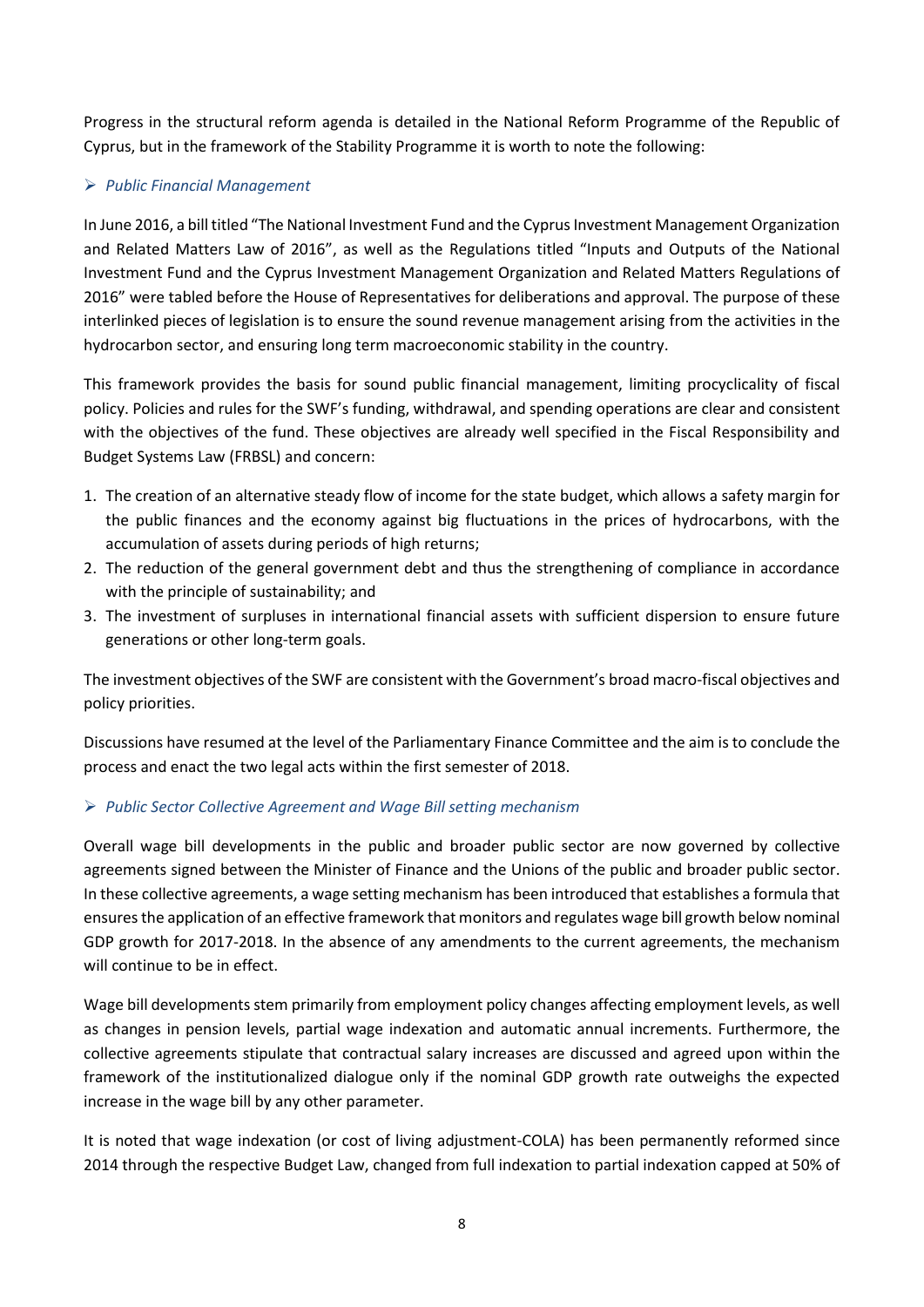the increase in the CPI. Also, a mechanism for the automatic suspension of COLA application and derogation procedures during adverse economic conditions have been embedded, such that if in the second and third quarters of a given year negative rates of growth of seasonally adjusted real GDP are registered, no indexation will be effected for the following year.

Due to the automatic suspension provision, COLA was suspended in 2014, 2015, 2016 and 2017 due to negative inflation and/or real growth.

In direct relevance to the measures related to the containment of the growth in public and broader public sector wage bill is the freeze of new recruitments in the public and broader public sector, a measure that was due to expire at the end of 2017 but was extended indefinitely through the enactment of a new Law, voted by Parliament in June 2017, which stipulates an indefinite freeze on recruitments and an exceptions mechanism which requires Parliamentary approval.

## *Judiciary reform*

## **Increasing the efficiency of the Justice System**

The quality of the administration of justice is of high standards in Cyprus. However, the great increase in the workload of the courts in the recent years especially due to the economic crisis and the subsequent increase in the backlog of cases in civil jurisdiction, coupled with a low level of ICT use in courts weigh on the efficiency of the justice system. The Government acknowledging the importance of efficient resolution of civil and commercial cases has put as a high priority the reform of the Justice System. The close cooperation between the Ministry of Justice and Public Order and the Supreme Court has in recent years been reinforced by a standing policy of frequent contacts between the Minister of Justice and Public Order (MJPO) and the President and Judges of the Supreme Court. A wide range of issues related to the operation of the courts is discussed, agreed and followed up. Measures taken in 2017 to that effect are the following:

On 21 July 2017, the Courts of Justice (amendment) Law of 2017 (Law 109(I)/2017) was enacted, providing for the filtering of the right to file an appeal in civil cases as regards interlocutory decisions during the proceedings. This does not deprive a party the right to raise at the stage of the appeal against the final decision, issues relating to any interim decision.

A bill for the establishment of an Administrative Court of International Protection was prepared and submitted to the HoR on 18 January 2018. The provisions of the bill provide that the cases of international protection will be transferred to this court from the Administrative Court, allowing the latter more time to deal with all other administrative cases. The decisions of the Court will be subject to appeal before the Supreme Court for any reason concerning only a legal point.

A bill for the establishment of a Commercial Court was also prepared and, following consultation with all the competent stakeholders is now at the final stage of discussion with the Legal Service of the Republic. The provisions of the bill include which cases will fall under the jurisdiction of the Court, what will be the qualifications of the judges etc.

Finally, the Administrative Court, operational since January 2016, was strengthened with two additional judicial posts since September 2017.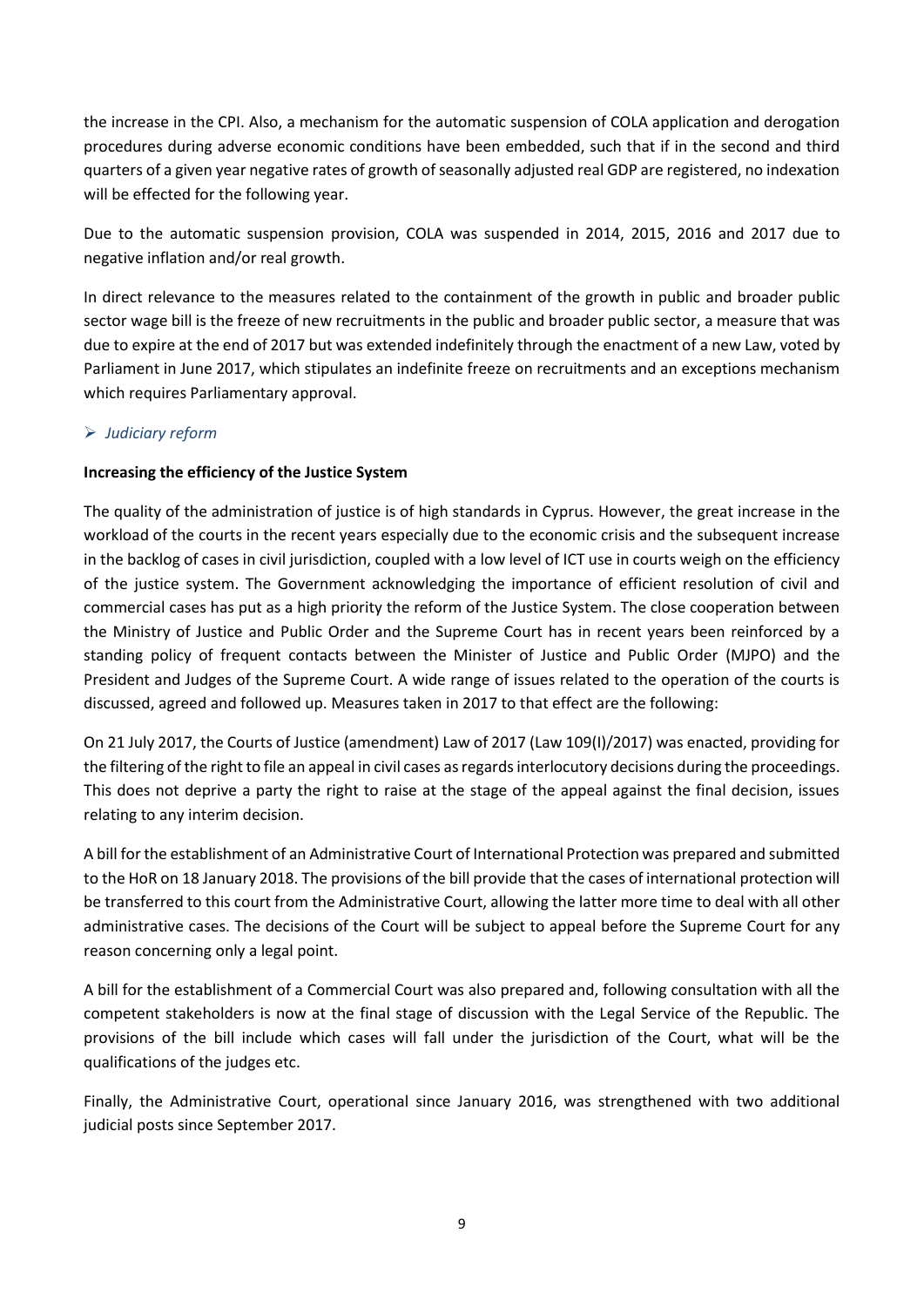E- Justice is one of the main pillars for the reform of the Justice system. A tender was launched in March 2017 to purchase an electronic Court administration system so as to digitize the operations of the Courts. Following the evaluation of the tenders, the pilot operation of the system is expected to be launched in August 2019 whilst the system is expected to be fully operational in February 2020.

A project is now running for major reforms aiming at the overall modernization of the judicial system and management of courts, through technical support. In February 2017, the Supreme Court appointed a former Judge of the Supreme Court, as the Director of Reform and Training, in order to coordinate the whole reform project. Also, a Courts' Reform Committee was established, comprising by the President of the Supreme Court (President) and 2 Judges of the Supreme Court, the President of the Judges' Association, the Director of Reform and Training, the Chief Registrar, a representative of the Ministry of Finance and of the Ministry of Justice and Public Order, and the President of the Cyprus Bar Association. The task of the experts was completed in March 2018 with the completion and delivery of the final report with their recommendations for addressing identified challenges regarding the operation in the Supreme Court and Courts of First Instance. The Government is currently analyzing the recommendations in order to proceed to the implementation phase.

In addition, Civil Procedure Rules are being reviewed and final recommendations are expected at the beginning of 2019.

The MJPO prepared a bill amending the Civil Procedure Law, so as to strengthen the legal framework for the enforcement of judgments. The provisions of the bill include measures which facilitate the execution of writs concerning the seizure of movable property. The bill is under legal vetting by the Law Office.

The MJPO assigned a study concerning mediation to experts. The study pertains, among other issues, to the accreditation of mediators, their qualifications, their training, their disciplinary supervision and the dissemination of information to the general public. The study also includes concrete suggestions for the amendment of the law as needed. The final report was completed and delivered to the MJPO at the end 2017. The Ministry requested further clarification on certain aspects of the report and these are expected to be delivered in April 2018. Following that, consultation will take place with the relevant stakeholders in order to promote the recommendations included in the study.

In addition, a study concerning the establishment of a training school for judges within the Supreme Court in Cyprus was completed in May 2017. The study was approved by the Supreme Court, and the implementation of its recommendations will now be promoted. The executive will financially support the establishment of the Training Department within the Supreme Court.

## *Financial sector*

The Authorities aim to further facilitate the reduction of NPFs, namely by strengthening the effectiveness of the legal framework related to the management of non-performing exposures and strategic defaulters, addressing the most challenging portfolio of NPFs (mortgage loans or SME loans with primary residence of the borrower as collateral) through burden sharing between stakeholders and state support targeting vulnerable households ("ESTIA" Project) and the sale of Cyprus Cooperative Bank (CCB) to strategic investor(s).

The first pillar focuses on the legal framework applicable for the management of NPFs. A comprehensive list of reforms has been compiled in order to enhance the effectiveness of the legal framework which was introduced in 2015. These amendments span in a wide range of laws as well as procedures.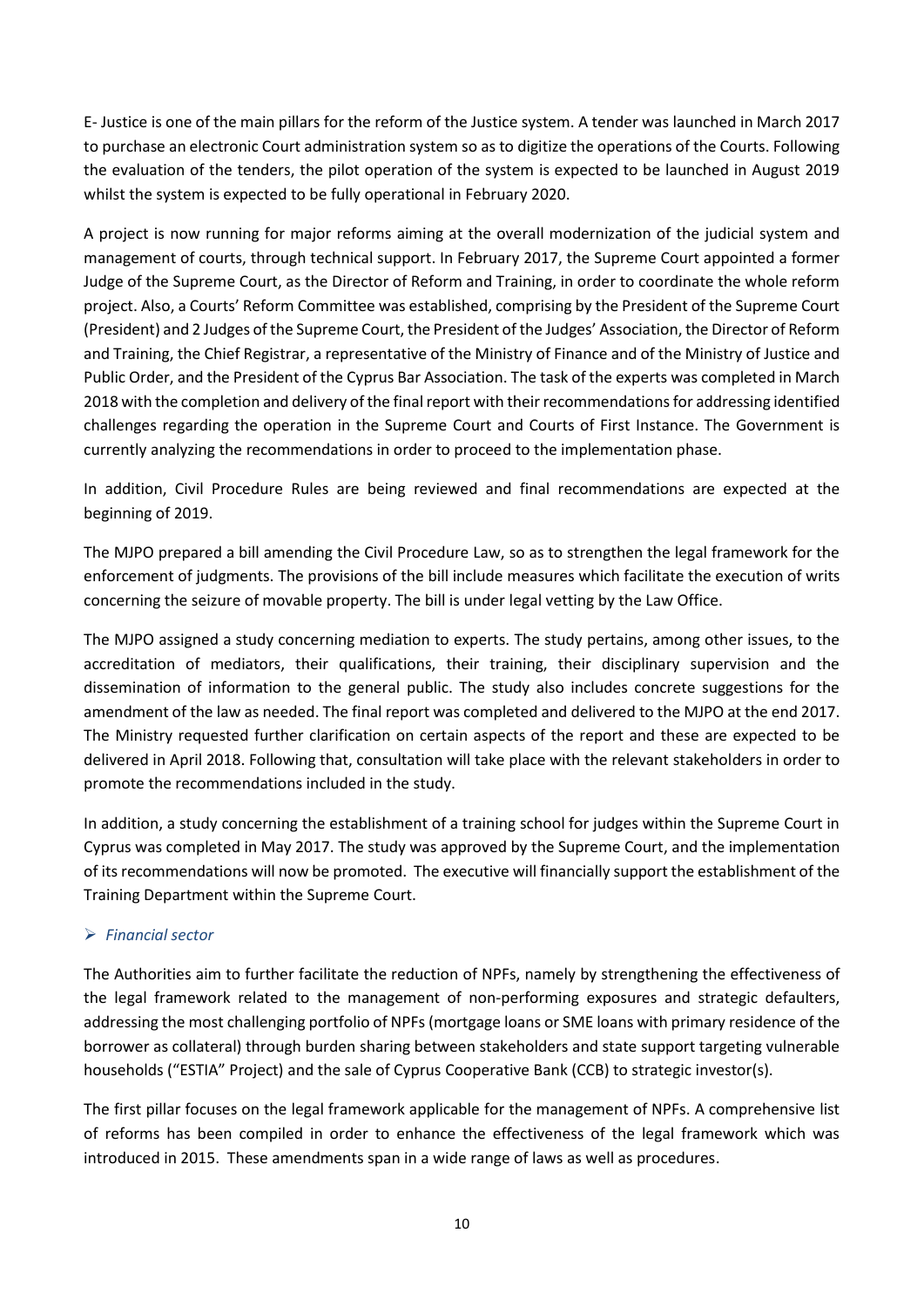The second pillar of the Government's strategy addresses NPFs related to mortgage non-performing loans and non-performing loans collateralized with the primary residence of the borrower. This segment of NPFs has proven the most challenging one and, in a nutshell, the incentive scheme aims, through burden sharing, at supporting vulnerable households and SMEs with these type of exposures to start repaying their loans. The details of the scheme are still to be finalized, but criteria will be embedded to address moral hazard and free rider issues.

The third pillar of the strategy focuses on the Cooperative Sector, where the Government, as the major shareholder of the Cyprus Cooperative Bank (CCB) has initiated the process of selling the whole or part of assets and liabilities of the CCB. In order to facilitate the transaction process, and in an effort to rebuild confidence and credibility in the CCB, the Government, has issued a series of Government Bonds in favour of CCB totaling €2.35 bn through a private placement process at market rates and deposited in parallel the proceeds in an account of the state held with CCB.

Section 2.1.3 provides a more detailed analysis on all three pillars.

## *Health reform*

The legislation for the National Health Insurance System (NHIS) was adopted on 16<sup>th</sup> June 2017. The NHIS will provide universal health coverage, based on the principles of equality, solidarity and free choice. The system will be financed primarily from contributions from employers, employees, the self-employed pensioners and the State. Beneficiaries will also co-pay for the services and medicines they receive. The first phase of the NHIS implementation begins on the  $1<sup>st</sup>$  of June 2019, followed by the second phase a year later.

In the meantime, the process of public hospitals administrative and financial autonomization has also been initiated, in accordance with the Law for the establishment of the State Health Services Organization adopted by Parliament on 26<sup>th</sup> June 2017.

The implementation of the NHIS is designed to be fiscally neutral upon the full introduction of the system and the expiration of the 5-year period where by law, hospital deficits could be financed by the state. Deficits after the expiration of the 5-year period will need to be managed by the Organization of Public Health Services.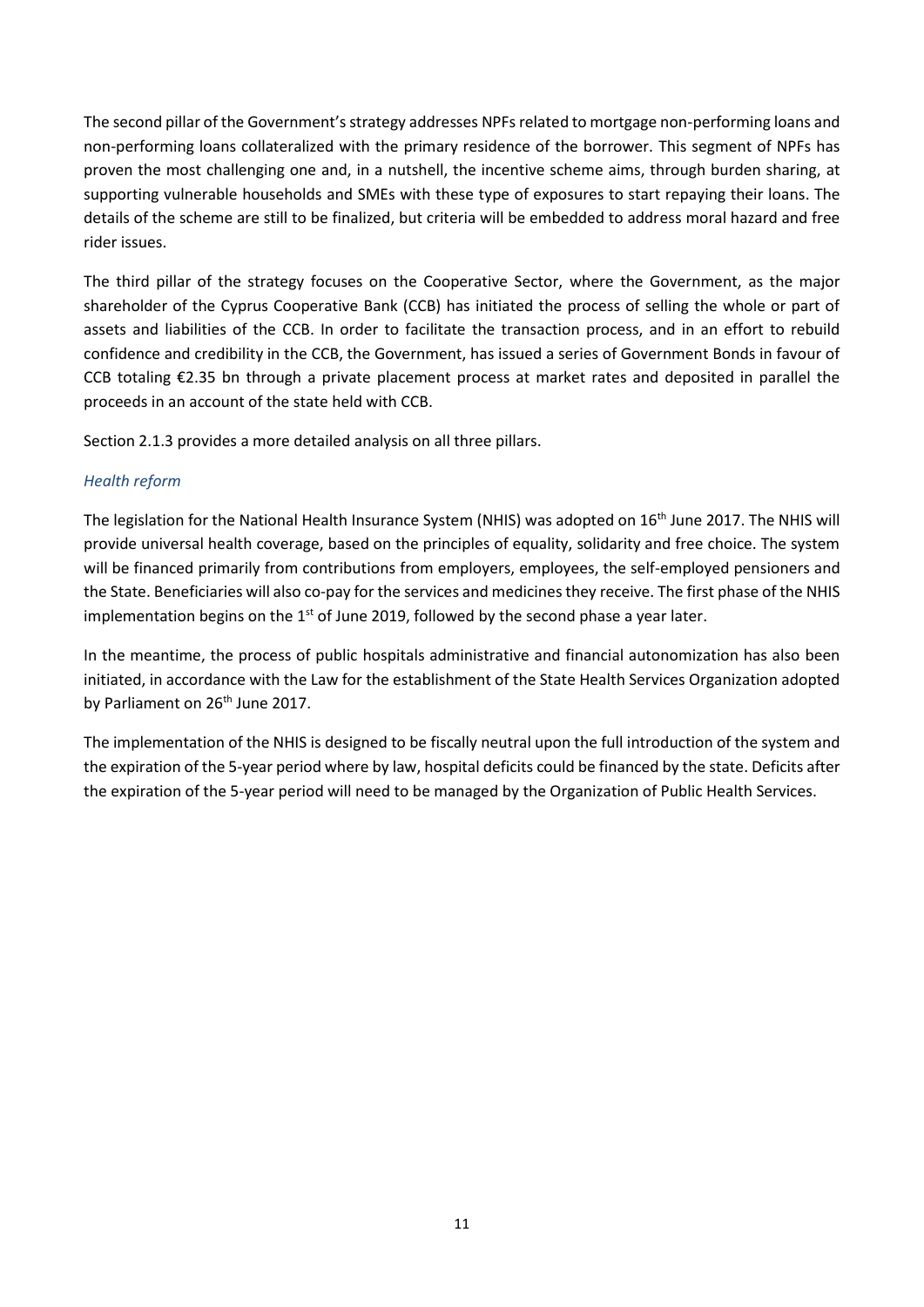# <span id="page-11-0"></span>**2. ECONOMIC OUTLOOK**

#### <span id="page-11-2"></span><span id="page-11-1"></span>**2.1 MACROECONOMIC DEVELOPMENTS 2017**

### 2.1.1 GLOBAL ECONOMY

According to the European Commission's Winter Forecast 2018, world economic growth accelerated from 3.2% in 2016 to 3.8% in 2017, on the back of strong economic and trade activity.

The EU continued to grow in 2017 at a higher rate compared with 2016, with real growth accelerating to 2.4% (from 2.0% in 2016). Similarly, the euro area economy grew at a rate of 2.4%, compared with 1.8% growth of 2016. Although all Member States recorded positive economic growth 2017, economic performance is still uneven across EU Member States.

The economy of the UK, which is an important trade partner for Cyprus, expanded by 1.8% in 2017 compared with 1.9% the year before, despite fears for a deeper recession, given its decision to exit the EU.

The unemployment rate in the euro area stood at 8.7% of the labour force, its lowest level since 2009, with improved labour market conditions across all Member States. Although its path is on a decline, long-term unemployment remains above its pre-crisis level.

Inflation in the EU and euro area accelerated in 2017, amid improving labour demand conditions and stronger economic activity.

The euro strengthened significantly in 2017, on the back of higher than expected economic growth in the Eurozone, diminished political risk and weaknesses in rival currencies (the euro gained 14% against the U.S. dollar for the year, and was up by 4% against the British pound).

On the other hand, the US dollar had its weakest year (2017) since 2003, driven by relatively subdued economic growth in the U.S. and rising geopolitical pressures (e.g. North Korea).

The British pound was volatile throughout the year because of the continued Brexit-negotiations and the perceived uncertainty over U.K.'s future relationship with its biggest trading partner. The currency dropped around 20% against the euro since the date of referendum (June 2016).

#### <span id="page-11-3"></span>2.1.2 DOMESTIC ECONOMY

According to latest estimates published on 16<sup>th</sup> March 2018, the economy expanded at an accelerated rate of 3.9% in real terms in 2017, following a positive growth rate of 3.4% in 2016. Growth in 2017 was mainly driven by domestic demand. Domestic demand grew by 8.3%, mainly driven by gross fixed capital formation and private consumption, which grew in real terms by 27.8% and 4.2%, respectively. Gross fixed capital formation was influenced by significant increases in investment in machinery, construction and transport equipment. Imports, in real terms, grew at a rate of 10.1% mirroring the trend of domestic demand, while exports, in real terms, also grew at a rate of 3.4%.

From a sectoral perspective, the economy's expansion was mainly due to the strong performance of Construction, Accommodation and Food Service Activities, Wholesale and Retail Trade and Manufacturing. Negative growth was recorded in the Financial and Insurance Activities.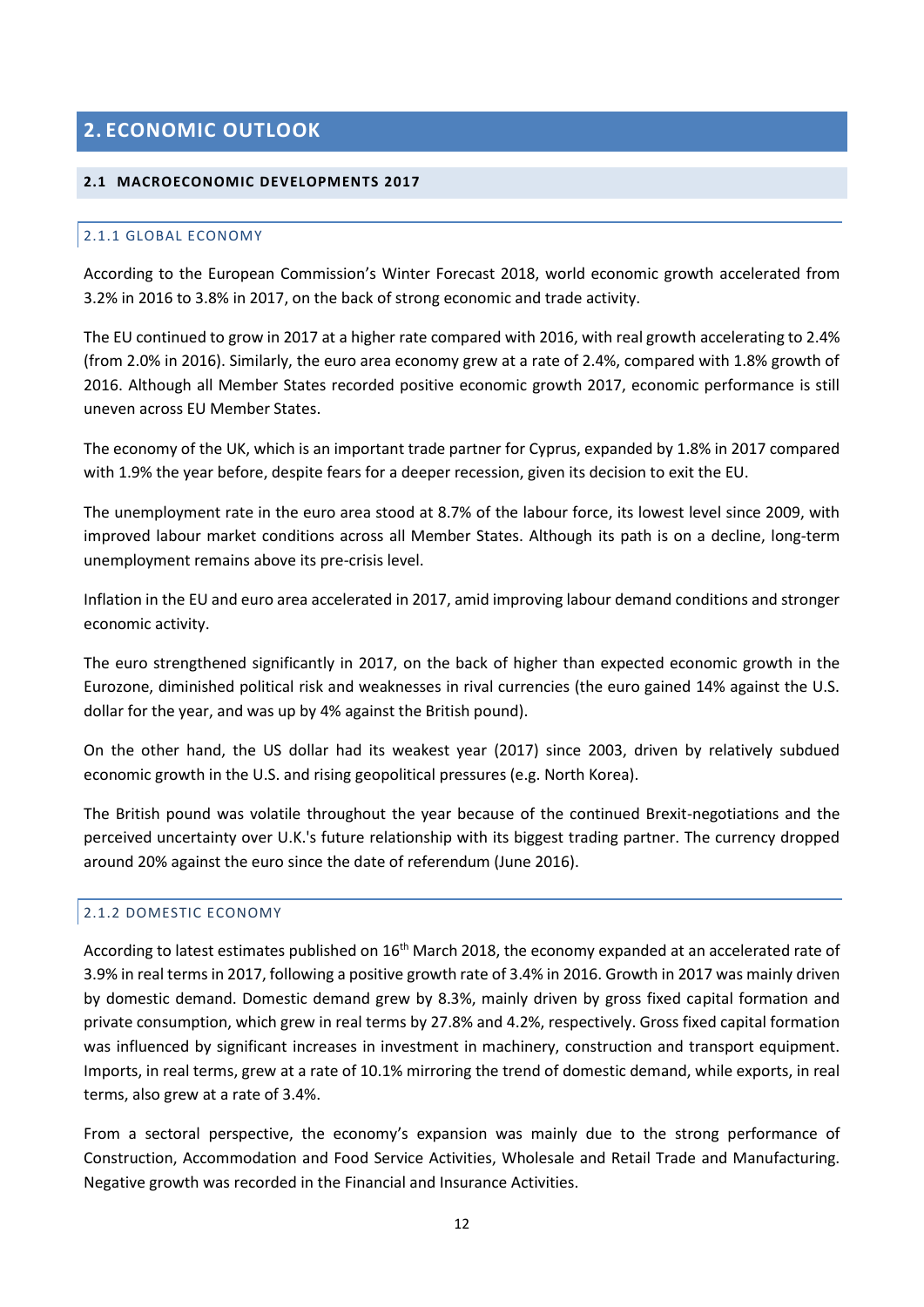The accelerated rate of growth of the economy in 2017 was reflected in a higher rate of growth of employment, reaching about 3.4%. Employment growth was stronger in the sectors of construction, wholesale and retail trade, accommodation and food service activities and professional scientific and technical activities. Unemployment declined further and averaged at 11% of the labour force in 2017, after peaking at 16.1% in 2014 and subsequently falling to 14.9% in 2015 and 12.9% in 2016.

Compensation per employee, compared to the preceding year, increased in 2017 by 0.7%, following a decrease of 0.7% in 2016 in contrast to a larger contraction of 1.2% in 2015 and a marked contraction of 3.6% and 5.4% in 2013-2014, respectively. As a consequence, nominal unit labour costs marginally increased in 2017 by 0.2%, following declines of 0.8% and 1.7% in 2016 and 2015, respectively.

Inflation, as measured by the Harmonized Index of Consumer Prices (HICP), turned positive reaching 0.7% in 2017 from a negative inflation of 1.2% in 2016 to. Deflation is driven by developments in international oil prices, with a significant impact on domestic prices of energy products. The HICP, excluding seasonal food and energy, in 2017 remained essentially at the levels of 2016, compared to a decrease of 0.7% and 0.4% in 2016 and 2015 respectively.

According to the latest Balance of Payments data for 2017, Cyprus' current account balance deteriorated recording a deficit of €1,291.0 million (-6.7% of GDP) compared with a deficit of €888.8 million (-4.9% of GDP) in 2016. This deterioration was mainly due to the trade balance of goods, with imports of goods, mostly ships and aircraft, being significantly higher in 2017 compared with 2016. The current account balance was, to a lesser extent, negatively affected by the deterioration recorded in primary income and, more specifically, portfolio income. In contrast, the services sector recorded an improvement, which occurred mainly in the travel and telecommunications, computer and information categories. Also, a small improvement was recorded in secondary income.

|                                         | 2015    | 2016*   | $2017*$ |
|-----------------------------------------|---------|---------|---------|
| GDP (constant prices)                   | 2.0     | 3.4     | 3.9     |
| <b>Public consumption</b>               | $-2.6$  | $-0.3$  | 2.7     |
| Private consumption                     | 2.6     | 3.3     | 4.2     |
| <b>Gross Fixed Capital Formation</b>    | 13.6    | 35.0    | 27.8    |
| Exports                                 | 5.8     | 4.0     | 3.4     |
| <i>Imports</i>                          | 7.4     | 6.8     | 10.1    |
| Tourist arrivals (000's)                | 2,659.4 | 3,186.5 | 3,652.1 |
| Tourist arrivals growth                 | 8.9     | 19.8    | 14.6    |
| <b>HICP</b>                             | $-1.5$  | $-1.2$  | 0.7     |
| Labour productivity growth (persons)    | 0.5     | 0.1     | 0.5     |
| Employment growth                       | 1.5     | 3.3     | 3.4     |
| Compensation per employee               | $-1.2$  | $-0.7$  | 0.7     |
| Unemployment rate (Labour Force Survey) | 14.9    | 12.9    | 11.0    |

# **Table I: Selected economic indicators, 2015-2017, y-o-y %**

*Source: Statistical Service* 

\**Provisional Data*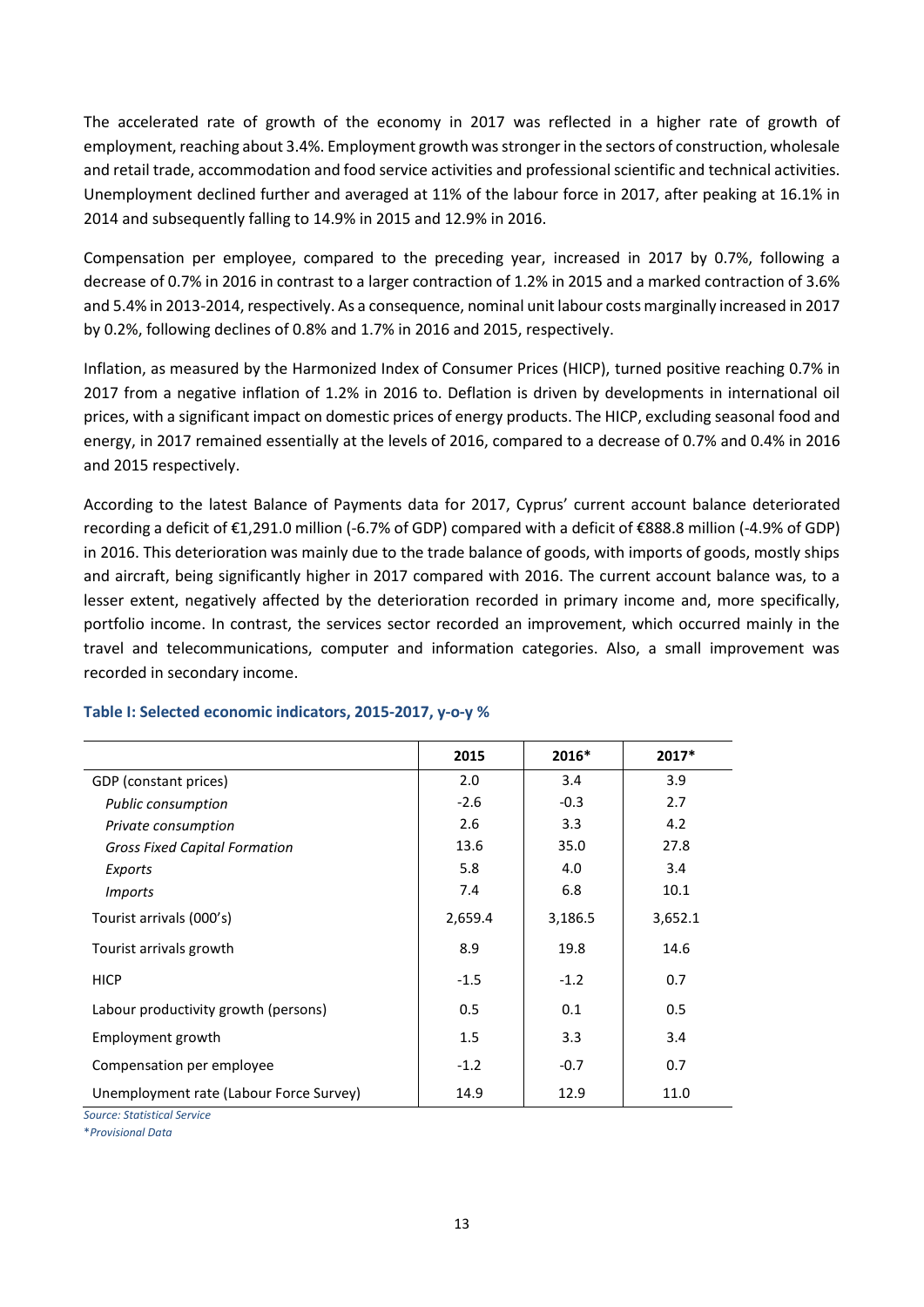#### **Figure 1: Economic trends**



*Source: Statistical Service and Central Bank of Cyprus* 

The international investment position (IIP) of Cyprus in 2017 recorded a marginal improvement, showing a net liability position at €23,139 million, compared with €23,167 million in 2016. The decrease in Cyprus' net liabilities was mainly due to the improvement in portfolio investment and other investments. Direct investment, in contrast, deteriorated in 2017 and outweighed to a large extent the aforementioned improvements.

The difference between gross external debt and total liabilities in IIP is the absence of all equity and investment fund shares components and financial derivatives. Gross external debt reached €107,058 million in 2017, compared with €107,284 million in 2016. The small improvement was due to the decrease of debt in other sectors, which resulted from the decrease in loans and, to a lesser extent, the decrease in the debt of monetary financial institutions (excluding the CBC). Intercompany lending, on the other hand, recorded a deterioration which mitigated, to a large extent, the abovementioned decreases.

However, in the case of Cyprus, the methodological changes in the reporting of external trade statistics resulted in substantial changes in the CA and NIIP statistics. With the introduction of the ESA2010 and BMP6 statistical methods, total imports and exports of Cyprus include, among other, the economic transfer of mobile transport equipment and activities of ship owning SPEs. This methodological change skews statistics in the current account balance, disproportionately negatively due to the characteristics of the Cyprus economy,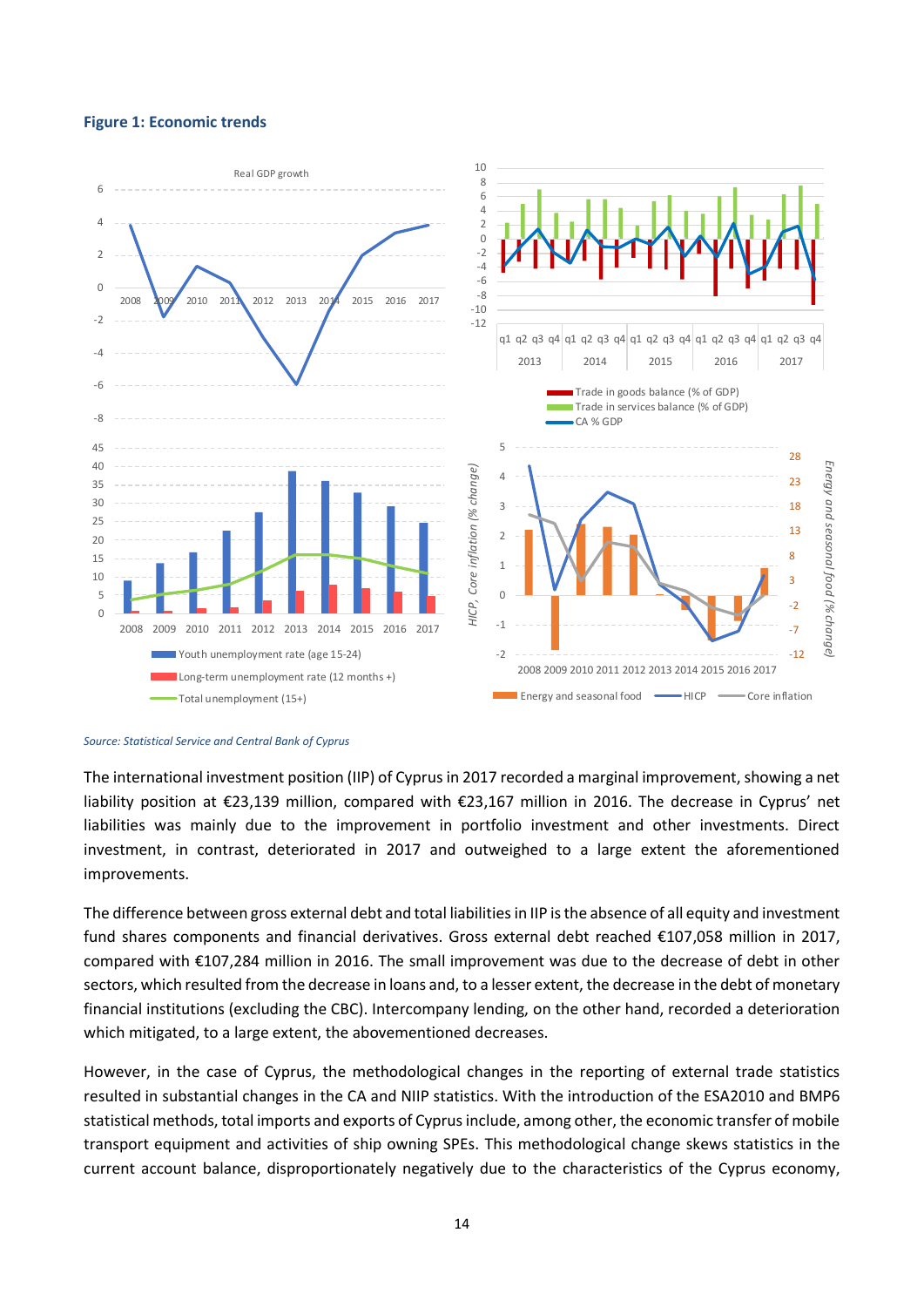given the relative significance of the international business and shipping sectors. What is important for the economic reading of these statistics in the case of Cyprus, especially for exports and imports of goods, is that they do not concern transactions that affect nor are affected by domestic developments and, hence, do not reflect the economic fundamentals of the domestic economy.

The table below shows the evolution of the CA in Cyprus from 2009-2017 with the significant amelioration that took place between 2010-2015. In 2016 and 2017 CA deficit widens to -4.6% and -6.7% respectively. When excluding SPEs, however, the CA deficit actually improves. According to published data by the Central Bank of Cyprus, the CA deficit in 2015 excluding SPEs decreased by 1.9 p.p. of GDP and decreased by a further 0.8 p.p. of GDP in 2016. In 2017, the CA deficit excluding SPEs amounts to -1.5% of GDP.

| in per cent of GDP                  | 2008    | 2009    | 2010    | 2011    | 2012    | 2013    | 2014    | 2015    | 2016    | 2017    |
|-------------------------------------|---------|---------|---------|---------|---------|---------|---------|---------|---------|---------|
| <b>Exports of Goods</b>             | 12.0    | 13.1    | 13.9    | 15.3    | 15.6    | 15.0    | 15.9    | 16.2    | 14.2    | 12.9    |
| Imports of Goods                    | 42.2    | 34.7    | 36.8    | 35.5    | 33.6    | 31.2    | 31.9    | 33.0    | 35.5    | 36.4    |
| Goods Balance                       | $-30.1$ | $-21.6$ | $-22.9$ | $-20.2$ | $-18.0$ | $-16.2$ | $-16.0$ | $-16.7$ | $-21.2$ | $-23.5$ |
| Services Balance                    | 17.4    | 16.3    | 15.6    | 17.2    | 16.5    | 18.0    | 18.0    | 17.5    | 20.4    | 21.6    |
| Primary Income Balance              | $-2.5$  | $-1.3$  | $-3.0$  | 0.0     | $-3.0$  | $-4.7$  | $-3.6$  | 0.6     | $-1.6$  | $-2.5$  |
| Secondary Income Balance            | $-0.3$  | $-1.1$  | $-1.0$  | $-1.1$  | $-1.4$  | $-2.1$  | $-2.7$  | $-2.9$  | $-2.5$  | $-2.2$  |
| <b>Goods &amp; Services Balance</b> | $-12.8$ | $-5.3$  | $-7.3$  | $-2.9$  | $-1.5$  | 1.8     | 2.0     | 0.8     | $-0.8$  | $-2.0$  |
| <b>Current Account Balance</b>      | $-15.5$ | $-7.7$  | $-11.3$ | $-4.1$  | $-6.0$  | $-4.9$  | $-4.3$  | $-1.5$  | $-4.9$  | $-6.7$  |
| <b>CAB</b> (without SPEs)           |         |         |         |         |         |         | $-2.9$  | $-1.0$  | $-0.2$  | $-1.5$  |

#### **Table II: Balance of Payments, 2009-2016**

*Source: Central Bank of Cyprus* 

Similarly, the NIIP is affected by the adoption of the methodological changes and the implementation of the new statistical standards, as well as the inclusion of the economic transfer of mobile transport equipment of ship owning companies. The latter have significant financial liabilities used for financing their operations including the acquisition of the companies' assets. While these loans impact directly on the IIP, the respective real assets (ships) do not, thus creating an imbalance in the figures reported. Most importantly, SPEs do not have a link domestic economy as these operations are financed from abroad. Excluding the transactions of SPEs, the net IIP in 2016 amounted to -€9.2 bn or -50.3% of GDP. In 2017, the net IIP in 2016 amounted to -€7.8 bn or -40.8% of GDP (close to the macroeconomic imbalances scoreboard threshold of -35%).

#### <span id="page-14-0"></span>2.1.3 FINANCIAL SECTOR DEVELOPMENTS

#### *Banking sector developments*

The Cyprus banking sector is dominated by four systemic domestic banks (Bank of Cyprus-BOCY, Cyprus Co-Operative Bank-CCB, Hellenic Bank-HB and RCB) which collectively represent a share of 74.7% in total deposits, while the remaining market consists of the three Greek subsidiaries with a market share of 14.5% in total deposits and other smaller credit institutions.

The three large domestic banks (BOCY, CCB, and HB) have been recapitalised in the past years on the basis of (i) an independent due diligence exercise conducted by an international firm under the direction and review of the Commission, the ECB and IMF, (ii) the comprehensive assessment conducted in 2014 by the European Central Bank which included Asset Quality Reviews and Stress Tests as a precondition for the undertaking of the direct supervision of the systemically significant Eurozone banks and (iii) the SREP exercise performed by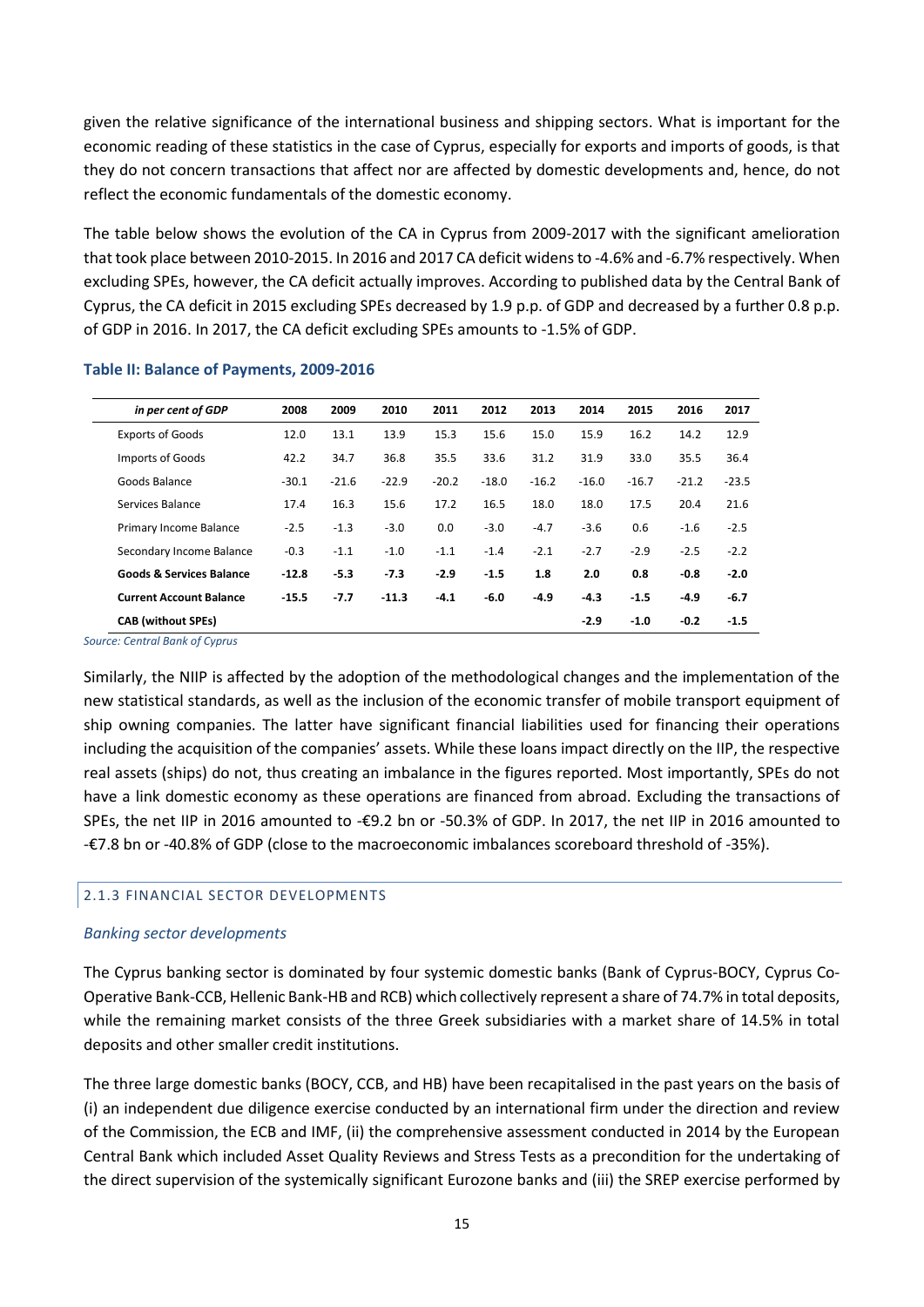the SSM. As part of the restructuring process, the infusion of equity capital and retained profits boosted overall solvency ratio across the Cyprus banking system by 9 percentage points (Dec 12: 7.3% to Dec 17: 16.3%).





#### *Source: Central Bank of Cyprus*

The main indicators of the financial sector have shown substantial improvements. The sector is now based on sound fundamentals in terms of capitalization and liquidity. Banks' strategies are based on deleveraging through the disposal of non-core operations, focusing on domestic operations (core businesses) and at the same time strengthening their capital and liquidity positions. The profitability of credit institutions though, continues to be adversely affected by the prolonged environment of low interest rates, as well as the burden of increasing provisions for bad debts. The implementation of the accounting standard on interest earned from non-performing facilities (IFRS9) is expected to further increase the stock of credit impairment provisions and affect profits. Its estimated impact however will be phased in over a period of years for capital regulatory purposes and is expected to be manageable and within the credit institutions' capital plans.

The deposit base continues to record positive growth rates. The comfortable increase in the deposit base enabled the full repayment of the remaining Emergency Liquidity Assistance in January 2017, with €3.8 bn of ELA being repaid during 2016 and early 2017. The outstanding amount of deposits reached €49.4 bn in December 2017 compared to €49 bn by end December 2016.

There has been a steady upward trend in new loans supported by historically low domestic interest rates, favourable macroeconomic conditions and rising demand. It is noted, however, that the increase in new lending has occurred concurrently with the ongoing deleveraging of existing loans. During 2017, total new loans (including renegotiated loans) to euro area households reached €1.3bn (decomposed into €1.087mln pure new loans and €195mln renegotiated loans) and remained fairly stable compared to 2016 (€868mln pure new loans and €423mln renegotiated loans). These loans consist of €187mln consumer credit loans, €858mln for house purchase and €237mln for other lending purposes (€149mln, €869mln and €272mln for 2016 respectively). Total new loans to euro area non-financial corporations reached €2.5bln (decomposed into €547mln pure new loans and €1.977mln renegotiated loans) compared to €2.3bln in 2016.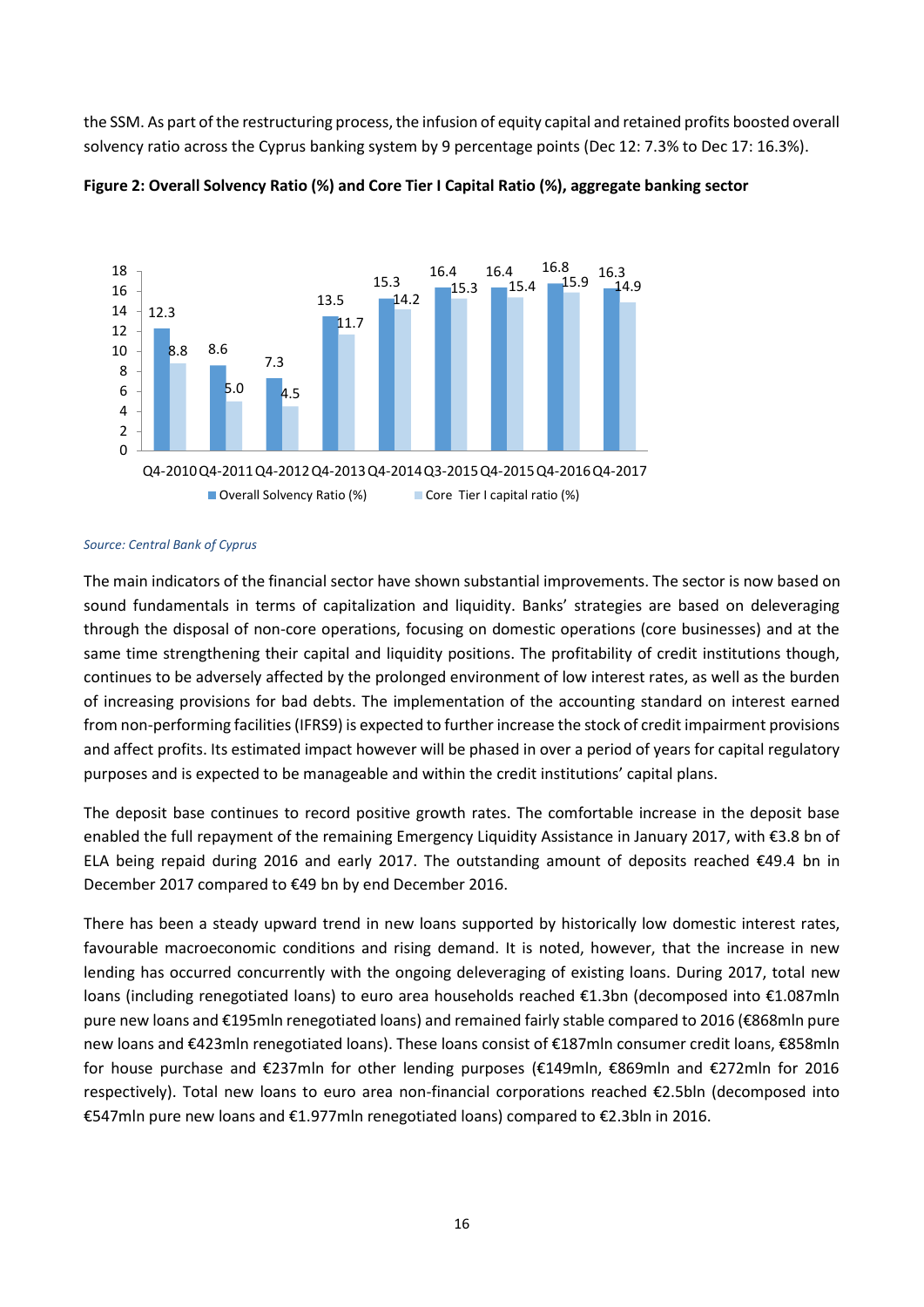#### *Box 1: Macroeconomic imbalances in Cyprus and the real economy*

In the in-depth review (IDR) of 2018, the European Commission (EC) identifies that Cyprus faces important imbalances in the form of a weak financial sector, combined with large stocks of private, public, and external debt. The high ratio of non-performing loans in the domestic banking system constrains deleveraging and banks' profitability, reducing the amount of credit that can be channeled to the economy.

Macroeconomic imbalances accumulated prior to the crisis in Cyprus as part of the overheating of the economy in the years prior to the accession to the EU and the euroarea and the overexpansion of the banking sector. At the onset of the crisis, imbalances exacerbated as unemployment increased radically, along with public debt and financial sector developments. A gradual correction has been taking place over the years, especially attributed to the swift correction of the fundamentals of the Cyprus economy, supporting increased confidence and the continuity of a strong growth over the forecast horizon. Given their magnitude and nature, these imbalances are expected to persist as a stock legacy over the medium term before an effective correction can be portrayed in the data. Although the size of the stock of the imbalances is considerably large to require continued effort to be effectively rectified, the interpretation of their impact on the real economy should be carefully read, bearing in mind that their magnitude is significantly heightened by the small and open nature of the Cyprus economy with an international business center and a sizeable, by international standards, shipping sector with a small footprint on the real economy.

#### **External Balance**

In the 2018 IDR, the still high negative Net International Investment Position (NIIP) is highlighted as one of the imbalances of the Cyprus economy, combined with a Current Account (CA) deficit that is not small enough to reduce the NIIP position. In particular, the EC notes that Cyprus would need a current-account balance close to zero to reduce its NIIP, excluding SPEs, to the MIP threshold of -35% of GDP by 2026. At the same time, it is acknowledged that the (NIIP) of Cyprus is adversely affected by two factors.

First, it is affected by the fact that domestic funding sources in Cyprus during the crisis were scarce and as Cyprus requested and obtained official financial support by the ESM and the IMF have resulted in refinancing domestic debt through foreign financing sources including official financing. Official financing has very long-term maturity structure at favourable rates and therefore is not exposed to short term refinancing risks.

Second, the significance of the large and negative NIIP is reduced when excluding Special Purpose Entities (SPEs) operating primarily in the shipping sector, which for Cyprus have a distorting effect due to the sizeable international business and shipping sector. These companies have significant financial liabilities abroad and in particular loans which are used for the acquisition of their assets. While these loans are significant both in absolute terms, as well as in percentage to GDP, significantly impact negatively IIP, the respective real assets (ships) do not, thus explaining the bulk of the imbalance recorded. These SPEs are not considered to pose an immediate risk to domestic economy, since they have a small footprint on the real economy of Cyprus. According to the Central Bank of Cyprus, the NIIP stood at minus €23.2 bn (-127.2% of GDP) in 2016. As of end-2016, the net external debt of non-financial SPEs reached EUR 14.0 billion, or -76.8% of GDP (and 60.4% of NIIP). Therefore, the NIIP corrected from the impact of non-financial SPEs' own movable equipment was -71% of GDP in 2015 and -50.3% of GDP in 2016. Furthermore, a large part of the external debt is composed of general government debt to the ESM and the IMF, which has a very long term maturity structure and therefore is not exposed to short term refinancing risk. Taking these factors into account, the "underlying" NIIP could be considered closer to the MIP threshold of -35% of GDP. Excluding the transactions of SPEs in 2017, the net IIP in 2016 amounted to -€7.8 bn or -40.8% of GDP.

Similarly, the Current Account balance is also significantly affected by the activity of SPEs due to the size of the economy and the value of their assets, through the registration and deregistration of ships, which are recorded as imports and exports respectively. The current account deficit in 2016 rose to 4.9% of GDP, albeit adjusting for the impact from SPEs, the current-account deficit in 2016 was only marginal at about 0.2% of GDP. In 2017, the CA deficit excluding SPEs is limited to -1.5% of GDP, as opposed to -6.7% of GDP when including SPEs.

#### **Private Debt**

Private debt as a percentage of GDP stands high in Cyprus. At the end of the third quarter of 2017 it stood at about 328% of GDP. The private debt ratio declined at one of the highest rates in the EU, of the magnitude of 9 percentage points of GDP in 2016 (from 353.5% of GDP in 2015 down to 344.6% in 2016) and by another 16 percentage points of GDP in the first three quarters of 2017. The reduction is attributed to both the economic performance and via increased debt write-offs and debt-to-asset swaps. Taking into account fundamental benchmarks, Household Debt in 2016 was 16 percentage points of GDP above what fundamentals suggest. At the same time, as far as households are concerned, it is worth to note that private debt is backed to a considerable degree by assets in the form of deposits that households accumulate as precautionary savings for retirement and also in the face of limited social safety nets.

Non-financial SPEs liabilities also influence private sector debt and account for a substantial portion of the accumulated private debt estimated at 78.8 percentage points of GDP at the end of the third quarter of 2017. Excluding the liabilities of SPEs', private sector debt stood at about 250% of GDP at the end of the third quarter of 2017.

Deleveraging in the private sector is essentially linked to the efforts of reducing non-performing loans, a process that will require time to correct and will be supported by specific action by the authorities, acknowledging this significant challenge facing the banking sector and the economy at large, aimed at increasing the pace at which progress is achieved (as analysed in detail in Section 2.1.3)

#### **Public Debt**

Public finances have exhibited a sustained correction that has been supported by the structural reforms introduced in the Public Financial Management framework in the recent years, thus creating the necessary space and allowing the government to perform liability management exercises improving debt sustainability. General government debt came down significantly in 2017, to around 97.5% of GDP. This positive development is attributed to strong economic growth and fiscal overperformance that enabled the early repayment of part of domestic and external debt, resulting in a decline of about 9 percentage points of GDP in a single year. Given the positive fiscal performance, the low gross financing needs and relatively low short-term general government debt, the Cyprus economy does not face short term financing risks.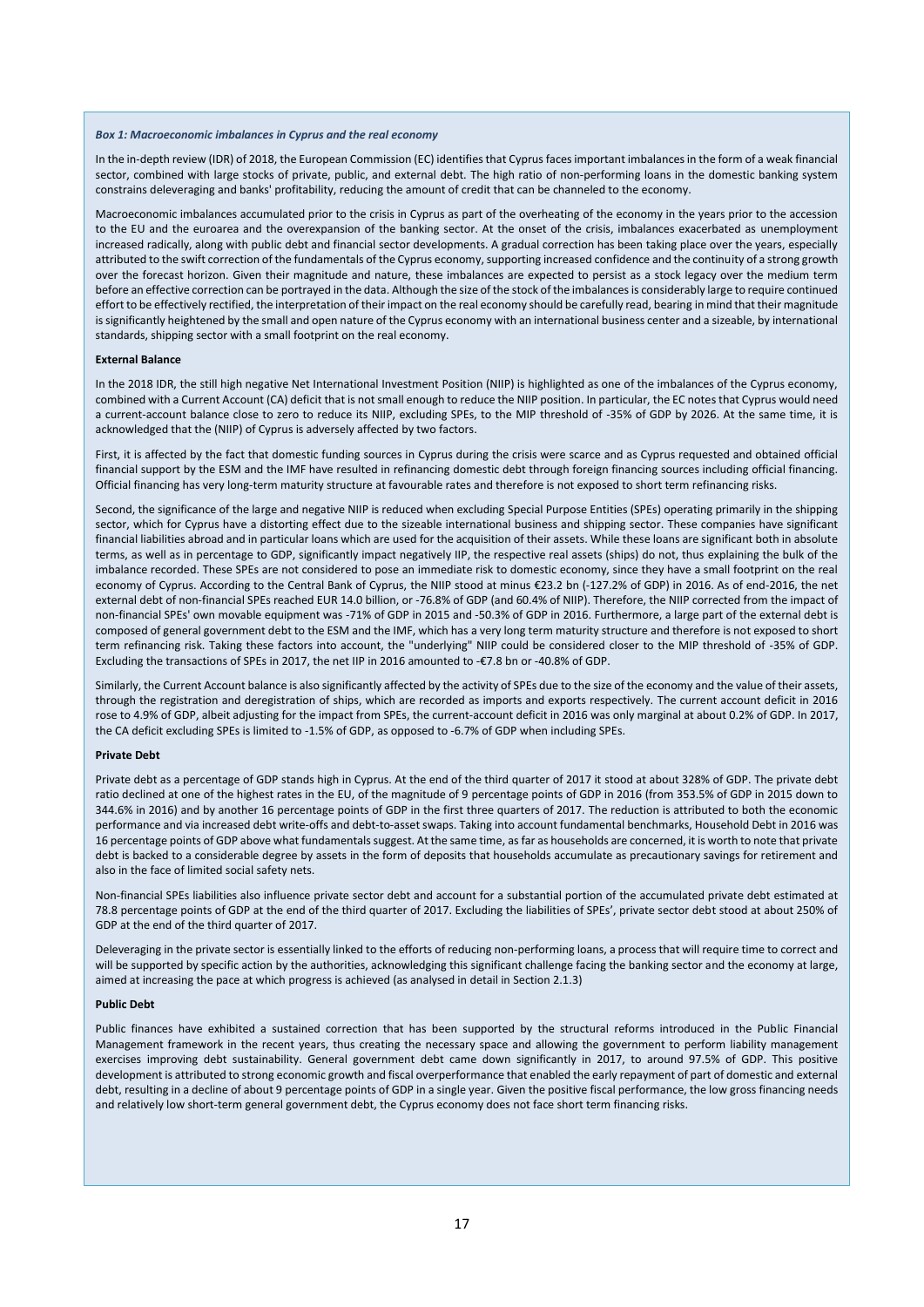#### **Figure 3: Deposits**



*Source: Central Bank of Cyprus* 







#### *Non-performing facilities (NPFs)*

Addressing the high level of NPFs in the banking system, is a key priority on the reform agenda and policy action has been taken and continues to be taken to deal with this priority. The amount of non-performing facilities (NPFs), excluding the overseas operations of Cyprus credit institutions, despite the observed progress remains high at 43.7% of total loans at end-December 2017 compared to 47.2% at end-December 2016. In particular, total NPFs for all credit institutions (excluding their overseas operations) decreased by 13.4% to €20.6 bn at end-December 2017, with provisions of €9.6 bn, compared with €23.8 bn at end-December 2016 with provisions of €9.8bn.

The downward trend in NPFs can be attributed to increased restructurings successfully completed by the end of the observance period and reclassified as performing facilities, repayments and settlement of debt through swaps with immovable property that is expected to be sold with the aim of a faster cash collection, as well as write-offs. The reduction in NPFs was predominantly brought by reductions in non-performing facilities of non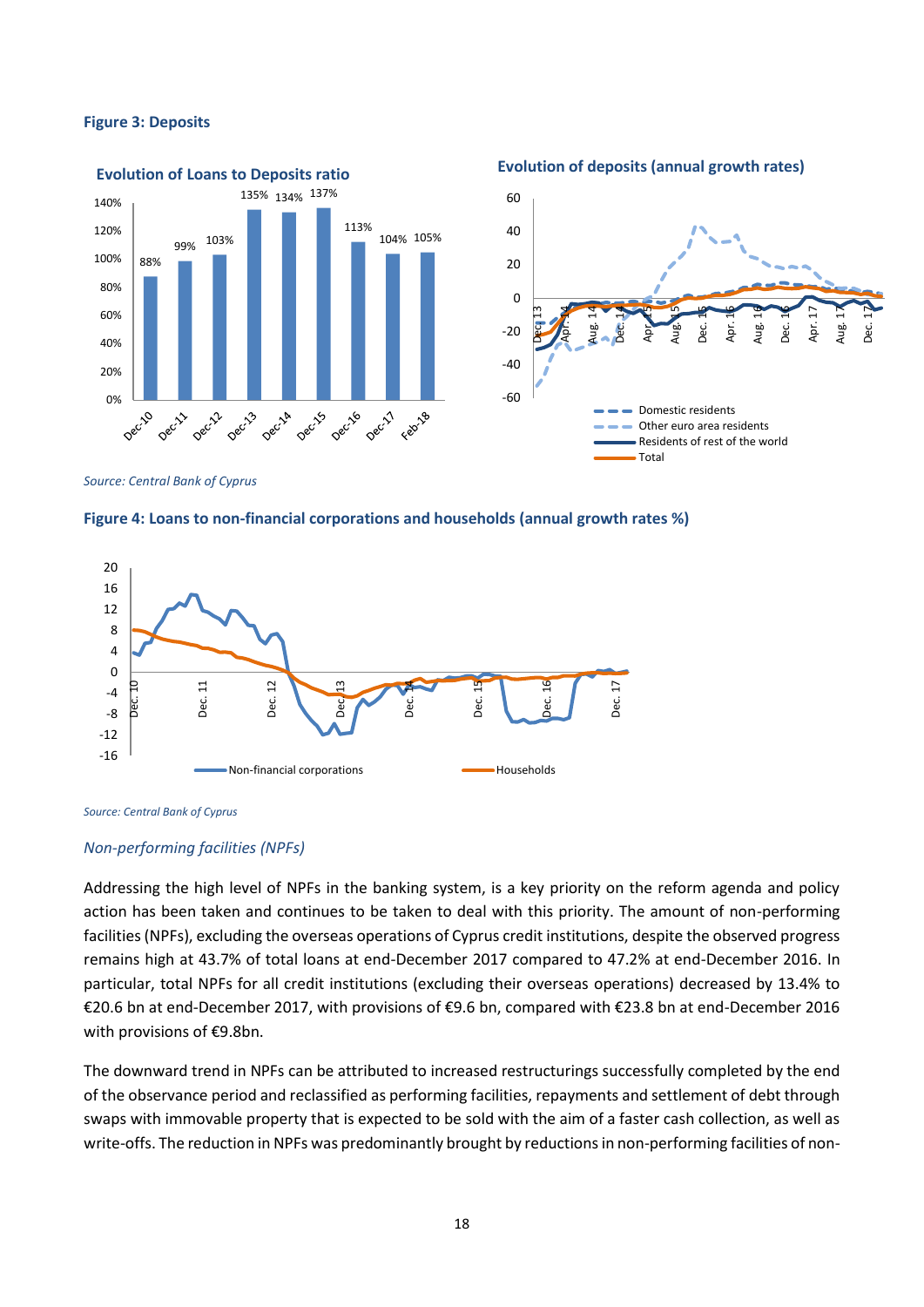financial corporations, with a drop of €2.1 bn in NPFs at end-December 2017 compared to end-December 2016 accounting for 63.7% of the total drop in NPFs.

Banks have established internal arrangements and have strengthened their arrears management units. New lending criteria are more vigorous, putting the ability of the borrower to pay as the primary criterion for new lending. Credit institutions continue their efforts towards restructuring their NPFs in cases were viable settlements are possible, though debt restructuring is becoming more challenging and a slowdown of loan restructurings has been observed, as the less challenging cases often with large exposures have been restructured first and the more challenging ones are yet to be addressed.

To this end, all three core domestic banks have partnered with foreign debt specialists and established independent debt servicing companies: Pepper Cyprus (fully owned subsidiary of Pepper Europe (UK) associated with Bank of Cyprus), Altamira Asset Management (Cyprus) (joint venture of Spanish Altamira Asset Management with the Cyprus Cooperative Bank) and APS Debt Servicing Cyprus (joint venture of Czech APS Holding with Hellenic Bank).



#### **Figure 5: NPFs (excluding overseas operations of CCIs), € bn**

#### *Source: Central Bank of Cyprus*

It should be noted that credit institutions apply the definition of NPFs adopted by the European Banking Authority. Based on this definition, when an NPF is restructured it remains under observation within the NPF category for a further period of at least 12 months, even if the customer follows the new repayment schedule without arrears.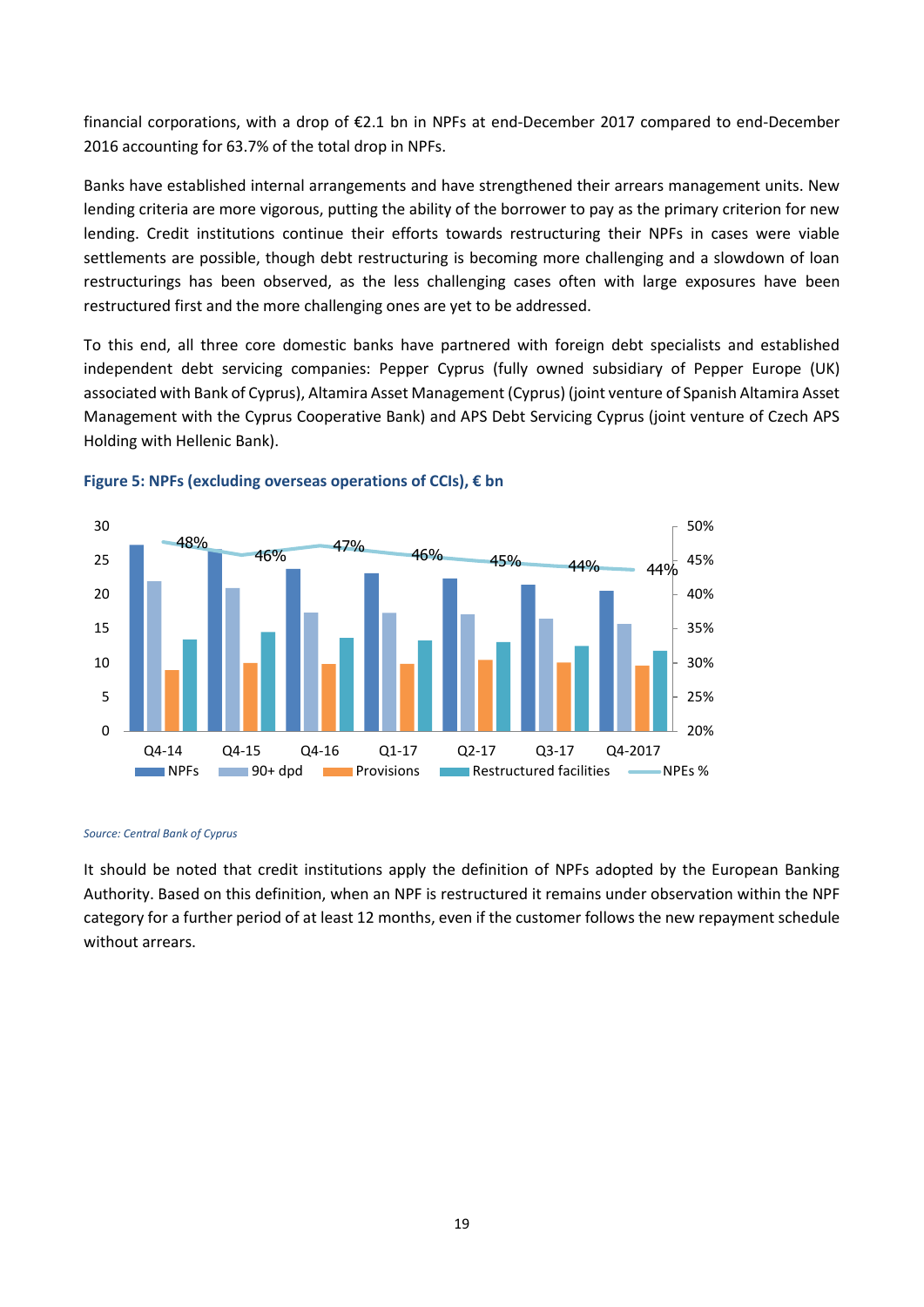

#### **Figure 6: NPFs and +90 dpd for all credit institutions (excl. overseas operations) by institutional sector €bn**

#### *Source: Central Bank of Cyprus*

#### *Policy strategy for the reduction for NPFs*

The Government has set as a priority to effectively and swiftly tackle the most challenging issue facing the financial sector and the broader economy. To this end a comprehensive strategy has been designed in order to successfully resolve, during the course of 2018, the final hurdle to full normalization of the economy that of NPFs burdening the banking sector. The policy strategy for the reduction of NPFs is enshrined in the following three pillars:

- Strengthening the effectiveness of the legal framework related to the management of non-performing exposures and strategic defaulters.
- Addressing the most challenging portfolio of NPLs (mortgage loans or SME loans with primary residence of the borrower as collateral) through burden sharing between stakeholders and state support targeting vulnerable households ("ESTIA" Project).
- Sale of Cyprus Cooperative Bank (CCB) to strategic investor(s).

The first pillar focuses on the legal framework applicable for the management of NPFs. The legal framework was recently introduced in 2015 following the advice received by international experts in the area. Despite the limited period available for evaluation the legal framework, it is acknowledged that there are certain shortcomings in the process that hamper the effectiveness of the system and prohibit the normalization of the sector. To this end, consultations have taken place among stakeholders as well as the IMF and the Commission in order to identify the specific provisions as well as processes of the framework that undermine its effectiveness. As a result, a comprehensive list of reforms has been compiled outlining the amendments that need to be implemented over the short term and over the medium term. These amendments span in a wide range of laws as well as procedures.

In this regard, the Government is in the process of enhancing the corresponding legal framework, which among others, would facilitate the development of a functioning secondary market for NPFs in Cyprus, further strengthening the law on foreclosures, through enhancing the sale of loans law and introducing a bill on loan securitization with a view to tackle the problem of strategic defaulters. Tangible progress in all these areas is key for the banking sector to address effectively and swiftly legacy issues and adequately support the real economy.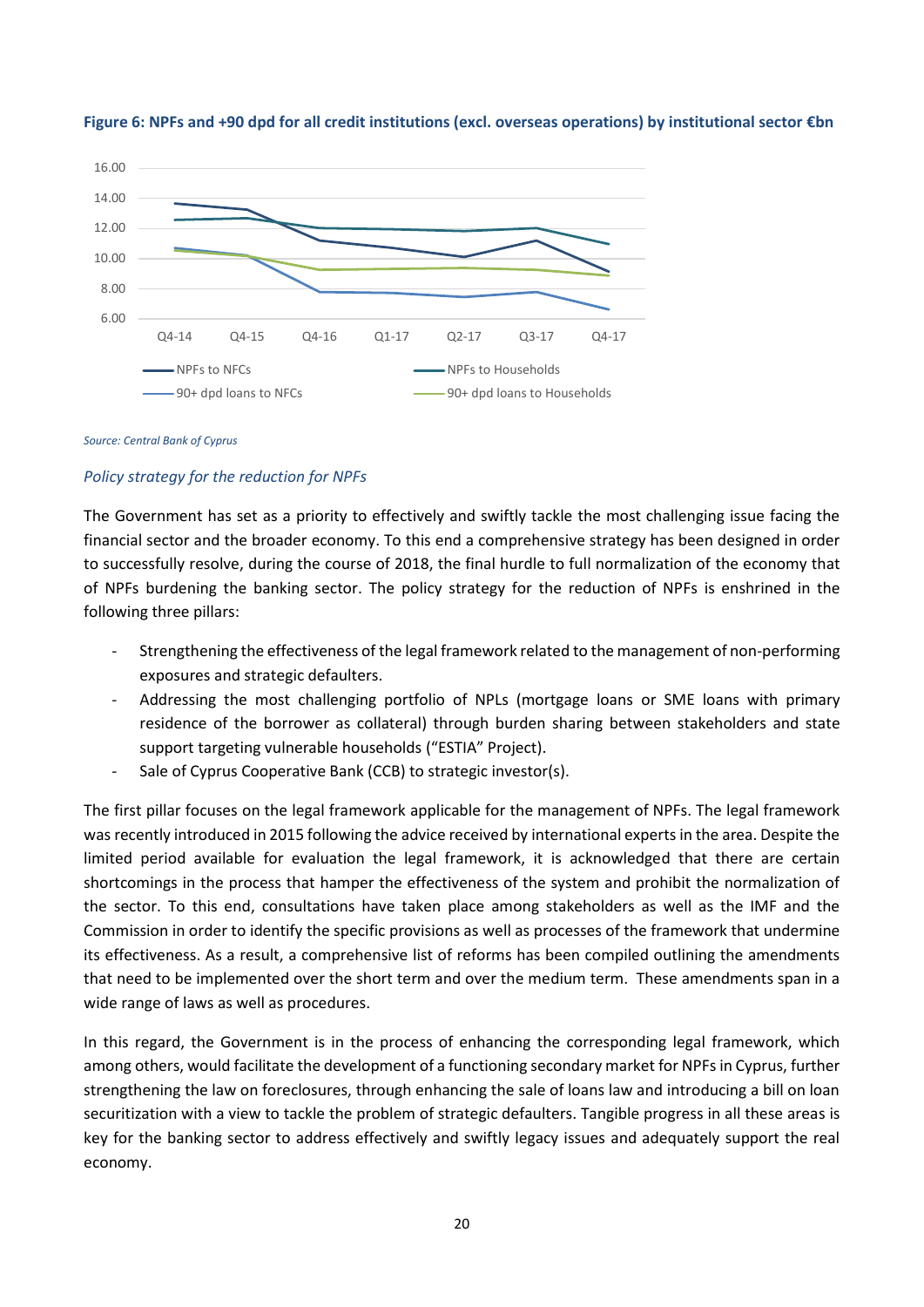The objectives of the proposed changes that are being promoted are:

- Encourage restructuring of viable loans through the Arrears Management Directive of the CBC.
- Encourage restructuring of non-viable loans that will become viable after a successful completion of the repayment plan, through the insolvency framework.
- Create an efficient secondary loan market to the benefit of banks and debtors. The former will directly strengthen their liquidity, while the latter will be able to settle their debts at more favourable terms.
- Improve the effectiveness, efficiency, and transparency of the foreclosure framework to act as a credible thread especially to strategic defaulters.
- Improve the efficiency and effectiveness of the operation of the Insolvency Service of Cyprus.
- Introduction of a provision which allows electronic auctions of properties
- Create a framework that enables a swift transfer of title deeds, minimizing costs and delays by identifying and resolving problems at early stage.
- Reform of the judicial process in order to greatly increase the efficiency of handling of NPFs cases by the judicial system.

The second pillar of the Government's strategy addresses the most challenging segment among NPFs in the entire system, that of mortgage non-performing loans and non-performing loans collateralized with the primary residence of the borrower. In order to enable eligible households with these types of exposures to start repaying their loans, the Government is considering the introduction of a social scheme incentivizing these households or SMEs to do so.

Through burden sharing, the incentive scheme aims at supporting vulnerable households, enabling them to meet their obligations to the extent possible, thus contributing to the stabilization of the banking sector and the creation of conditions for sustainable growth. Even though the detailed provisions of this scheme have not been finalized yet, it is envisaged that for the participation in the scheme, eligible portfolio will be NPFs that have been classified as such in 2017 while borrowers should meet specific pre-defined income and asset criteria in order to exclude free riders or strategic defaulters exploiting the government's support, thus ensuring fairness and limiting moral hazard.

The third pillar of the strategy focuses on the Cooperative Sector, where in order to meet supervising requirements, a process has been initiated which includes selling the whole or part of assets and liabilities of the CCB. The request for proposals has been issued on the 19th of March. The process is ongoing.

In order to facilitate the transaction process, and in an effort to rebuild confidence and credibility in the CCB, the Government, has issued a series of Government Bonds in favour of CCB totaling €2.35 bn through a private placement process at market rates and deposited, in parallel, the proceeds in an account of the state held with CCB.

The above strategy aims at successfully and swiftly addressing the last remaining challenge of the banking sector in the course of 2018 with the objective of reducing the NPFs of the sector significantly, as much as 40%. The annual fiscal impact of the three-prone strategy is estimated at 0.3-0.4 percentage points of GDP while debt-to-GDP is estimated to exhibit a one-off increase of about 11.7 percentage points of GDP which have been included in the baseline forecast presented in this Stability Programme with a possibility of an additional fiscal burden arising, in line with state aid rules.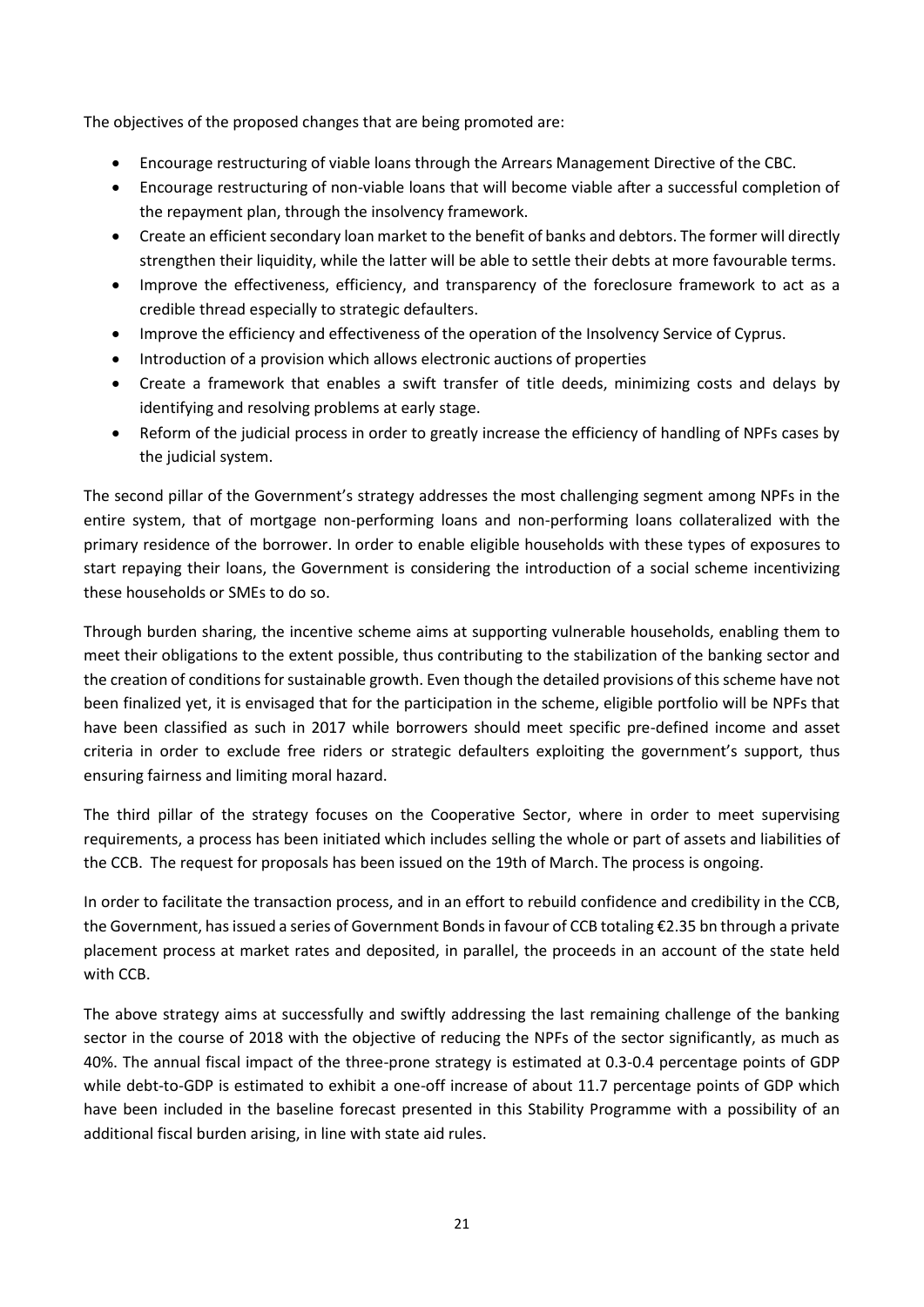#### *Spreads – secondary market yields*

As presented in Figure 7 below, the 2025 Cyprus sovereign market bond yield has shown relevant stability despite the fact that the Republic of Cyprus is currently excluded from the ECB's QE programme. The 2025 Cyprus bond performed well and had tightened further during the year decreasing towards the end of 2017 by 194 basis points compared to the beginning of the year underpinned by the robust economic performance of the Cyprus economy resulting in a number of upgrades of Cyprus' sovereign rating in 2017.

With regards to spread developments, the Government bond yield spreads for Cyprus vs. Germany have fluctuated during the year and towards the end of 2017 had decreased by 201 basis points compared to the beginning of the year. During the first two months of 2018, market bond yields exhibited minor increases. As the economy continues on a strong growth path, we expect spreads to continue to narrow albeit at a slower pace.





<span id="page-21-0"></span>*Source: Bloomberg* 

#### <span id="page-21-1"></span>**2.2 MACROECONOMIC OUTLOOK 2018-2021**

#### 2.2.1 GROWTH PROSPECTS 2018-2021

#### *Medium-term Scenario 2018-2021*

In the medium-term, the outlook of the economy is positive and growth is expected to continue to be robust albeit at somewhat lower levels. Due to an environment of improved confidence and credit conditions, resulting from progress in the restructuring of the banking sector and the anticipated gradual reduction in non-performing loans, as well as the gradual normalization of the labour market, growth is expected to remain strong in the forecast horizon of this Programme. The favourable macroeconomic environment is expected to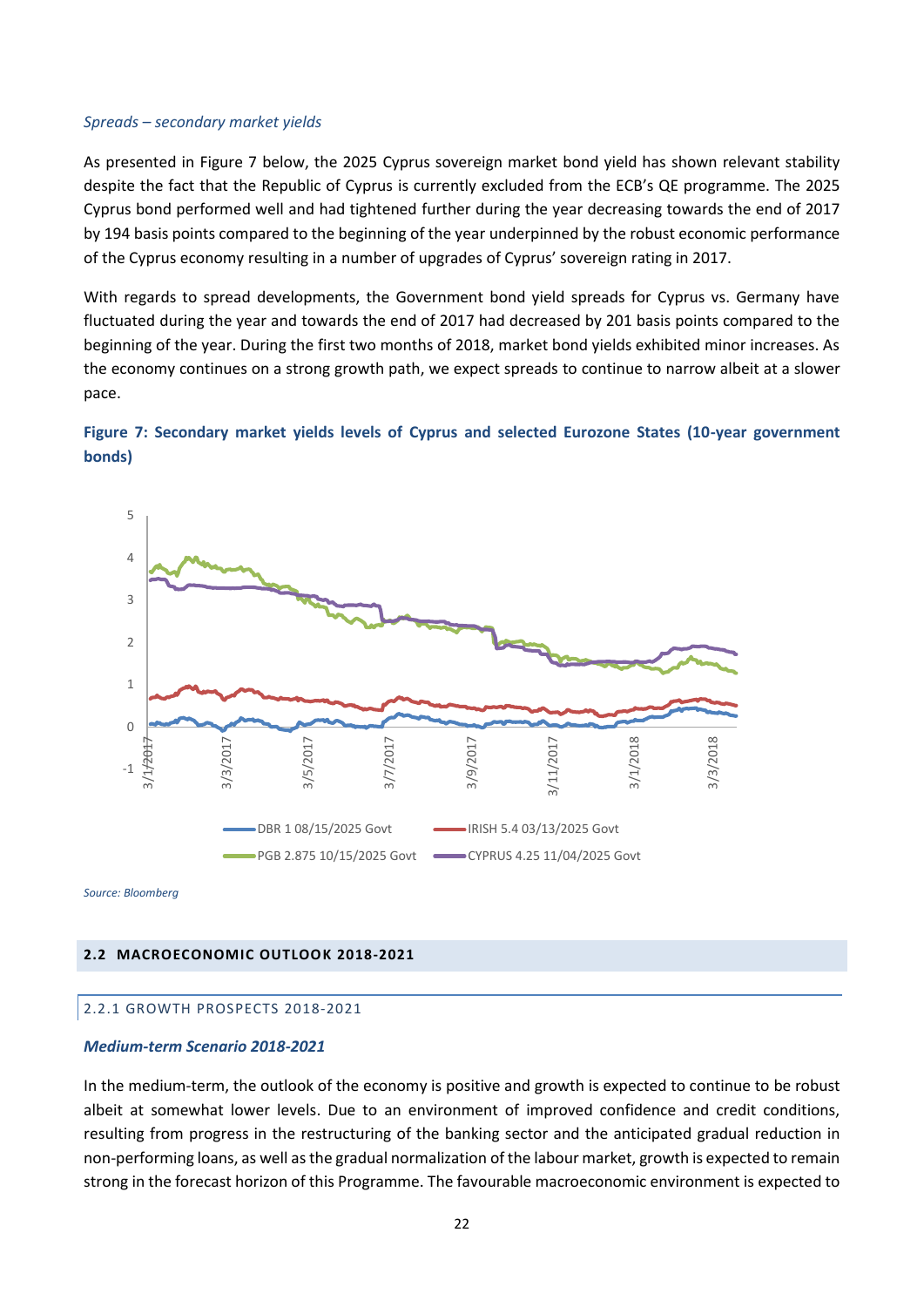improve the attractiveness of the Cyprus economy and investment and domestic demand are expected to continue contributing positively to growth. In addition, composition of public expenditure is also expected to contribute positively to growth through higher investment expenditures.

Domestic demand is expected to continue growing and be the main driver of growth, while employment is expected to increase further with unemployment continuing on its downward path. Imports are expected to grow in line with consumption and investments. All of the above, combined with the improved expectations regarding investment opportunities in the energy and tourism sector, create a positive outlook for the Cyprus economy.

| change in percent                | 2017 | 2018 | 2019 | 2020 | 2021 |
|----------------------------------|------|------|------|------|------|
| <b>Real GDP</b>                  | 3.9  | 3.8  | 3.6  | 3.2  | 3.0  |
| Government Consumption           | 2.7  | 0.6  | 1.2  | 0.2  | 0.1  |
| <b>Private Consumption</b>       | 4.2  | 3.5  | 3.0  | 2.5  | 2.0  |
| GFCF                             | 27.8 | 16.3 | 10.2 | 7.4  | 7.2  |
| Exports                          | 3.4  | 4.4  | 4.2  | 4.0  | 4.0  |
| <b>Imports</b>                   | 10.1 | 7.4  | 5.4  | 4.2  | 4.0  |
|                                  |      |      |      |      |      |
| <b>Deflator</b>                  | 1.5  | 1.0  | 1.0  | 1.5  | 2.0  |
| <b>Nominal GDP</b>               | 5.5  | 4.8  | 4.6  | 4.7  | 5.1  |
|                                  |      |      |      |      |      |
| <b>HICP</b>                      | 0.7  | 0.5  | 1.0  | 1.5  | 2.0  |
| <b>CPI</b>                       | 0.5  | 0.5  | 1.0  | 1.5  | 2.0  |
|                                  |      |      |      |      |      |
| <b>Employment (persons)</b>      | 3.4  | 3.0  | 2.5  | 2.2  | 2.0  |
| <b>Unemployment (LFS)</b>        | 11.0 | 9.5  | 8.0  | 6.5  | 5.0  |
|                                  |      |      |      |      |      |
| <b>Compensation of employees</b> | 4.1  | 4.5  | 4.5  | 4.7  | 5.0  |
| <b>Compensation per employee</b> | 0.7  | 1.5  | 2.0  | 2.5  | 3.0  |

#### **Table III: Medium Term Framework, 2018-2021**

*Source: Statistical Service and Ministry of Finance* 

For 2018, the economy is estimated to expand further, in real terms, at around 3.8%. This is primarily supported by a continued positive contribution of gross fixed capital formation and private consumption to growth, driven by the implementation of a significant number of projects and improving disposable incomes due to increased employment levels. In particular, for employment, the positive trend is expected to continue in line with growth expectations.

Growth forecast is projected to decelerate to about 3.6% in 2019 and then exhibit a growth of about 3.2% in 2020 and 3% and 2021. Inflation, measured by the CPI, is estimated to be marginally positive in 2018 exhibiting an increase of 0.5% and then projected to accelerate and increase by 1.0% in 2019 and rising further to 1.5% and 2.0% in 2020 and 2021, respectively.

Growth is estimated to remain relatively strong over the projected horizon, mostly due to internal drivers and to a lesser extend external drivers. Consumption will continue to provide a positive contribution to growth, but with a slowdown compared to 2017, mainly due to employment developments rather than wages. Investment growth is estimated to be the main driver and contribute positively to growth with an accelerating rate of growth compared to 2017, due to a significant number of new projects that are being implemented in the areas of tourism, energy, transport and education and include inter alia the construction of marinas, a casino resort and an infrastructure development of the University of Cyprus.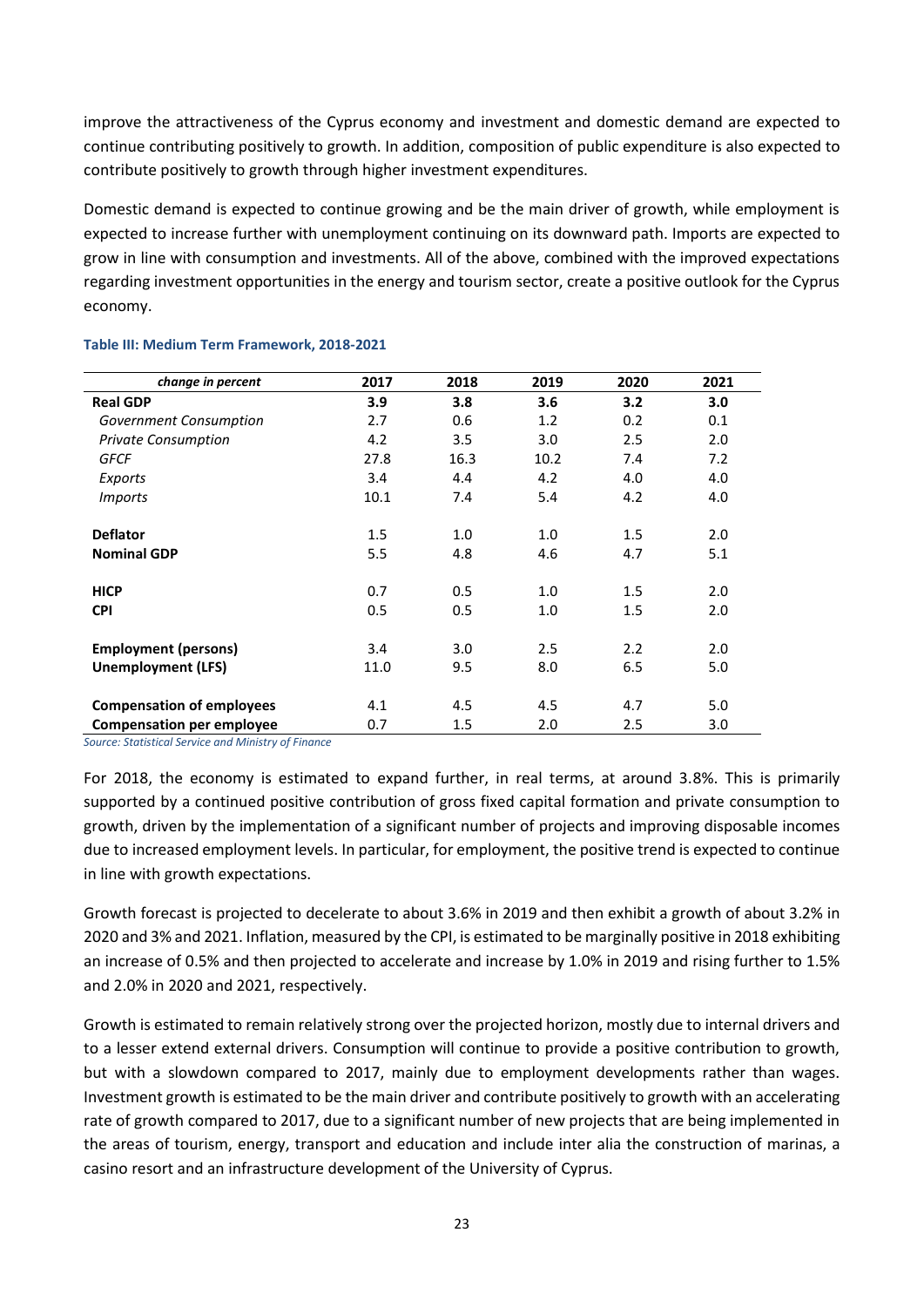Additional investments are expected over the projected horizon, but are not factored in the baseline scenario constituting an upside risk to forecasts if materialized. These investments are linked to the energy sector, i.e. the development of the hydrocarbon industry and the construction of major renewable energy projects.

From a sectoral perspective, growth is expected to emanate mainly from the tourism, retail trade, shipping, construction, manufacturing and other business services sectors. Tourist arrivals in 2018 are anticipated to grow at a rate 5% over the record performance of 2017 and 2016, fueled particularly by the UK, Germany and other European markets.

The current account deficit improved significantly in recent years, mostly due to a cyclical correction of the goods balance. In general, however, on average an annual deficit of around 4.7% of GDP was recorded for the period 2012-2017 attributed to primary and secondary income account balances reflecting net outflows by MNEs with foreign shareholding in the form of dividends, as well as net outflows by non-resident employees.

On average the goods balance is forecast to be in deficit while the services balance in surplus. Due to the implementation of significant projects as well as the projected strong growth in consumption, the imports of goods are expected to grow significantly over the forecast horizon. The current account deficit (including SPEs) is thus anticipated to deteriorate over the medium-term. This projection relies on the assumptions that the primary and secondary income account balances will hover around the 2016-2017 levels, in absolute terms, during the period covered in this Stability Programme, while ship registration/deregistration will also remain at 2017 levels.

## <span id="page-23-0"></span>2.2.2 LABOUR MARKET

#### *Labour Market*

The expectations in the labour market are encouraging. In 2017, employment has expanded at a rate of 3.4% and is expected to continue growing in 2018 at a rate of about 3%. In 2019, employment is projected to grow at a rate of 2.5%, while in 2020 and 2021 is forecast to record a more moderate rate of growth of about 2.2% and 2%, respectively. At the same time, the unemployment rate is envisaged to maintain its downward path which commenced in 2015, declining from 11% of the labour force in 2017 to 9.5% in 2018 and gradually falling to 8% in 2019 and, subsequently, to 6.5% and 5% in 2020 and 2021, respectively. The reduction in the unemployment rate is triggered by the continued positive economic growth fostered by significant capital investment and strong private consumption leading to a sustained job creation.

#### **Table IV: Labour market developments**

|                                   | 2014   | 2015   | 2016   | 2017   | 2018    | 2019   | 2020 | 2021 |
|-----------------------------------|--------|--------|--------|--------|---------|--------|------|------|
| Employment (persons) growth       | $-1.8$ | 1.5    | 3.3    | 3.4    | 3.0     | 2.5    |      | 2.0  |
| Unemployment rate                 | 16.1   | 14.9   | 12.9   | 11.0   | 9.5     | 8.0    | 6.5  | 5.0  |
| Compensation per employee, growth | $-3.6$ | $-1.2$ | $-0.7$ | 0.7    | $1.5\,$ | 2.0    | 2.5  | 3.0  |
| Nominal unit labour cost, growth  | $-4.0$ | $-1.7$ | $-0.8$ | 0.2    | 0.7     | 0.9    | 1.5  | 2.0  |
| Real unit labour cost, growth     | $-2.6$ | 0.4    | 0.6    | $-0.3$ | 0.2     | $-0.1$ | 0.0  | 0.0  |
| Productivity (persons)            | 0.4    | 0.5    | 0.1    | 0.5    | 0.8     | 1.0    | 1.0  | 1.0  |

 *Source: Statistical Service and Ministry of Finance* 

The composition of unemployment shows that youth and long-term unemployment remain the major challenges in the labour market, but with encouraging signs of de-escalation. Youth unemployment peaked in Q2-2013 reaching a rate of about 40% of the labour force and since then followed a downward path declining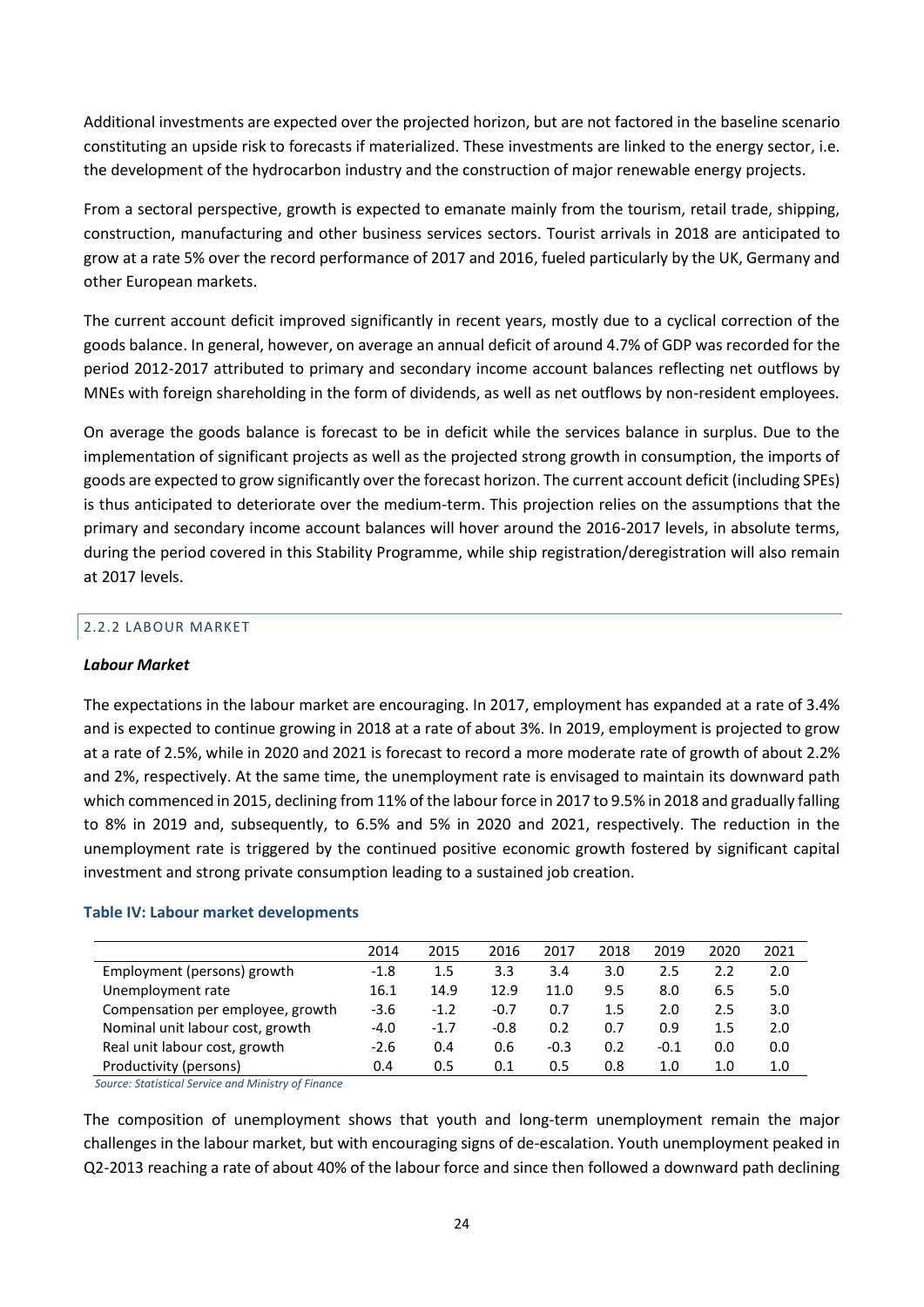to about 24.7% by Q4-2017. Similarly, long-term unemployment decreased to 4.5% in 2017, down from a peak of 7.8% in Q3 2014.

## *Wages*

Wage growth, as reflected in compensation per employee, in 2017 is estimated to have exhibited an increase of about 0.7% and it is forecast to gradually accelerate and grow at a rate of 1.5% in 2018 and 2% in 2019. It is then projected to accelerate further to 2.5% in 2020 and 3% in 2021. Wage developments follow the steady recovery of the economy denoting an improving labour market and a labour demand rising faster than supply.

## *Productivity and ULC*

Based on the indicative forecasts in the labour market, productivity is estimated to have been positive in 2017 reaching 0.5%. Productivity in 2018 is projected to rise to 0.8% and then accelerate to 1% in 2019-2021.

Nominal Unit labour costs (NULC) are forecast to follow a similar path to compensation per employee. In 2017, NULC estimated to have increased by 0.2% following a decline of 0.8% in 2016. The trend is forecast to turn positive as from 2018 onwards reflecting the anticipated positive economic developments. NULC are forecast to exhibit an increase of 0.7% in 2018, 0.9% in 2019, and then accelerate to 1.5% and 2% in 2020 and 2021, respectively. The projections in NULC underpin that cost competitiveness shall be sustained at relatively satisfactory levels maintaining a good overall competitiveness of the Cyprus economy.

Real unit labour costs (RULC) in 2017 was marginally negative falling by 0.3% following an increase of 0.6% in 2016, due to a marginally positive inflation, while in 2018 RUC increased by 0.2%. Over the period 2019-2021 RULC are forecast to remain overall stable, reflecting cost competiveness gains.

#### <span id="page-24-0"></span>2.2.3 PRICE DEVELOPMENTS

#### *Harmonised Consumer Price Index (HICP)*

Inflation, as measured by the HICP, turned positive in December-2016 after its prolonged continuous negative trend since late-2014. During 2017, harmonized inflation averaged at 0.7%. Harmonized energy inflation was positive at 8.4% and total harmonized inflation excluding energy prices was marginally positive at 0.1%. During the first two months of 2018 inflation was negative of about 0.9% mainly due to the decrease of seasonal food prices of about 15%, contributing negatively to the y-o-y HICP rate by about 0.6 percentage points. Taking into account the projected trends in international oil prices, HICP is estimated to average to around 0.5% in 2018, compared to 0.7% the year before.

#### *Consumer Price Index (CPI) - Price developments in 2018*

In 2017 the Consumer Price Index (CPI) recorded an increase of the order of 0.5% compared to the year before. Analysis of CPI by economic activity indicates that this increase was mainly attributed to electricity and water prices as well as petroleum products, which recorded an annual rate of growth of 12.1% and 7.1% respectively (total contribution to 2017 inflation of about 0.8 percentage points).

During the first two months of 2018, inflation was negative of the order of 0.5% attributed mainly to local agricultural goods prices due to good weather conditions, as well as imported industrial goods prices, which recorded an annual negative rate of growth of 12.6% and 1.4%, respectively (total contribution to January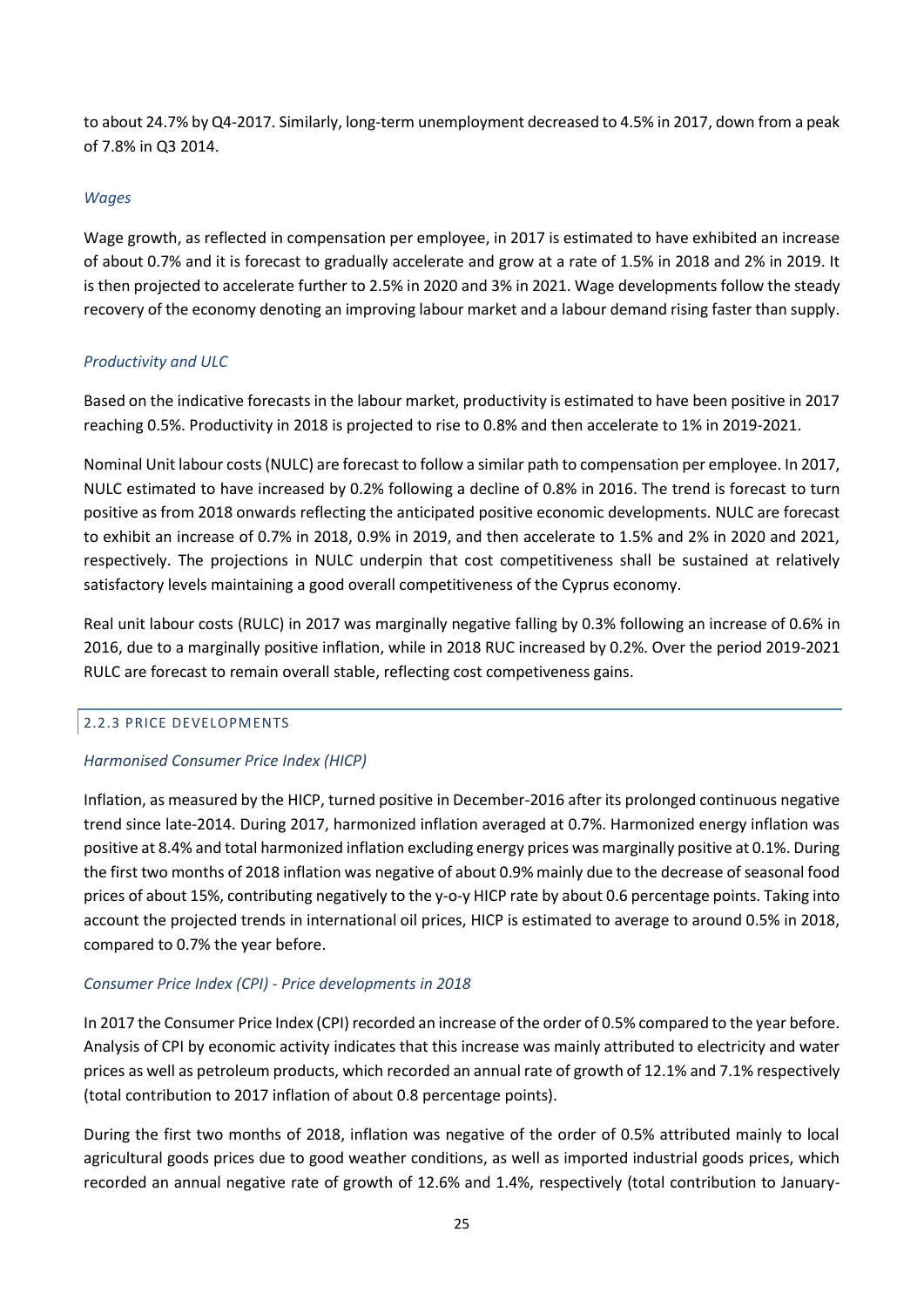February 2018 inflation of about -1.2 percentage points). Transport services recorded the highest price increase during the first two months of 2018, contributing 0.3 percentage points to the CPI annual growth rate. Core inflation (CPI excluding seasonal food and energy prices) averaged at about 0.2%.

Inflation trend is expected to reverse and follow a positive growth for the remainder of the year, in line with the expected increase of international oil prices, and average at around 0.5% for the full year 2018.

|                                   | 2011   | 2012   | 2013   | 2014   | 2015    | 2016    | 2017   | Jan-Feb |
|-----------------------------------|--------|--------|--------|--------|---------|---------|--------|---------|
|                                   |        |        |        |        |         |         |        | 2018    |
| <b>GENERAL INDEX</b>              | 3.3    | 2.4    | $-0.4$ | $-1.4$ | $-2.1$  | $-1.4$  | 0.5    | $-0.5$  |
| LOCAL GOODS                       | 11.0   | 6.7    | $-1.6$ | $-3.4$ | $-3.9$  | $-2.7$  | 1.4    | $-4.2$  |
| Local Agricultural                | $-1.6$ | $-1.3$ | $-1.0$ | $-3.7$ | 1.0     | 0.4     | $-0.7$ | $-12.6$ |
| Local Industrial                  | 11.8   | 2.0    | 0.9    | $-0.2$ | $-0.5$  | $-0.6$  | $-0.7$ | $-0.7$  |
| <b>Electricity and Water</b>      | 13.5   | 26.8   | $-6.5$ | $-9.2$ | $-16.3$ | $-13.8$ | 12.1   | $-1.2$  |
| <b>IMPORTED GOODS</b>             | 2.8    | $-0.6$ | $-0.2$ | $-0.6$ | $-0.6$  | $-0.4$  | $-1.0$ | $-1.5$  |
| Imported Agricultural             | 13.8   | 2.6    | $-0.9$ | $-2.0$ | 0.7     | $-0.6$  | 2.4    | $-4.4$  |
| Imported Industrial (Excl. petr.) | 2.7    | $-0.7$ | $-0.1$ | $-0.5$ | $-0.6$  | $-0.4$  | $-1.1$ | $-1.4$  |
| PETROLEUM PRODUCTS                | 19.2   | 7.9    | 3.3    | 0.3    | $-13.3$ | $-7.6$  | 7.1    | 0.6     |
| <b>SERVICES</b>                   | 1.6    | 1.0    | $-0.5$ | $-0.9$ | 0.0     | $-0.8$  | 0.5    | 1.6     |
| Rents                             | 0.7    | 0.2    | $-6.7$ | $-5.9$ | $-1.2$  | $-0.5$  | 0.8    | 1.5     |
| Repairs & maint. of dwellings     | 0.1    | $-0.6$ | $-0.5$ | $-1.5$ | $-2.0$  | 1.1     | 1.8    | 4.3     |
| Transport                         | $-0.5$ | 0.5    | 1.9    | 3.4    | 2.1     | $-14.1$ | 0.5    | 10.7    |
| Communication                     | 0.0    | 1.4    | 1.3    | 2.0    | 1.0     | $-0.3$  | $-1.0$ | $-0.2$  |
| Insurance                         | $-1.4$ | $-0.1$ | 3.0    | $-0.8$ | 0.1     | 0.2     | $-2.5$ | 0.4     |
| Government services               | 4.8    | 1.8    | 2.7    | 9.1    | 0.7     | $-2.4$  | 0.6    | 2.4     |
| Education                         | 3.2    | 2.4    | $-0.7$ | $-3.5$ | $-1.1$  | 0.4     | 0.7    | 2.3     |
| Medical care                      | 1.3    | 0.6    | $-2.9$ | $-1.7$ | 1.0     | 1.6     | 1.1    | 1.2     |
| Restaurants & Coffee shops        | 1.2    | 1.0    | 0.4    | $-1.4$ | 0.2     | 0.3     | 0.7    | 0.8     |
| Personal & Household services     | 1.1    | 1.2    | $-0.3$ | $-1.1$ | $-0.6$  | $-0.1$  | 0.8    | 0.8     |

#### **Table V: CPI by Economic Activity**

*Source: Statistical Service* 

#### **Figure 8: CPI by economic category, contributions to total CPI annual % change**



<span id="page-25-0"></span>*Source: Statistical Service and Ministry of Finance* 

2.2.4 RISKS TO MACROECONOMIC OUTLOOK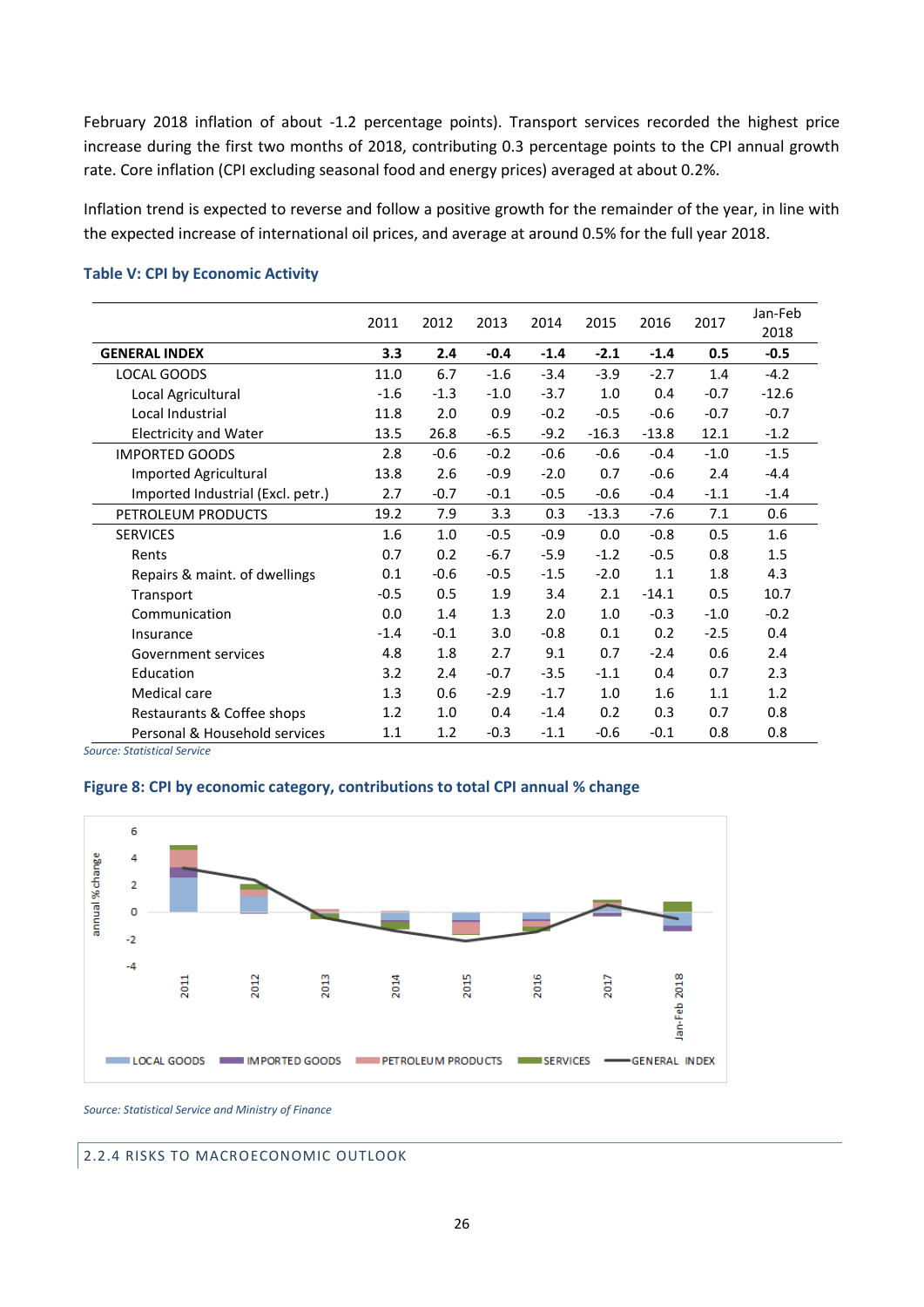The risks on the economic outlook are tilted on the downside, with the most important risk factors concentrated domestically, in relation to the financial sector. The high levels of non-performing loans (NPLs) are a suppressing factor to the potential growth of the economy and pose risks to the stability of the banking system and, in turn, the outlook of the economy. However, the measures taken by the authorities to effectively tackle the NPL reduction challenge, address the likelihood of the impact that would be described as medium for the forecast horizon of this Stability Programme.

The strengthening of the legal framework related to NPLs, although essential for NPL reduction, poses a downside risk to the central macroeconomic scenario to the extent that it will impact private consumption growth due to increased repayments.

External risks remain contained at this point in time and mainly relate to the UK's exit from the European Union, expected in 2019, with repercussions for the Cyprus economy estimated to be limited via the exchange rate channel. International developments, especially connected to the policy stance of the US, can also have potential impact stemming from developments on the downside in the Eurozone. The effect of the recent build- up of the geopolitical tension in the eastern Mediterranean is too early to assess in an articulate way. However, potential risks on the downside do exist to the extent that it persists long enough to create uncertainty in the area and renewed tension between the EU and Russia that could impact the exports sector of the economy directly (tourism), in a similar manner that existing sanctions imposed on Russia pose a risk to the degree that they negatively affect growth prospects of the Russian economy.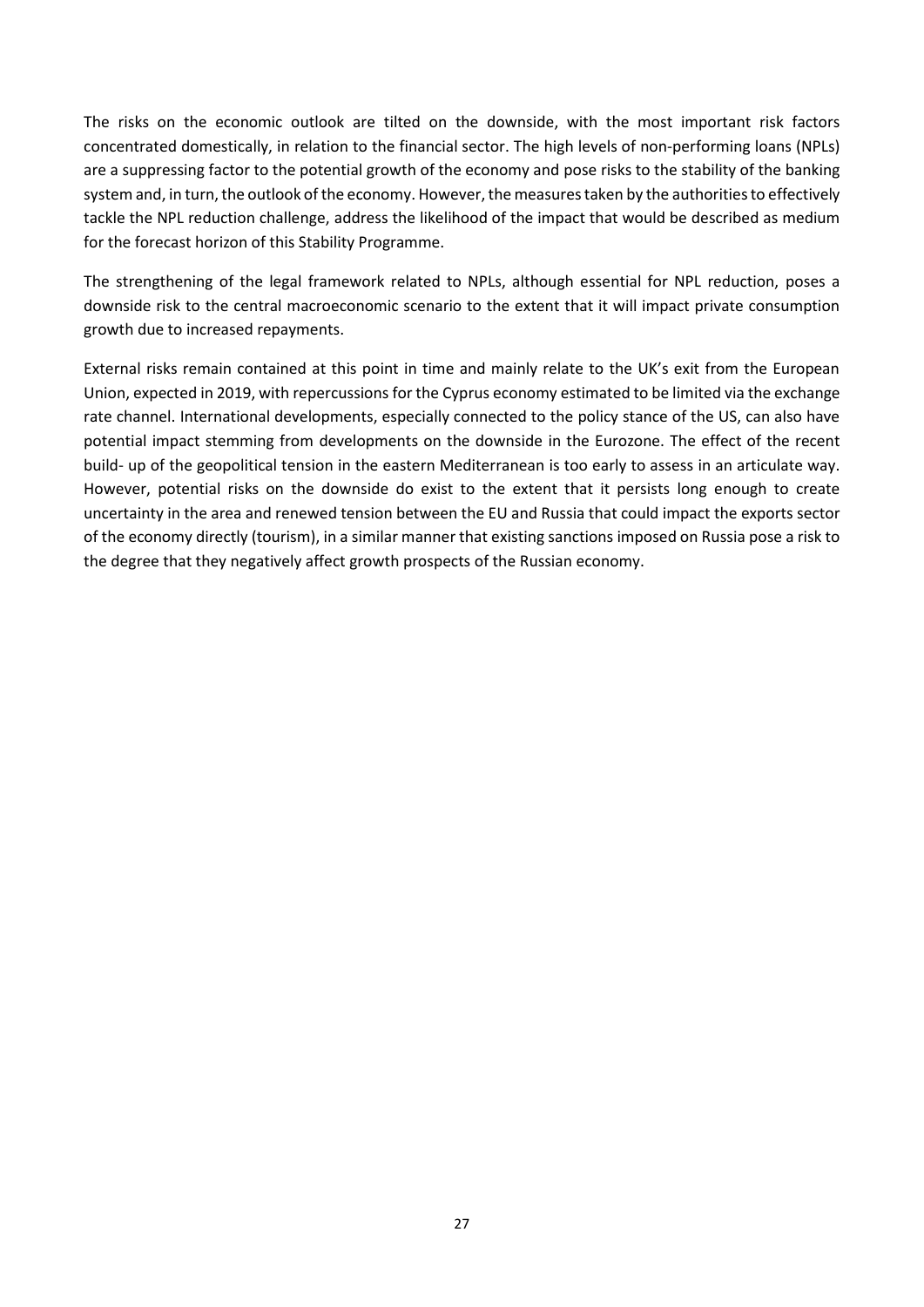# <span id="page-27-0"></span>**3. GENERAL GOVERNMENT BALANCE AND DEBT**

#### <span id="page-27-1"></span>**3.1 POLICY STRATEGY**

In 2017, fiscal performance amid the good economic performance was better than anticipated in the previous update of the Stability Programme and windfall revenues in that respect were used for the early repayment of part of public debt. Supporting growth and cementing confidence in the economy is a primary goal of the government and fiscal policy represented in the Budget 2018 and the Medium Term Budgetary Framework reflects this by maintaining important expenditure containing measures, while continuing to contribute to increasing potential growth through selected investments in key sectors of the economy. High primary surpluses are envisaged throughout the forecasting period of this Stability Programme which will support the resumption of a downward trend of the debt-to-GDP at a satisfactory pace, following the one-off spike realized in 2018 as a result of the decisive action undertaken by the government to address challenges in the banking sector. At the same time, these actions are pivotal in the strategy towards addressing the NPLs challenge releasing the full potential of the economy.

## <span id="page-27-2"></span>**3.2 GENERAL GOVERNMENT BALANCE FOR 2017**

The government's budget policy in 2017 was reflecting the neutral fiscal stance adopted, allowing thus automatic stabilizers to operate freely. The budget balance turned positive reaching a surplus of 1.8% of GDP in 2017, compared to a surplus of the order of 0.3% of GDP the year before, reflecting the improvement in the economic environment and labour market conditions. Primary balance position strengthened further reaching a surplus of 4.4% of GDP compared to a surplus of 3.0% the year before, recording an improvement of about 1.4 percentage points of GDP.

#### *Revenue*

In 2017, total revenue as a percentage of GDP amounted to 39.7% compared to 38.6% in 2016, exhibiting an increase of about 1.1 percentage points of GDP. In value terms, total revenue increased by 8.6% compared to the year before. Tax revenue increased by 8.8% mostly due to an increase in taxes on production and imports. In more detail, taxes on production and imports increased by 11.3% due to the increase in VAT receipts by 15.9% compared to 2016, reflecting the improvement in economic conditions and the increase in private consumption fueled by the exceptional performance in the tourist sector. Revenue from taxes on income and wealth increased by 4.9%, despite the abolition of the immovable property tax, as well as from the termination of the temporary tax on private sector emoluments as from January  $1<sup>st</sup>$  2017, resulting in revenue losses amounting to about 0.2 percentage points of GDP, respectively. These losses were fully compensated from the strong performance of corporate tax receipts and capital gains taxes exhibiting a robust growth compared to the year before of 10.3% and 63%, respectively.

Concerning the rest of the key revenue components, revenue from social security contributions increased by 10.5%, reflecting the improved conditions in the labour market namely employment and wage developments. On the other hand, revenue from property income decreased by 23.9%, primarily due to the lower dividend from the Central Bank of Cyprus (CBC) by about €33.4 million compared to the dividend received the year before, as well as from lower dividends from the Cyprus Telecommunications Authority (CYTA) and the Ports Authority by €30.9 mn in total. Finally, revenue from other sources, which consists of non-tax revenue,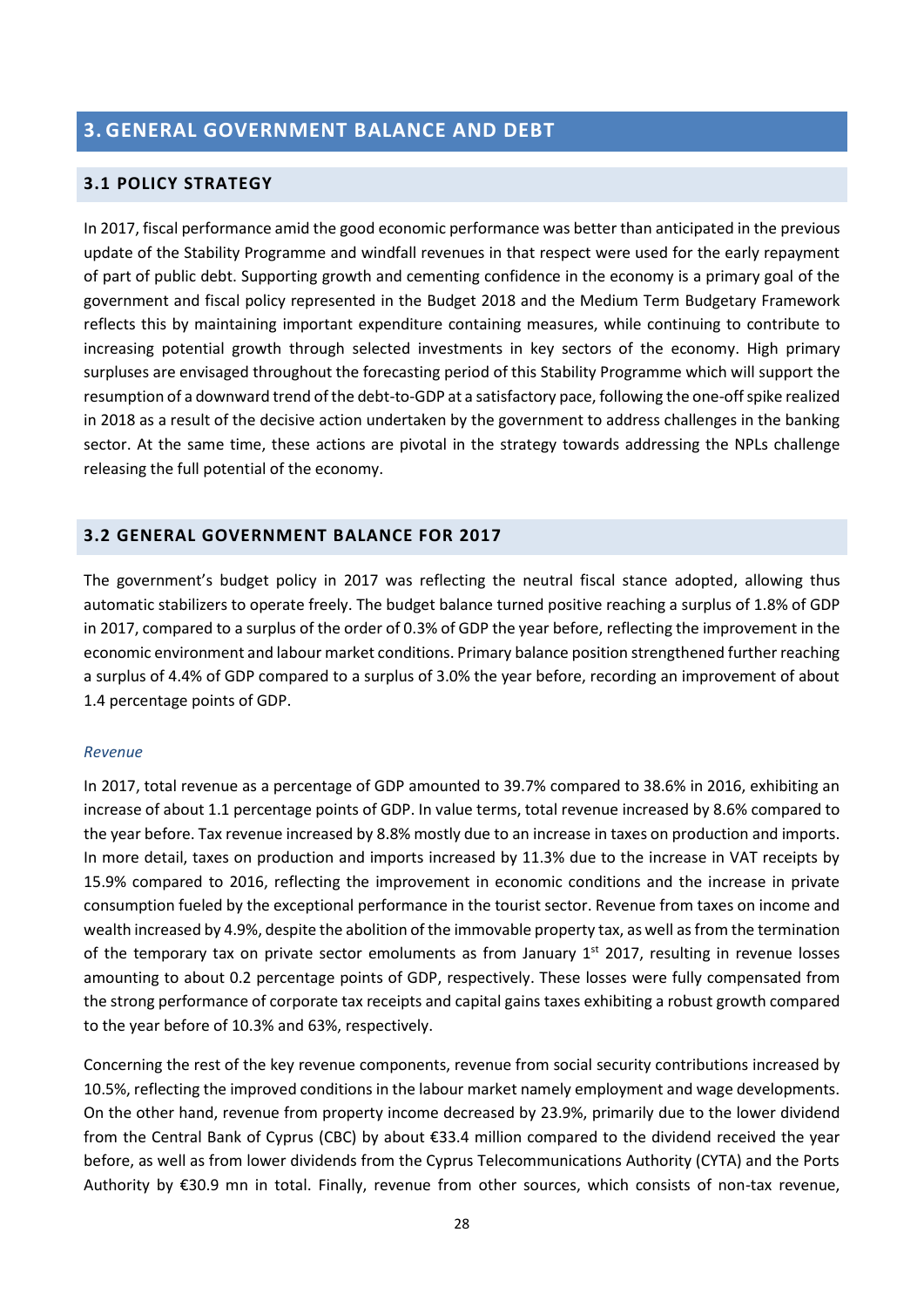exhibited an increase of about 11.6%, reflecting the pick-up in the rate of absorption from the EU's Structural and Cohesion Funds.

## *Expenditure*

Total expenditure in 2017, as a percent of GDP, exhibited a decline falling to 37.9% of GDP from 38.3% of GDP in 2016. In value terms, total expenditure increased by about 4.6%. Compensation of employees exhibited an increase of about 4.2%, attributed mainly to the termination of the temporary contribution on public sector emoluments, as of 1<sup>st</sup> January 2017, amounting to about 0.2 percentage points of GDP, as well as from the restructuring of security forces resulting in the employment of permanent army personnel with a fiscal cost estimated to about 0.1 percentage points of GDP. Despite these developments, as a percentage to GDP, compensation of employees decreased to 12.2% in 2017 compared to 12.4% the year before.

Intermediate consumption increased at a rate of 11.3% mostly due to increased expenditures associated with higher prices of electricity consumption and petroleum products as a result of rising oil prices in the commodity markets, as well as increased expenditures for pharmaceuticals and desalinated water due to the protracted drought. As a percentage to GDP, intermediate consumption increased by 0.2 percentage points from 3.5% of GDP in 2016 to 3.7% of GDP in 2017.

Despite the significant decrease in unemployment benefits and redundancy payments in 2017 compared to the year before, of the order of 6.3% and 46.1% respectively, social payments increased at a rate of 2.1%, brought by increased outlays related to old age pension exhibiting a rise of the order of 4.2%. As a percentage of GDP, social payments decreased to 13.6% from 14.1% of GDP the year before.

Interest expenditure recorded an increase of 2.9% in 2017 compared to 2016 despite the absolute reduction in the debt level. As a percentage to GDP, interest expenditure remains broadly constant at 2.6% in 2017, compared to 2.7% of GDP the year before. Gross fixed capital formation recorded an increase of the order of 17.2%, rising as a percentage to GDP to 2.5% in 2017 from 2.3% the year before, associated with increased outlays for security and defense purposes.

# <span id="page-28-0"></span>**3.3 BUDGET FOR 2018**

As in the previous year, the Budget for 2018 reflects the policy of the government for a growth friendly, prudent fiscal stance, safeguarding the maintenance of robust primary surpluses supporting a sustained reduction of public debt-to-GDP at a satisfactory pace. In this context, the Budget also reflects a continuation in the employment policies adopted by the government over the past few years and continues to place emphasis on the reallocation of government expenditure towards growth-enhancing activities and other policy priorities.

The budget surplus in 2018 is estimated to amount to 1.7% of GDP, with the primary balance position strengthening marginally reaching a surplus of about 4.5% of GDP.

A more detailed analysis on the revenue and expenditure components of the 2018 Budget is presented below.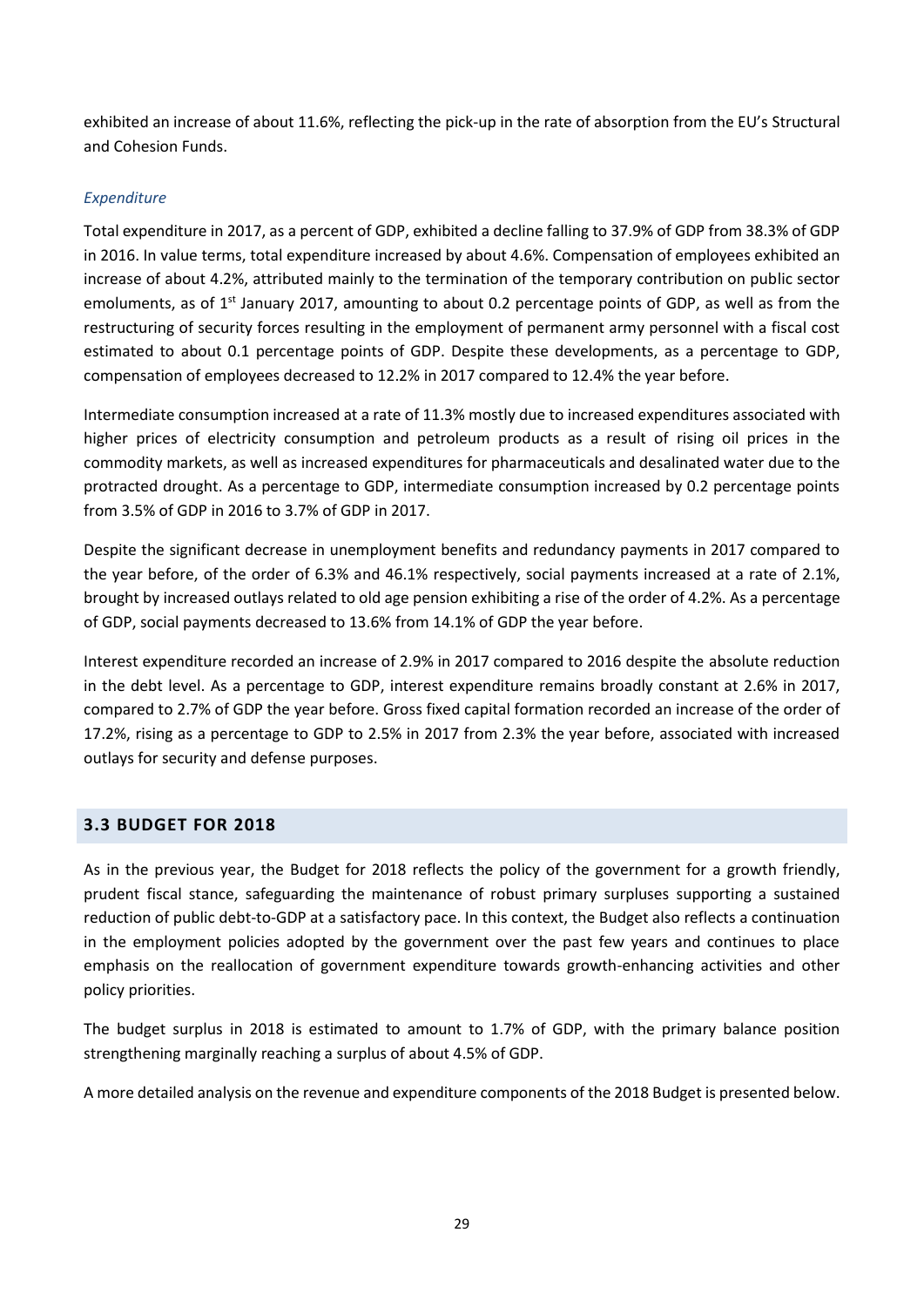## *Revenue*

In accordance with our central macroeconomic scenario, total revenue in 2018 is anticipated to record a positive rate of growth of the order of 3.0% compared to 2017 and is estimated to decline as a percentage to GDP to about 39.1% of GDP from 39.7% the year before.

Tax revenue in 2018 is expected to exhibit a rate of growth of about 3.7% compared to 2017, resulting in a marginal fall, as a percentage of GDP to 25.2% in 2018 from 25.4% the year before. The growth is brought by increases in revenues from taxes on production and imports which are forecast to grow at a rate of 4.2%, in line with domestic demand developments reflected in increases in consumption and gross fixed capital formation, as well as due to the introduction of VAT rate on property land estimated at 0.1% of GDP. As a percentage to GDP, taxes on production and imports are estimated to remain at last year's levels at about 15.7%. Taxes on income and wealth are estimated to increase by about 3.0% compared to the year before, in line with real growth and improvements in the labour market. As a percentage to GDP, taxes on income and wealth are estimated to decline to about 9% compared to 10% the year before.

Social Security contributions are forecast to exhibit an increase in 2018 by about 4.5% compared to the year before, reflecting the continuous improving conditions in the labour market reflected in job creation and increasing nominal earnings, stabilizing at 8.9% of GDP, as was the year before.

Revenue from property income in 2018 is forecast to exhibit a decline of the order of 10.8% compared to 2017, contracting also as a percentage to GDP by about 0.2 p.p. to 0.6%, solely attributed to the lower dividend received from the Central Bank of Cyprus by about €35.7 mn. It should be mentioned that one third of the revenue of the signature bonusrelated to the production sharing contracts for the exploration and exploitation of hydrocarbon reserves, received in April 2017, is also reflected in the 2018 data since methodologically these revenues have been equally distributed, in accordance with the contract provisions, over a three-year period 2017-2019.

Finally, "other revenue", is estimated to record a modest increase of 1.2% in 2018 compared to the year before, resulting in a contraction, as a percentage of GDP, by about 0.3 percentage points to 4.4% from 4.7% in 2017, as financing from the EU's Structural and Cohesion Funds is expected to normalize and decline to the levels of the preceding programming period.

## *Expenditure*

Total expenditure is estimated to exhibit an increase of 3.3%, falling, as a percentage of GDP, to 37.4% compared to 37.9% the year before.

In more detail, compensation of employees is forecast to exhibit an increase of 3.0% in 2018 compared with the year before, brought by the unfreezing of promotions, the provision of Cost of Living Allowance (COLA), annual increments as well as the extension of employment of seasonal personnel from 8 months to 11 months per year. In percent of GDP, compensation of employees is forecast to exhibit a decline by about 0.2 p.p. falling at 12.0%.

Intermediate consumption is forecast to record an increase by about 2.2% mainly due to increases anticipated in the energy prices for 2018 which, in turn, increase government expenditure on electricity and fuels. In percent of GDP, intermediate consumption is estimated to remain broadly at 2017 levels at 3.6%.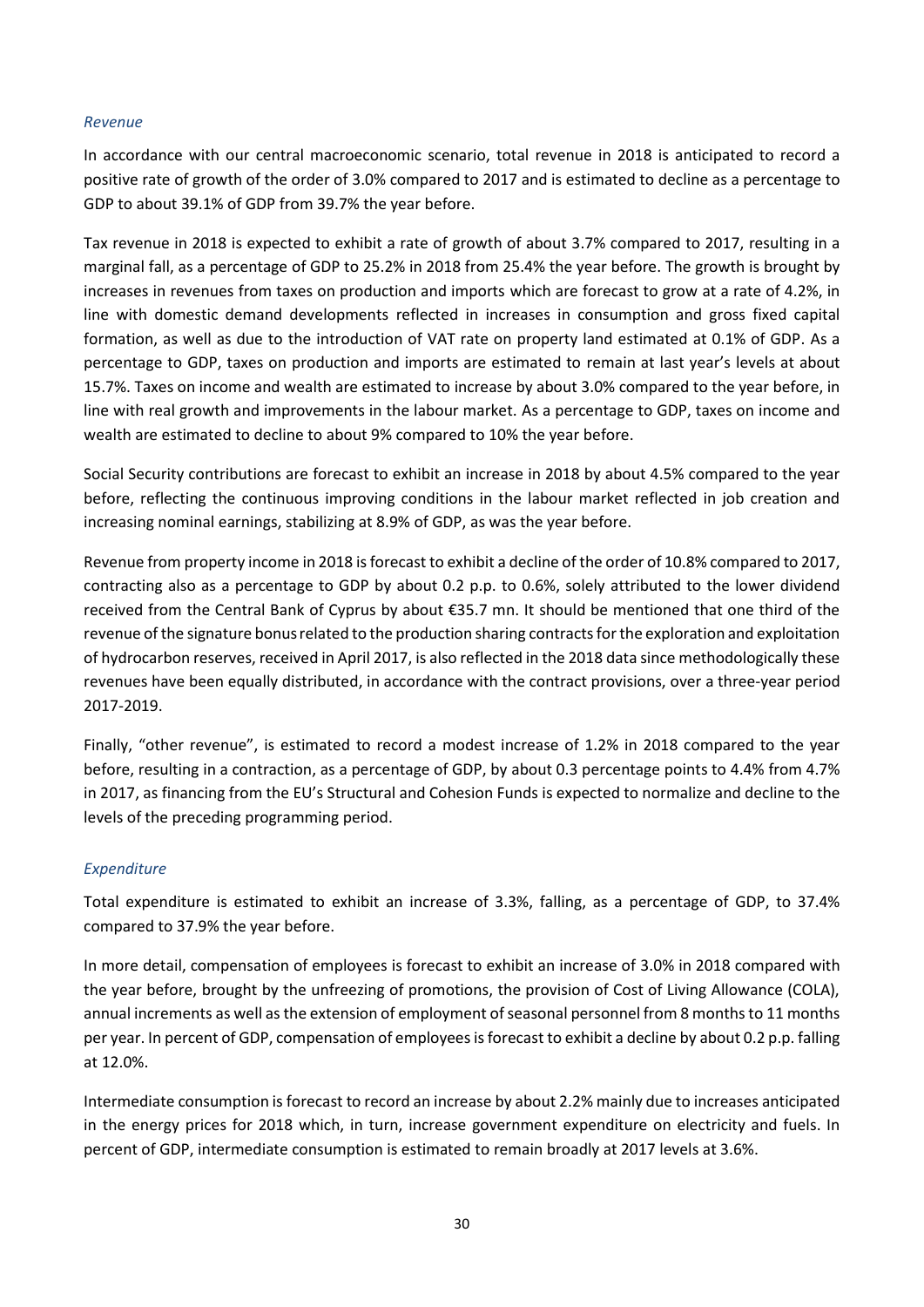Regarding social transfers other than in kind, these are estimated to increase by about 2.4%, fueled by a growth in pension outlays of the order of 4.1% curtailed by a combined drop in unemployment and redundancy payments, in view of the envisaged continued improving conditions in the labour market. As a percentage to GDP, social transfers other than in kind are estimated to record a decline by 0.3 percentage points, declining to 13.3% of GDP in 2018.

Interest expenditure is forecast to record an increase of 14.4% in 2018, rising, as a percentage to GDP, to 2.8% in 2018 from 2.6% the year before. This development is attributed to the bonds issued in favour of Cyprus Cooperative Bank amounting to €2.35 bn or to about 12% as a percentage to GDP.

Gross fixed capital formation is forecast to exhibit an increase at a rate of 4.0%, remaining in 2018 as a percentage to GDP, at the levels of the year before at 2.5%.

Other expenditure is estimated to exhibit a decrease of 1.5% and to contract as a percentage to GDP to 2.7%, exhibiting a decrease by about 0.2 p.p. of GDP compared with the year before.

## <span id="page-30-0"></span>**3.4 MEDIUM TERM BUDGET BALANCE 2019-2021**

Over the medium term, the government aims at maintaining its prudent fiscal policy stance, using windfall revenues to reduce debt or improve the cash position of the state thus locking in the benefits of overperformance and maintaining an overall neutral fiscal stance. The robust economic growth results in high revenue growth which, in conjunction with the contained growth of expenditures established in the Medium Term Budgetary Framework through expenditure ceilings per line ministry, which results in high primary surpluses for the period 2019-2021, allowing debt-to-GDP to resume its downward path over 2019-21 at a satisfactory pace, following the spike of about 8 p.p. due to the government bonds issued in favour of the Cyprus Cooperative Bank.

#### **Figure 9: Nominal Balance and Primary Balance (% GDP)**

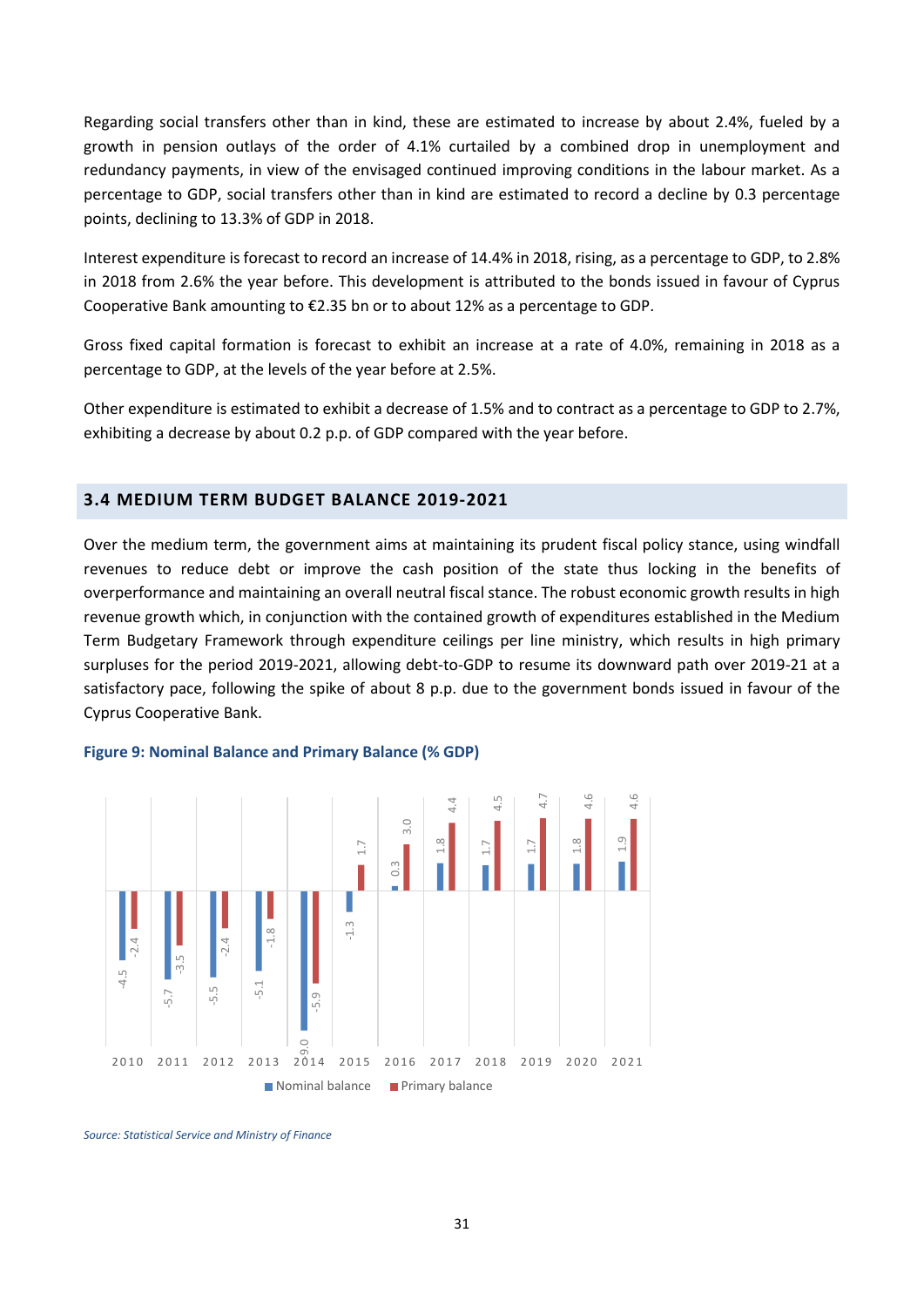Total expenditure, as a percentage of GDP, is forecast to grow below nominal GDP growth and exhibit a gradual decline to 37.0%, 36.6% and 35.7% in 2019, 2020 and 2021, respectively. The projected increase in compensation of employees remains stable over the medium-term horizon at about 2.8% per year, taking into account the government's employment policy. Social payments are also forecast to remain in control as they are projected to exhibit an increase of about 2.8% on average over the period 2019-2021, exhibiting a steady marginal decline as a percentage of GDP. Gross fixed capital formation is forecast to exhibit an annual growth over the programming period of about 4%, remaining at 2.5% of GDP over the whole period.

Total revenue, as a percentage of GDP, is forecast to grow by 3.7% on average over the period 2019-2021, averaging at 38.3% of GDP. Tax revenues are forecast to exhibit an annual increase of 3.9% on average over the programming period of 2019-2021 and as a percentage of GDP remain stable at around 25% of GDP on average. Taxes on production and imports are forecast to grow by 4.1% per year, while taxes on income and wealth by 3.6%. Taxes on production and imports still continue to amount on average to 15.6% of GDP over the period 2019-2021, while taxes on income and wealth amount to 9.2% of GDP, on average, over the same period. Corporate taxes continue to account on average for about 17.9% of total tax revenues, in line with previous years. Social Security Contributions are forecast to grow by 11.2% in 2019, due to the upcoming increase in that year in social security contributions, according to the relevant Law, estimated to amount to 0.2% of GDP.

#### *Allocation of expenditure*

In line with the objective of the government to direct public expenditure to growth-enhancing categories, the structure of expenditures over time, exhibits a continued reallocation towards high priority functions such as Environmental Protection and Health. At the same time, there is a reduction in government expenditure on functions such as General Public Services, Defence, Public Order and Safety, Education and Economic Affairs.

| % of GDP                           | 2011  | 2012  | 2013  | 2014  | 2015  | 2016  | 2017  | 2021 f. |
|------------------------------------|-------|-------|-------|-------|-------|-------|-------|---------|
| General public services            | 19.5  | 22.1  | 20.0  | 17.0  | 20.9  | 19.6  | 19.6  | 18.8    |
| Defence                            | 4.3   | 4.2   | 3.8   | 3.0   | 3.5   | 3.9   | 3.9   | 3.9     |
| Public order and safety            | 4.9   | 4.8   | 5.2   | 3.6   | 4.3   | 4.4   | 4.4   | 4.4     |
| Economic affairs                   | 8.6   | 7.3   | 7.1   | 23.3  | 8.7   | 6.7   | 6.7   | 6.3     |
| Environmental protection           | 0.7   | 0.7   | 1.1   | 0.5   | 0.9   | 0.7   | 0.7   | 1.3     |
| Housing and community<br>amenities | 5.8   | 5.0   | 4.6   | 4.6   | 4.5   | 3.9   | 3.9   | 3.9     |
| Health                             | 7.3   | 7.2   | 7.4   | 5.5   | 6.4   | 6.8   | 6.8   | 7.8     |
| Recreation, culture and religion   | 2.8   | 2.4   | 2.2   | 1.8   | 2.3   | 2.3   | 2.3   | 2.3     |
| Education                          | 16.0  | 15.2  | 16.3  | 12.4  | 14.9  | 15.6  | 15.6  | 15.2    |
| Social protection                  | 30.0  | 31.1  | 32.3  | 28.3  | 33.7  | 35.9  | 35.9  | 35.9    |
| <b>Total expenditure</b>           | 100.0 | 100.0 | 100.0 | 100.0 | 100.0 | 100.0 | 100.0 | 100.0   |

#### **Table VI: Functional classification of expenditure**

<span id="page-31-0"></span> *Source: Ministry of Finance* 

### **3.5 MEDIUM TERM OBJECTIVE**

The medium-term fiscal strategy of the government is consistent with the fiscal rules embedded in our Public Financial Management Framework through inter alia the enactment of the Fiscal Responsibility and Budget Systems Law. According to the law, the overall budgetary position rule establishes that the general government structural fiscal balance is balanced or in surplus in the medium term. During the programming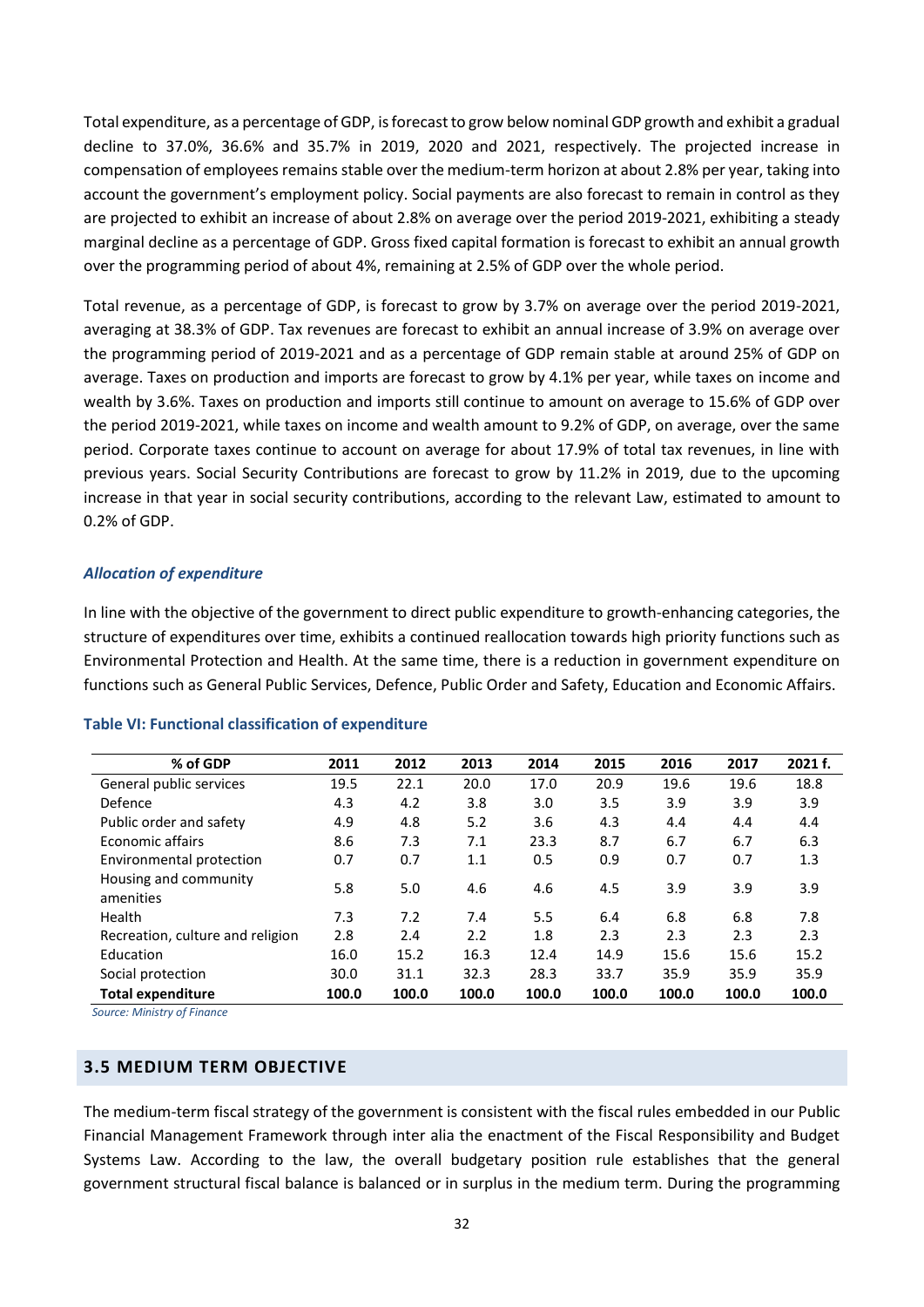period covered in the current update of the Stability Programme, the medium-term objective remains unchanged, i.e. a balanced position (0.0% of GDP) in structural terms.

Potential output estimates used for the calculation of the cyclical position of the fiscal policy are obtained from the commonly agreed methodology of the European Commission. Potential GDP is estimated to follow an expansionary path as from 2016 onwards, following a previous four-year long period of negative potential growth. From a potential growth estimated at 0.5% in 2016 rising to 1.9% already in 2017, it gradually reaches 3.2% by the end of the programming period. The gradual rise in potential growth is brought by increased positive contributions of both the labour and capital components, the former rising from 1.0% in 2018 to 1.1% by 2021 due to the projected reduction of structural unemployment rate (NAWRU) over the programming period, and the latter from 1.5% in 2018 to 1.8% in 2021 due to the dynamism foreseen in the macroeconomic projections for GFCF. The contribution of total factor productivity turns positive in 2019 and rises up to 0.3% by the end of the programming period.

## **Table VII: Potential GDP and Output Gap estimations**

|                      | 2016   | 2017 | 2018 | 2019 | 2020 | 2021 |
|----------------------|--------|------|------|------|------|------|
| Real GDP growth      | 3.4    | 3.9  | 3.8  | 3.6  | 3.2  | 3.0  |
| Potential GDP growth | 0.5    | 1.9  | 2.5  | 3.1  | 3.2  | 3.2  |
| Output Gap (% GDP)   | $-0.9$ | 1.1  | 2.4  | 2.9  | 2.9  | 2.8  |

*Source: Ministry of Finance* 

As a result of real and potential GDP evolution, the output gap from a negative of 0.9% in 2016, turns positive as from 2017 and over the whole period up to 2021, increasing from 1.1% in 2017 to 2.4% in 2018, 2.9% in 2019 and remains broadly constant at 2.8% between 2019-21.

The cyclically-adjusted budget balance is estimated to have registered a surplus of 1.2% of GDP in 2017 and, as the positive output gap widens, it is projected surplus amounts to 0.4% of GDP in 2018, 0.2% in 2019 and 2020 and 0.5% in 2021. In absence of any one-off and other temporary measures during the programming period, the structural balance path coincides with the cyclically-adjusted balance path.

| in percentage of GDP                 | 2016   | 2017 | 2018 | 2019 | 2020 | 2021 |
|--------------------------------------|--------|------|------|------|------|------|
| Real GDP growth (%)                  | 3.4    | 3.9  | 3.8  | 3.6  | 3.2  | 3.0  |
| Net lending of general government    | 0.3    | 1.8  | 1.7  | 1.7  | 1.8  | 1.9  |
| Interest expenditure                 | 2.7    | 2.6  | 2.8  | 2.9  | 2.9  | 2.7  |
| One-off and other temporary measures | 0.0    | 0.0  | 0.0  | 0.0  | 0.0  | 0.0  |
| Potential GDP growth (%)             | 0.5    | 1.9  | 2.5  | 3.1  | 3.2  | 3.2  |
| Output gap                           | $-0.9$ | 1.1  | 2.4  | 2.9  | 2.9  | 2.8  |
| Cyclical budgetary component         | $-0.5$ | 0.6  | 1.2  | 1.5  | 1.5  | 1.5  |
| Cyclically-adjusted balance          | 0.8    | 1.2  | 0.4  | 0.2  | 0.2  | 0.5  |
| Cyclically-adjusted primary balance  | 3.5    | 3.8  | 3.3  | 3.2  | 3.1  | 3.2  |
| Structural balance                   | 0.8    | 1.2  | 0.4  | 0.2  | 0.2  | 0.5  |

#### **Table VIII: Cyclical developments**

 *Source: Statistical Service and Ministry of Finance*

Therefore, the structural balance during the period 2017-2021 overachieves the medium-term budgetary objective by the same magnitude in percentage points of GDP. This ensures the respect of the rules of the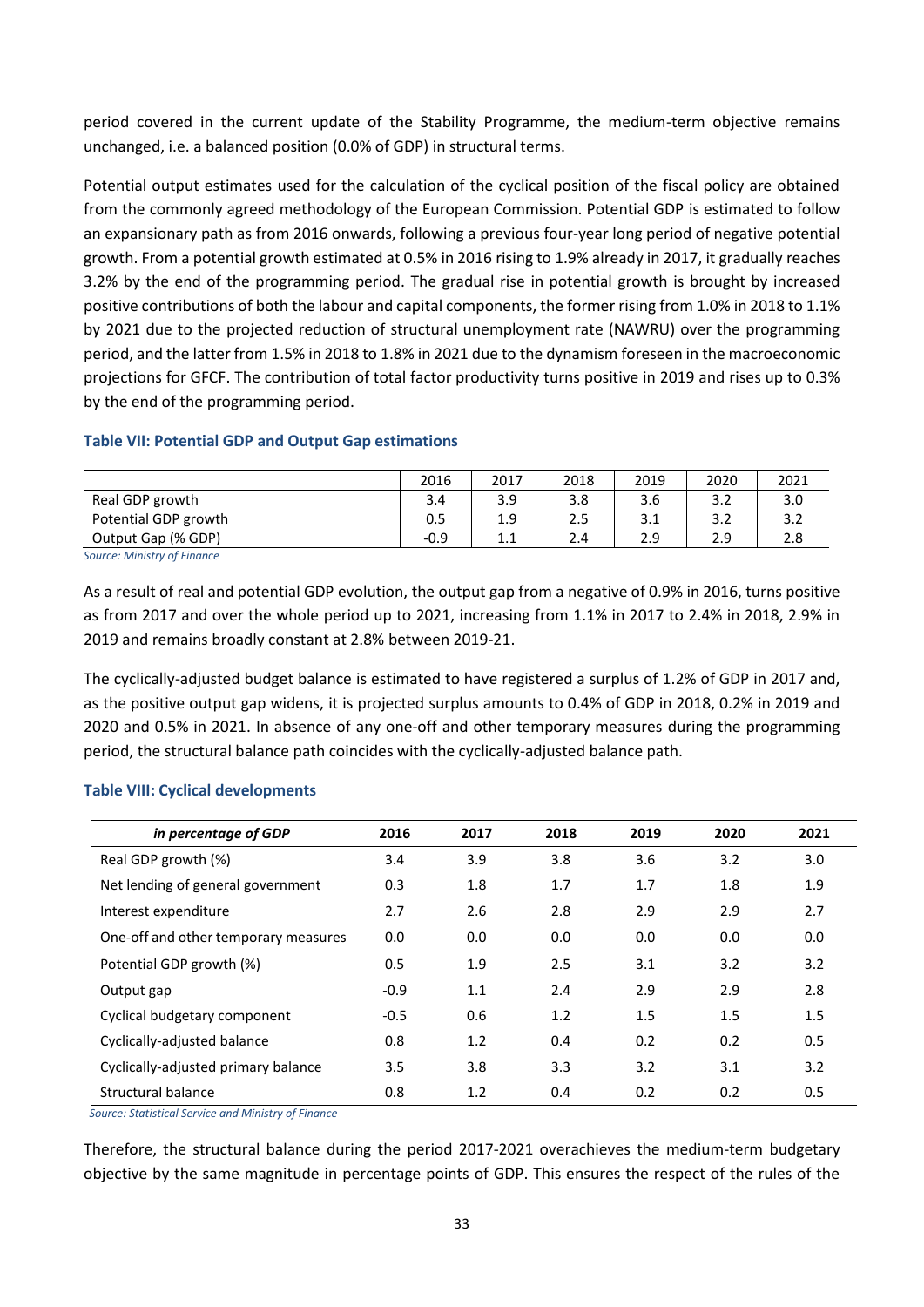Stability and Growth Pact and more precisely the respect of the medium-term objective for Cyprus in 2017 and 2018, as well as up to 2021. Fiscal stance turns negative only in 2018 and remains broadly neutral over the rest of the medium term.

Despite the above, the authorities will continue to monitor fiscal developments and in case of deviation stand ready to adopt the absolutely necessary corrective measures.



#### **Figure 10: Cyclically-adjusted balance and fiscal stance (% of GDP)**

<span id="page-33-0"></span>*Source: Ministry of Finance* 

#### **3.6 DEBT MANAGEMENT**

The medium term public debt management strategy (MTDS) extends to a 3-5 year horizon and is endorsed by the Council of Ministers. The presently active Strategy covers the period 2016-2020. It is intended to lead public debt management in the post EU-IMF programme period which commenced in April 2016.

The guidelines of the MTDS 2016-2020 are the following:

- 1. smoothening of maturity profile of public debt and extension of the maturity of marketable debt;
- 2. risk mitigation through increased cash reserves and management of foreign exchange and interest rate risks;
- 3. development of the government securities markets;
- 4. minimisation of marketable debt borrowing costs through the improvement of investor relations and expansion of the investor base.

Both qualitative and quantitative targets for each of the above guidelines are included in the strategy. The MTDS 2016-2020 has been published in early 2016 and, after an approval of the Council of Ministers in September 2017, the main guidelines of the MTDS remain the same.

#### *Financing actions in 2017*

The main source of financing in 2017 was derived from the issuance of a 7-year Euro Medium Term Note (ΕΜΤΝ) of €850 million at a coupon of 2.75% and yield rate of 2.80%. The benchmark bond added a further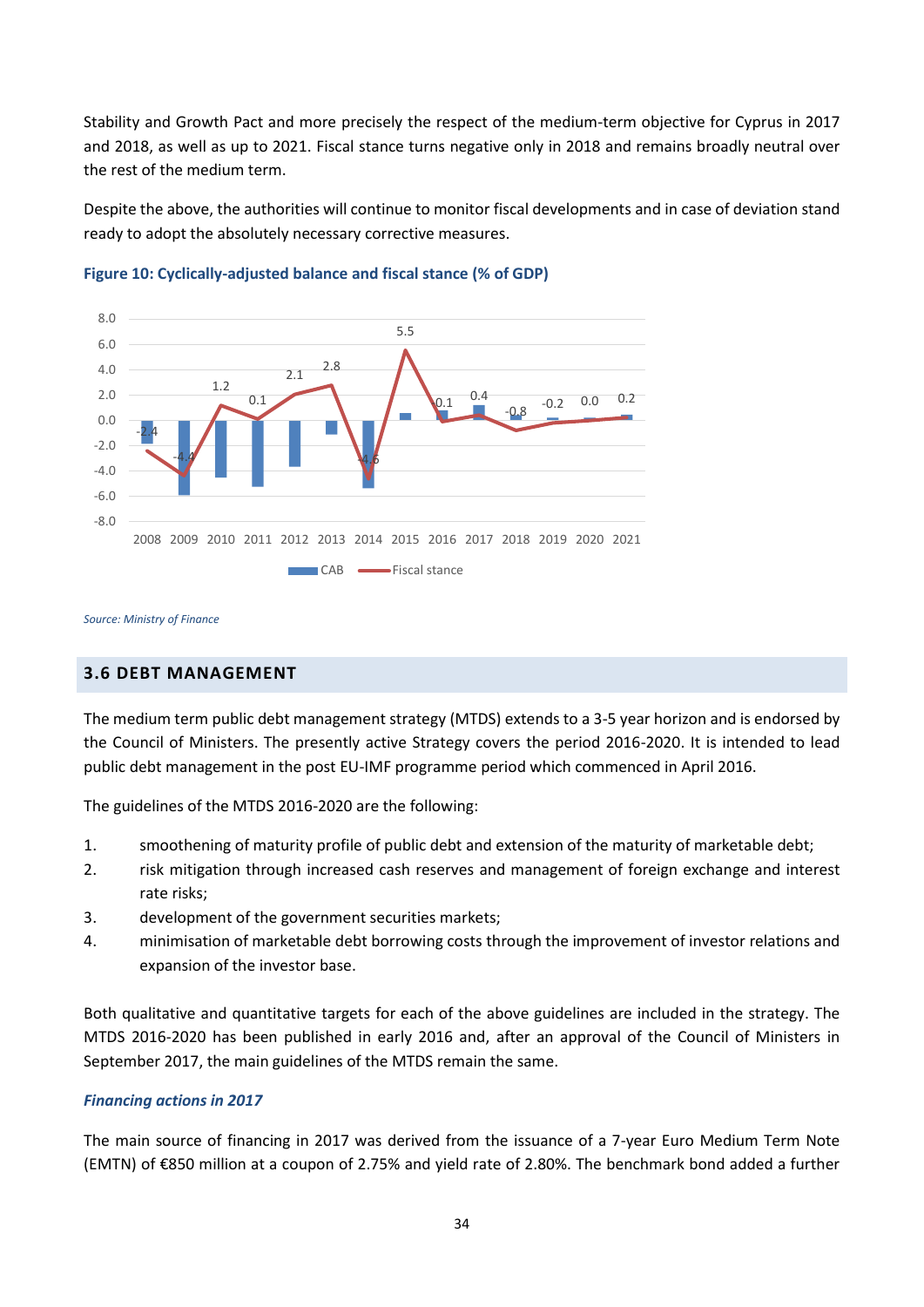point in the sovereign yield curve of Cyprus after four benchmark bond issuances during the years 2014-2016 and attracted a larger and diversified pool of investors. Furthermore, one 7-year bond was issued through private placement to meet demand by domestic investors of €300 million at a coupon of 3.25%. Finally, loans of €121 million were provided by the European Investment Bank and the Council of Europe Development Bank throughout the year for infrastructure projects.

The regular 13-week Treasury Bill auctions of €100 million per month continued during 2017. The weighted average yield in 2017 was -0.05% compared to 0.59% the year before, recording the significant decline during the year.

Despite the political uncertainty related to major events internationally such as elections in several EU member States, the sovereign bond yields of Cyprus demonstrated overall resilience with some short periods of yield steepening. By year end all bonds had tightened in a range between -119 to -220 basis points compared to the beginning of the year. The new bond issued in July maturing in 2024 performed strongly in the secondary market with the year closing 150 basis points tighter than its launch.

Parts of the proceeds from the debt issuances where used to conduct liability management operations. In conjunction with the new EMTN issuance, investors were invited to sell their bond holdings for three EMTNs due in 2019-20 to the issuer at market rates. With prices trading above par the investor interest was strong and total debt buybacks amounted to €546 million in nominal terms. The weighted average coupon of repurchased bonds was 4.97%. Furthermore, an amount of €271 mn was used for an early repayment of a portion of the IMF loan, carrying an interest rate of about 3.60%.

The debt management operations of 2017 contributed positively to the Cyprus' debt portfolio risk targets in line with the Medium-Term Debt Management Strategy.

The weighted average maturity of total debt improved considerably in the years 2013-2017 reaching 7.0 years at end 2017 compared to 4.5 years at the end of 2012. This improvement is attributed to the long-term official funding by the ESM-IMF loans, liability management transactions, as well as to the bond issuances with longer maturities. Indeed, the weighted average maturity of marketable debt was 4.9 years at end 2017 in relation to 2.7 years at the end of 2012. The share of debt that falls due within 1 year and within 5 years improved substantially reducing thereby the debt refinancing risk. By end 2017, the share of debt due within 1 year and 5 years reduced to 6% and 35% respectively, compared to 22% and 76% at end 2012. This outcome is attributed to the long-term official funding by the ESM-IMF loans and asset liability management transactions undertaken during the last couple of years which strategically intended to improve the debt maturity profile.

The weighted average cost of outstanding debt is estimated at 2.2% at end 2017 compared to 4.2% at end 2012. The cost has benefited significantly from the low interest rates of ESM/IMF loans and the current market rates which impact new issuances and older floating-rate debt indexed on Euribor.

What has changed significantly since 2013 was the interest rate distribution of debt. The floating-rate debt increased from 12% at end 2012 to 36% at end 2013 due to the financing provided by the ESM and IMF at floating interest rates. By the end of 2017, the said debt increased to 46%. The fixed-rate debt reduced to 54% at end 2017 compared to 88% at end 2012. Despite its sharp increase and taking into consideration that the floating-rate debt relates to loans by supranationals (ESM, IMF, EIB) and commercial long-term bank loans with low margins over the basis, the interest rate risk is estimated to be limited. The fiscal impact from a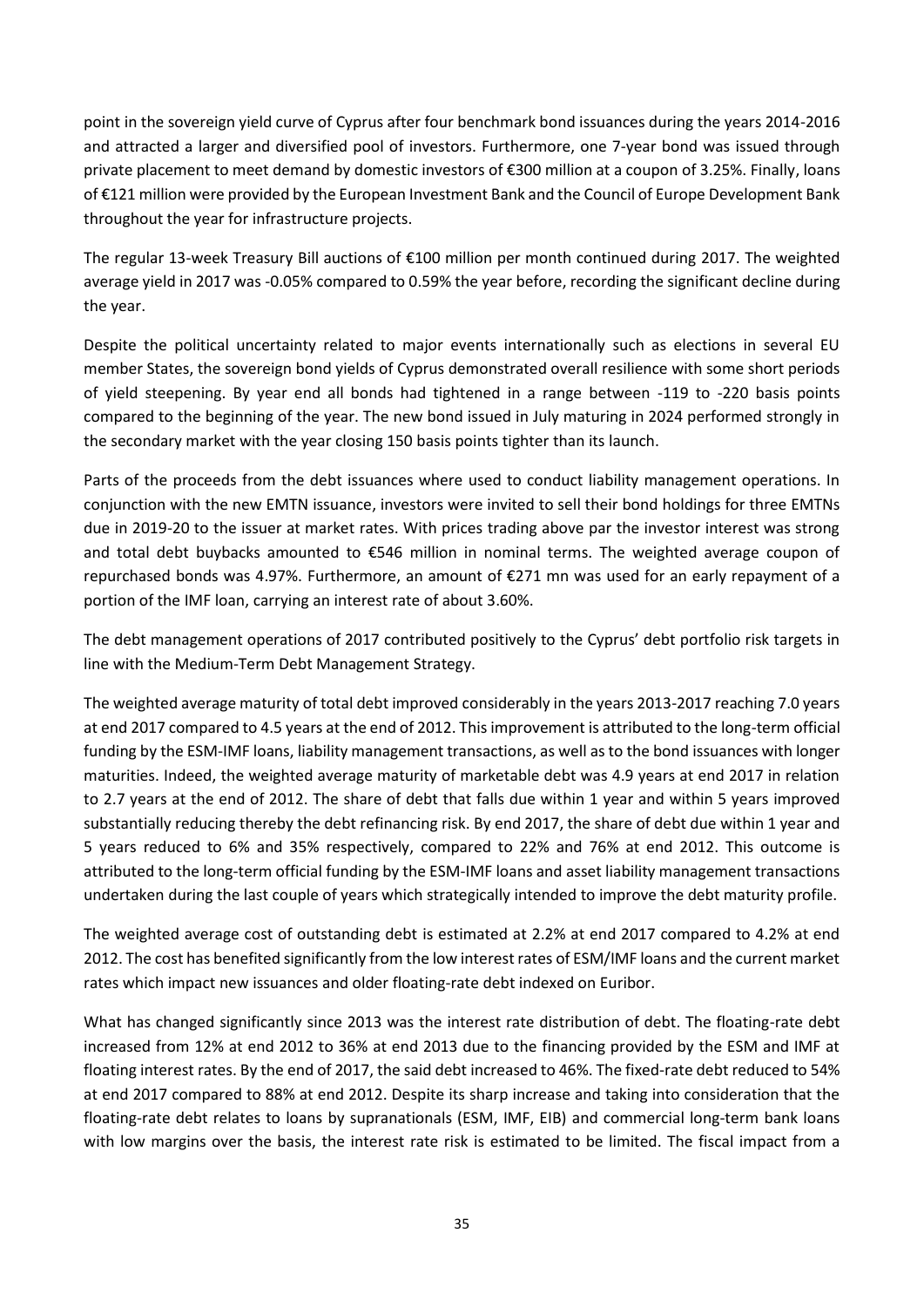potential interest rate increase is thus contained. The composition of the general government debt at end 2017 was as follows:

- 1. Short-term public debt comprised 1% of total debt
- 2. The distribution among loans and securities was 65% and 35% respectively
- 3. The share of fixed interest rates in the public debt stock was 54%
- 4. Public debt denominated in euro was 96%.

**Table IX: Net annual financing by source in 2017** 

As presented in Table IX, the net annual financing by source in 2017 was negative reaching €609 million. The net financing shows the year's debt issuance minus the debt redemptions.

|                                   | $\epsilon$ million |
|-----------------------------------|--------------------|
| <b>Government Securities</b>      | 294                |
| <b>Treasury Bills</b>             | (100)              |
| Retail bonds                      | 71                 |
| Domestic bonds                    | 19                 |
| <b>EMTNs</b>                      | 304                |
| Loans                             | (903)              |
| <b>Total net annual financing</b> | (609)              |

*Source: PDMO* 

## *Financing in 2018*

The total financing needs of 2018, excluding the banking sector needs, are estimated at €0.9 billion, of which 100% relates to debt redemptions. In case of the execution of liability management transaction for early repayment of loans, the financing needs increase to €1.2 billion.

The Republic of Cyprus is considering accessing the international market in 2018 with one benchmark new EMTN of the order of 0.75 to 1.0 bn subject to market conditions in order, primarily to refinance public debt due within the year and secondly, to enhance its re-established market presence.

Depending on the size, any over-financing in 2018 will be used to enhance the liquidity position of the state to a level sufficient to prefund a substantial share of the 2019 financing needs. The syndicated international bond issuance will aim additionally to further develop the international bond yield curve, an effort which has been initiated in 2014 and has so far created five benchmark yield points. The domestic Treasury Bill auctions are expected to provide on an annual basis €0.3 bn in order to roll over last year's stock. The annual financing will be completed through proceeds from the domestic retail bonds as well as disbursements by the European Investment Bank/Council of Europe Development Bank for ongoing infrastructure projects.

The grade of completion of the financing plan 2018 at the end of first quarter 2018 was 27% with cash buffers sufficient to cover the financing needs for the following 9-month period.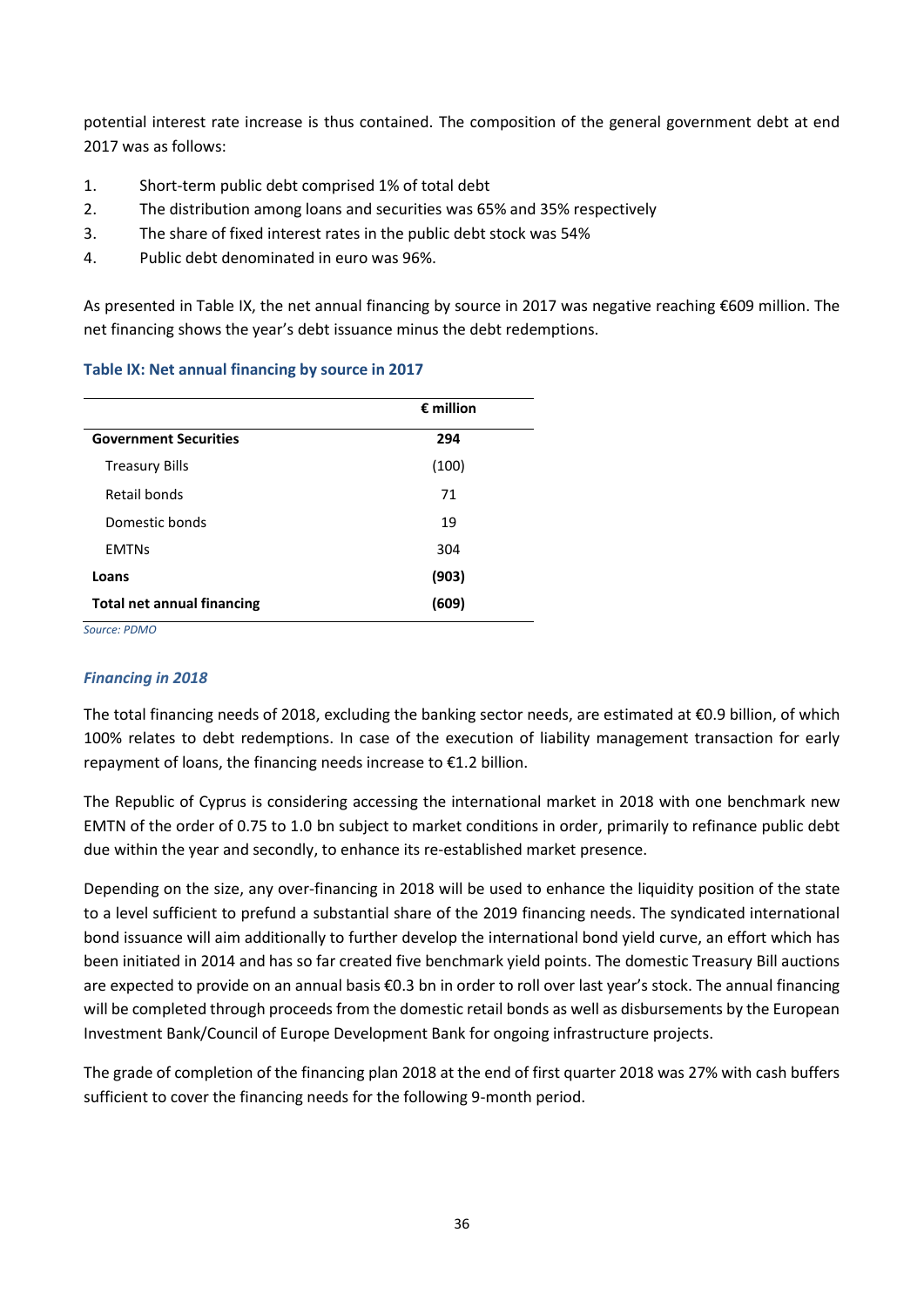#### **Table X: Financing plan for 2018**

| <b>Financing needs</b>                       | € billion |
|----------------------------------------------|-----------|
| Short term treasury bills                    | 0.2       |
| Long-term bonds & loans                      | 0.9       |
| <b>Fiscal needs</b>                          | (0.2)     |
| Banking sector needs                         | 2.35      |
| <b>Total</b>                                 | 3.25      |
| <b>Financing sources</b>                     | € billion |
| Treasury Bills rollover                      | 0.3       |
| $FMTN^{1/2}$                                 | 0.75      |
| Other sources (Retail bonds. EIB/CEDB loans) | 0.2       |
| Domestic bonds                               | 2.35      |
| <b>Total</b>                                 | 3.55      |

*Source: PDMO* 

*Note: Figures may not add due to rounding* 

*1/ = The amount relates to the baseline scenario.* 

 As presented in Figure 11 below, the general government debt-to-GDP ratio in 2017 has decreased significantly by about 9 p.p. to 97.5% compared to 106.6% the year before. The reduction was attributed to early repayment of liabilities financed by accumulated excess liquidity. In absolute terms, general government debt declined by €0.7 bn reaching €18.7 bn at the end of 2017 from €19.4 bn at the end of the previous year.



#### **Figure 11: Debt ratio**

*Source: Ministry of Finance*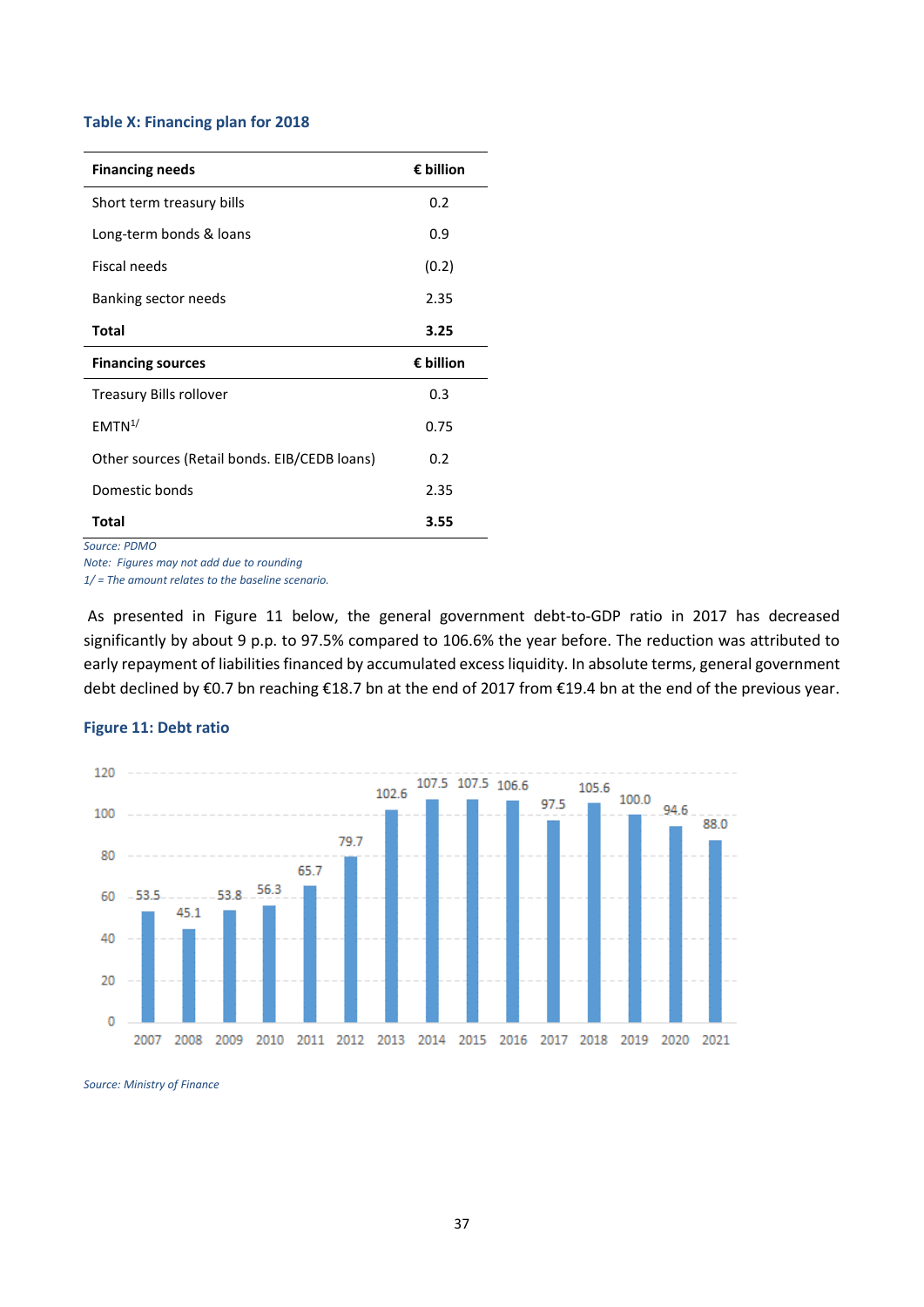#### *Debt developments*

General government debt is projected at €21.3 bn or as a percentage to GDP at 105.6% at the end of 2018, estimated to exhibit an increase by about 8.1 percentage points of GDP vis-à-vis the year before, attributed to the issuance of domestic bonds in favour of the Cyprus Cooperative bank. Over the programming period 2019- 2021, debt-to-GDP ratio is projected to exhibit a downward trend declining to about 100%, 94.6% and 88% by year end 2019, 2020 and 2021, respectively. The reduction in the debt-to-GDP ratio satisfies the debt criterion of the Stability and Growth Pact (SGP) which, states that for Member States that breach the 60% reference rate for the debt-to-GDP, an annual reduction should be safeguarded of at least 5% of the part of the benchmark value being in excess of the 60% reference rate (averaged over three years).

The Stock-Flow Adjustment (SFA) analyses the factors contributing to changes in government debt, other than government deficits/surpluses. The main items include the accumulation or running down of financial assets and the so called "snow ball" effect. The negative stock flow adjustment in 2017, equivalent to 1.8% of GDP, reflects financial transactions undertaken by government for repaying early liabilities of the state. In 2018, the stock flow adjustment is positive at about 14.3% of GDP owing to the accumulation of liquid assets in the form of deposits related to the issuance of domestic bonds in favour of Cyprus Cooperative bank.

The contribution of SFA is projected to remain positive during the years 2019 and 2020 at around 0.8% and 0.9% of GDP respectively, implying, partly, accumulation of liquid assets in the form of deposits, and turn negative in 2021 at around -0.1% of GDP.

| in percentage of GDP  | 2017   | 2018  | 2019   | 2020   | 2021   |
|-----------------------|--------|-------|--------|--------|--------|
| Gross debt ratio      | 97.5   | 105.6 | 100.0  | 94.6   | 88.0   |
| Change in debt ratio  | $-3.6$ | 12.6  | $-1.0$ | $-0.9$ | $-2.0$ |
| Primary balance       | 4.4    | 4.5   | 4.7    | 4.6    | 4.6    |
| Interest expenditure  | 2.6    | 2.8   | 2.9    | 2.9    | 2.7    |
| Stock-flow adjustment | $-1.8$ | 14.3  | 0.8    | 0.9    | $-0.1$ |

#### **Table XI: General government debt 2017-2021**

*Source: Ministry of Finance*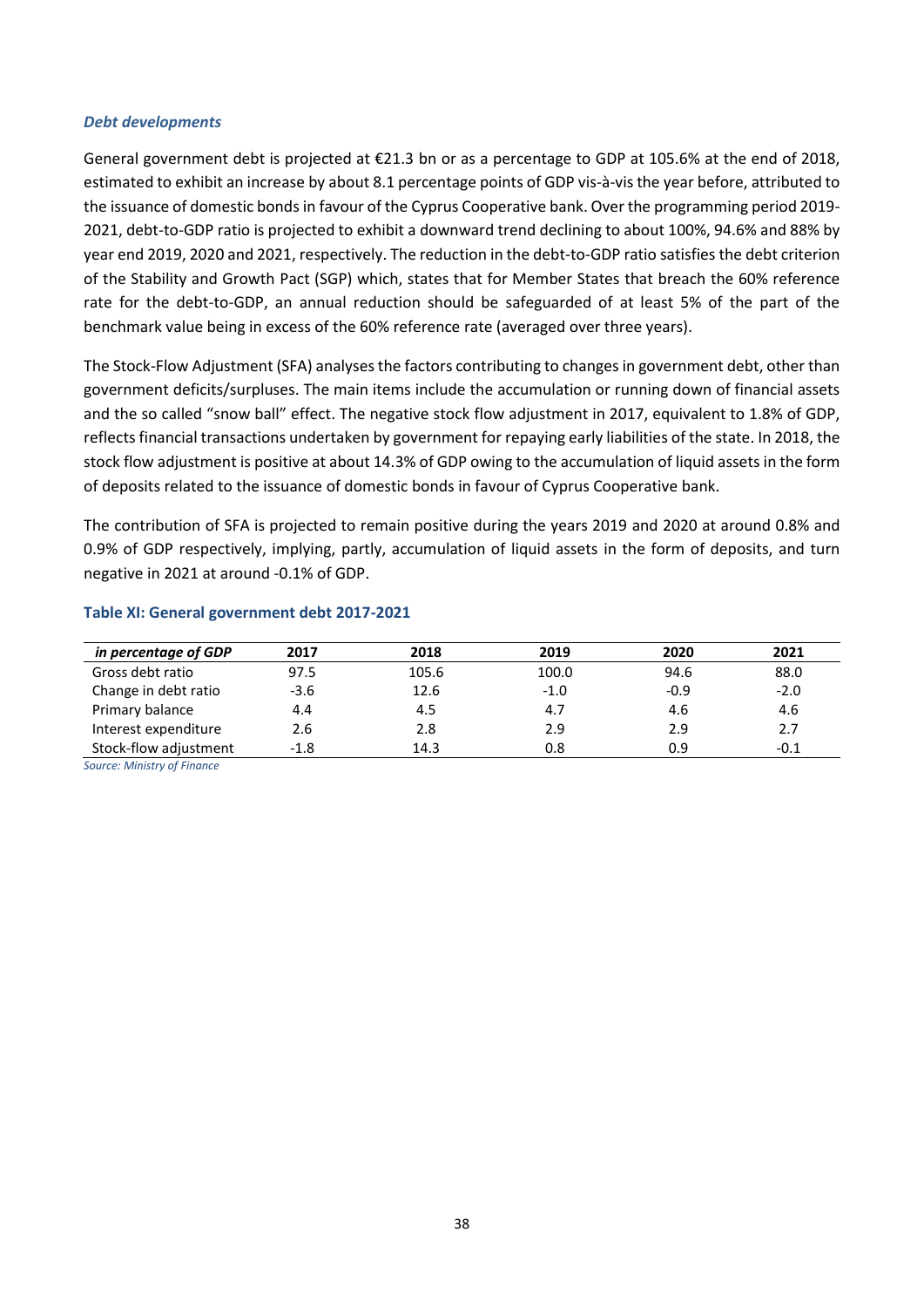# <span id="page-38-0"></span>**4. SENSITIVITY ANALYSIS OF THE GENERAL GOVERNMENT BALANCE AND DEBT**

This chapter sets out the sensitivity analysis for the projected general government balance and debt. in respect to risks that could impact macroeconomic and fiscal performance over the short- to medium-term.

## *Macroeconomic risks*

The central macroeconomic scenario of the government is contingent upon a number of external assumptions on oil prices and growth in the EU, the Eurozone and Cyprus's main trading partners. The associated external risks are on the downside and relate to: (a) Brexit, (b) the evolution of oil prices in the case these rebound faster than the central scenario assumption, (c) adverse growth developments in the EU and Eurozone, mainly due to effects from US policy stance and (d) adverse growth developments in Russia as well as developments regarding Russia's relations and possible repercussions that could impact the euro-ruble exchange rate. All in all, the probability of the external risks materializing in lower growth compared to the central scenario is rated as low to medium over the forecasting horizon of this Stability Programme.

The high level of NPLs and the risks this poses for the banking sector and the economy at large through the weighing down of private consumption and investments due to continued subdued lending to the economy, is indeed the most important risk factor for the central macroeconomic scenario. However, as already mentioned previously, the actions of the government towards stabilizing the banking sector and facilitating a faster reduction rate in NPLs are a mitigating factor to this risk.

## *Fiscal Risks*

Fiscal outcomes are correlated to macroeconomic outcomes, in terms of how growth affects government revenues, but is also contingent to interest rates developments, contingent liabilities and other factors that may negatively weigh on public expenditure.

While interest rate risks are deemed low for Cyprus on existing stock of debt and projected debt issuance over the forecast horizon, risks from contingent liabilities are more substantial. Government guarantees at the end of 2017 amounted to around €2 billion, representing almost 10.6% of GDP. Out of these, an amount of €0.3 billion, or 1.5% of GDP, is already accounted for in the general government debt; the remaining amount of €1.8 bn represents contingent liabilities, €0.2 bn of which account for liabilities connected to the European Financial Stability Facility. Net of these, guarantees at the end of 2017 amount to about €1.5 bn, representing 7.9% of GDP. Further contingent liabilities concern:

- the outcome of the judicial process with respect to litigation against the Republic of Cyprus by public sector employees concerning the reduction in public sector wages;
- the outcome of the arbitration process that refers to claims against the Republic of Cyprus that refer to investors and depositors' losses brought by the recapitalization of the two systemic banks in 2013 through own resources;
- the outcome of the sale process of the Cyprus Cooperative Bank.

However, the effect to the fiscal outlook from the above risks, if realized, will be contained since risks on the upside are consistently embedded in the central forecasts of the government, especially concerning the prospects in tax revenues under the assumed central growth scenario. Furthermore, the effective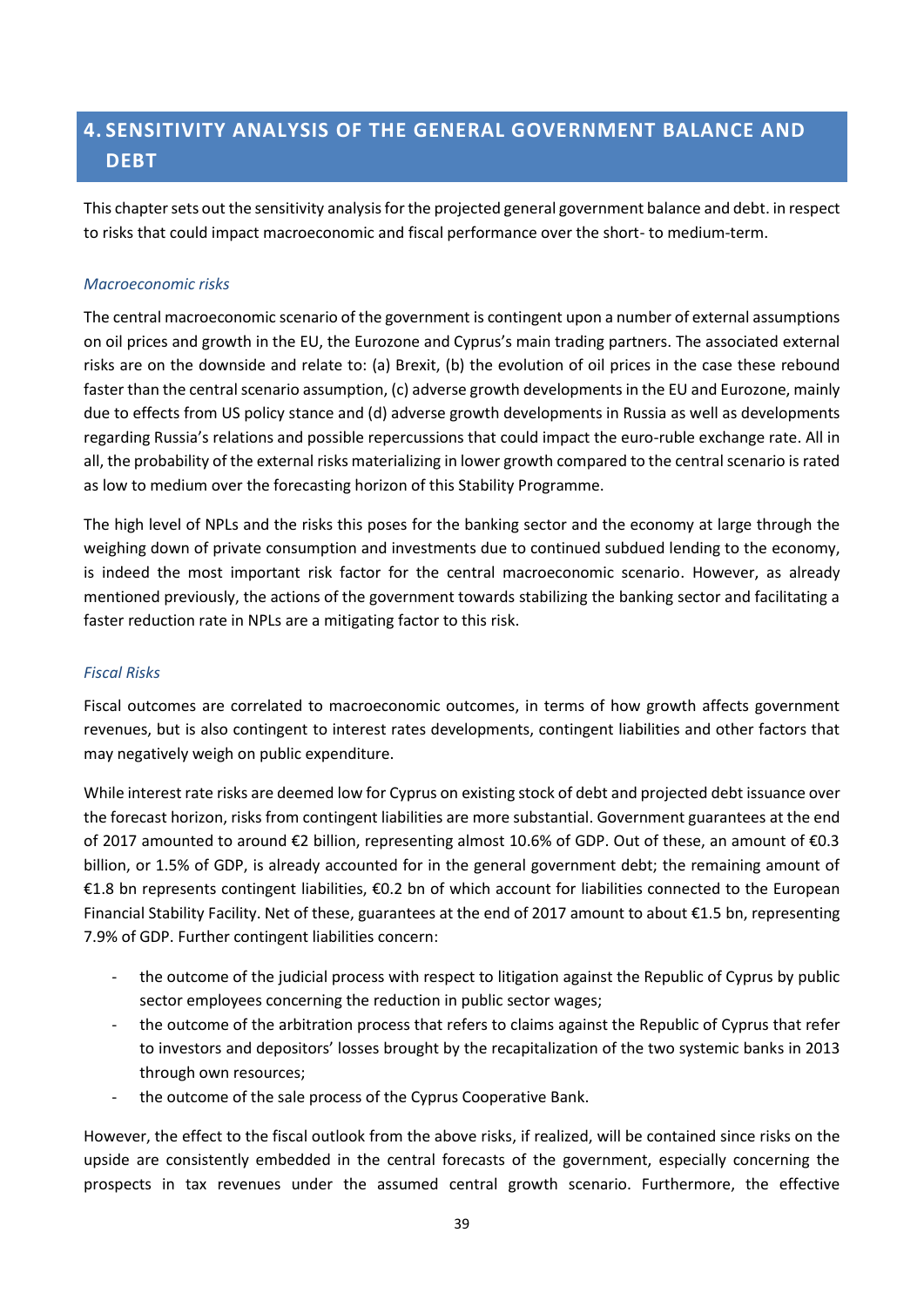management by a specialized private sector provider of the non-performing exposures pledged against the state's deposits with the Cyprus Cooperative Bank may result in counter balancing any negative developments with the sale process of Cyprus Cooperative Bank.

## *Sensitivity analysis*

In order to address the sensitivity of the projected general government balance and debt ratios, alternative assumptions for real GDP growth rates, interest rates and primary balances have been incorporated in three distinct scenarios. In line with the approach taken in the rest of this Programme, all simulations assume unchanged policies.

## *Scenario 1: Higher interest rate by 50 basis points annually*

The first scenario assumes higher interest rates than the baseline scenario for each year over the programming period. In particular, the real interest rate increases by half of the 10-year historical standard deviation. Under this scenario, only the trajectory of general government public debt is affected which, however, continues to present a downward trend, declining to around 91.3% by 2021, compared to 88% under the baseline scenario.



**Figure 12: Debt to GDP trajectory under the higher interest rate sensitivity scenario** 

*Source: Ministry of Finance* 

#### *Scenario 2: Lower real GDP growth by half of the 10-year historical standard deviation*

Under this scenario, real growth in GDP is assumed to be lower by half of the 10-year standard deviation, for each year over the programming period, compared with the baseline scenario. Along with the real growth trajectory, Figure 13 below presents the trajectories for debt-to-GDP ratio and primary balance as percentage of GDP for the period 2017-2021. The debt ratio still projects a sustainable downward path over the medium term, declining to 100.5% by 2021.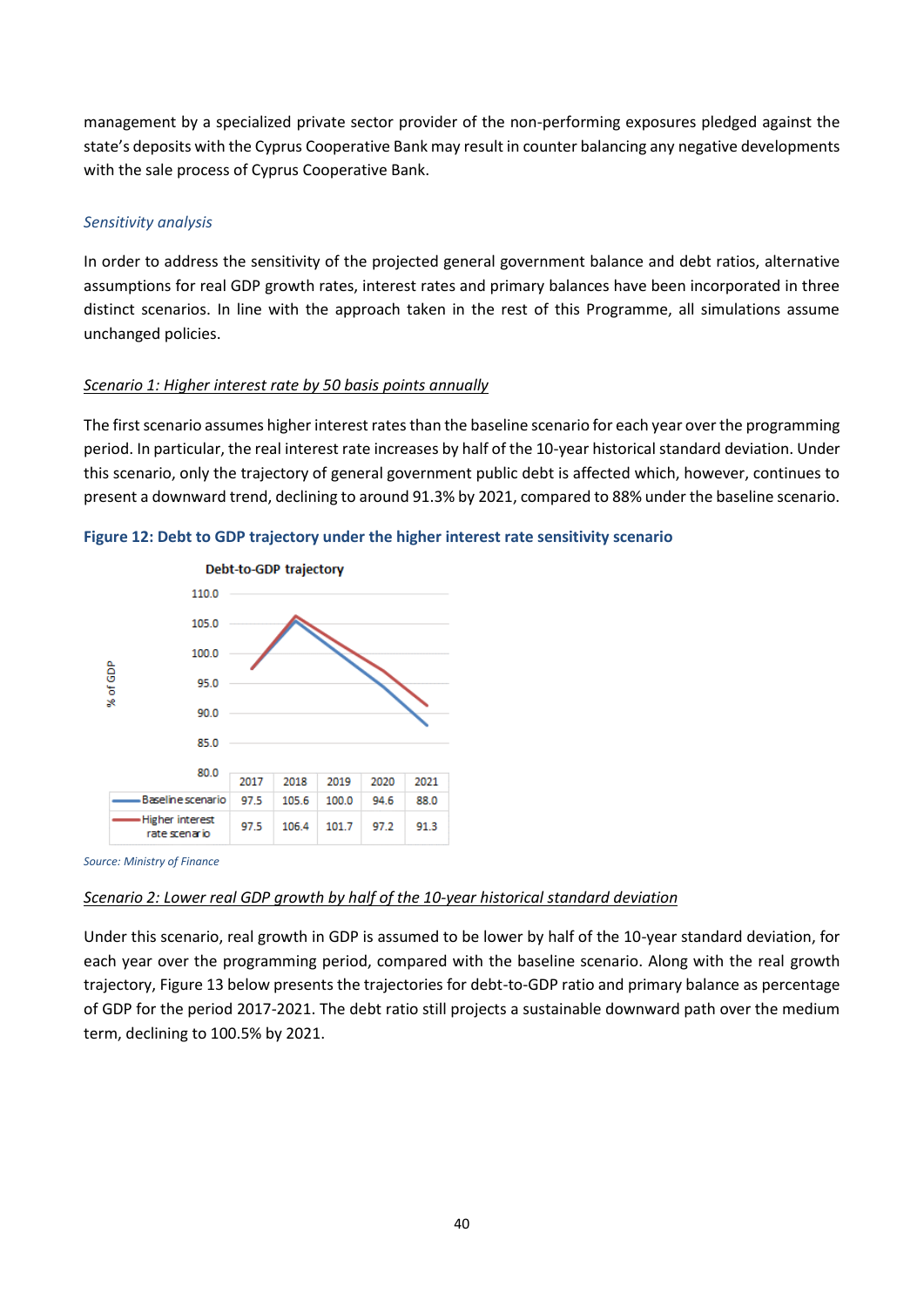# **Figure 13: Debt to GDP, real GDP growth and primary balance as % of GDP trajectories under the lower real growth rate sensitivity scenario**



*Source: Ministry of Finance* 

#### *Scenario 3: Lower primary balance by half of the 10-year historical standard deviation*

In the third scenario, primary balance as a percentage of GDP is reduced by half of the 10-year historical standard deviation for each year over the programming period. Under this scenario, even though the debt to GDP in 2021 is expected to be higher than the baseline, there is still a downward trend, where debt ratio declines to 95.2% by 2021.

## **Figure 14: General government debt and primary balance trajectories under the lower primary balance sensitivity scenario (% of GDP)**



*Source: Ministry of Finance* 

#### *Scenario 4: Combination scenario*

The combination scenario assumed that shocks occur simultaneously on real interest rates, real growth and in primary balance, of the order of 1/4 of their 10-year historical standard deviation. Under this scenario, even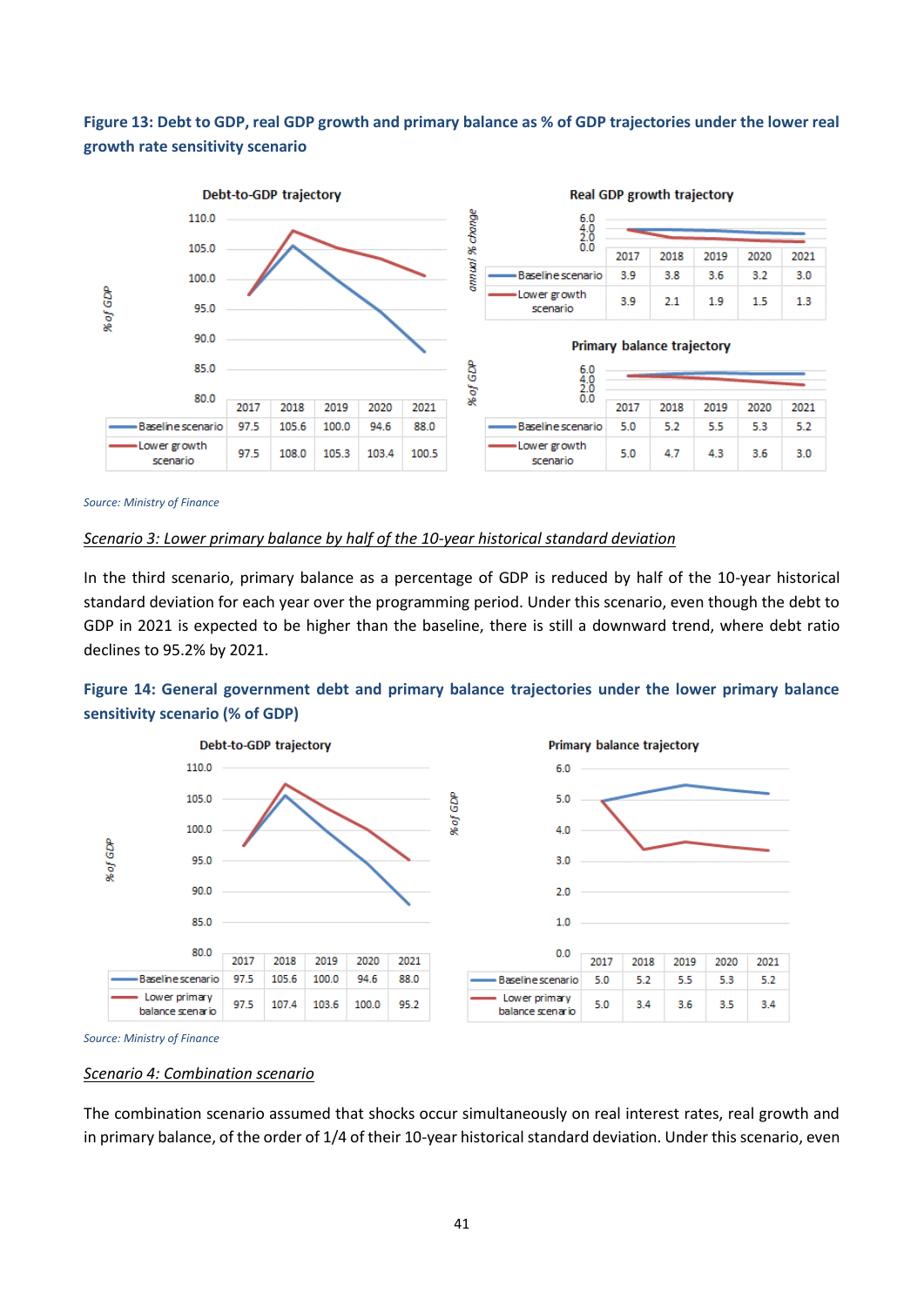though the debt to GDP in 2021 is expected to be higher than the baseline, there is still a downward trend, declining to 96.7% by 2021.





#### Real GDP growth trajectory

| 6.0<br>4.0<br>2.0       |      |      |      |      |      |
|-------------------------|------|------|------|------|------|
| 0.0                     | 2017 | 2018 | 2019 | 2020 | 2021 |
| Baseline scenario       | 39   | 3.8  | 3.6  | 3.2  | 3.0  |
| Combination<br>scenario | 3.9  | 3.0  | 27   | 23   | フフ   |

#### Primary balance trajectory



*Source: Ministry of Finance*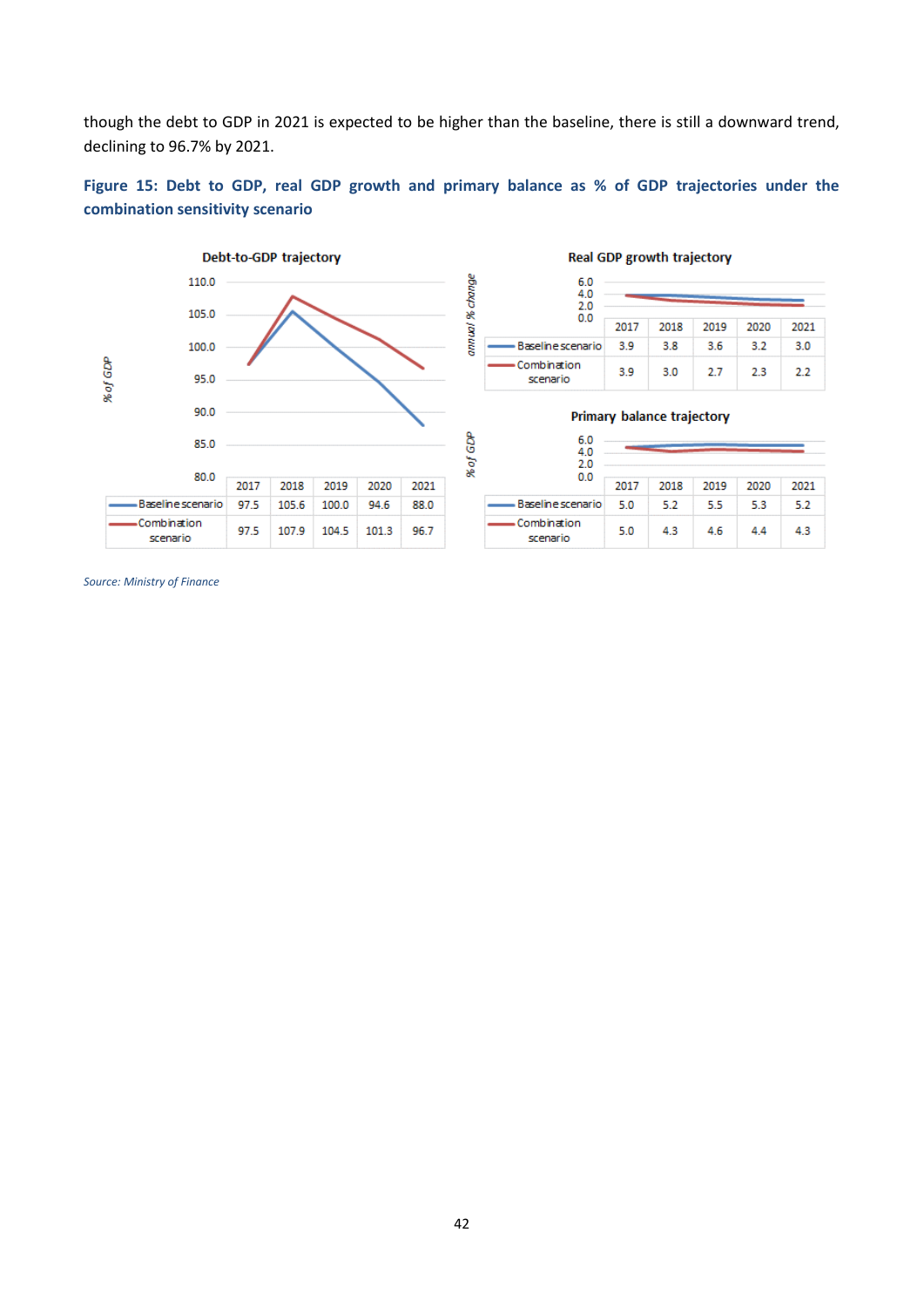# <span id="page-42-0"></span>**5. SUSTAINABILITY OF PUBLIC FINANCES**

Chapter 5 illustrates the overall situation as regards to the sustainability of public finances. In this chapter a more detailed analysis is performed on the projected development of the General Social Insurance Scheme (GSIS) and other public age-related expenditures, as well as the future evolution of the general government expenditures and revenues. For the purposes of this analysis, it is assumed that the budgetary situation evolves in line with the Stability Programme targets of 2018-2021. Thereafter, the projected changes in agerelated expenditure and revenue are cumulated to the 2021 general government expenditure and revenue ratios to obtain the projected long-term paths for the general government balance.

The pension projections incorporate the December 2012 structural and parametric reform measures on the two public pension schemes, the General Social Insurance Scheme (GSIS) and the Government Employees Pension Scheme (GEPS).

The reforms were holistic and were introduced through the enactment of the Social Insurance Law N.193(I)/ 2012 and the enactment of the Pension Law N.216(I)/ 2012.

Furthermore, as it is stipulated in the Budget Law, future increases of the level of GEPS pensions may be granted the rate of increase of the COLA indexation over the previous year capped at 50% of the CPI increase. This adjustment of pensions is suspended during periods of recessions during the 2nd and 3rd quarter of the previous year.

Note that public pension projections as included in this Stability Programme cover the pension expenditure of the GSIS, GEPS and Social Pension Scheme (SPS), which essentially represent the total public pension expenditure as defined by Eurostat (ESSPROS).

Table 7 in the Appendix includes an analysis of the long-term fiscal sustainability taking into account the impact of age-related changes in expenditure over the period 2016-2060. The main elements of the analysis are the long-term projections on public pensions, health long-term care and education expenditures. The base year for the projections is 2016 and therefore, the figures for the subsequent years are projected. In addition, the projections undertaken for the purposes of the present Stability Programme exercise are primarily based on the latest available commonly agreed assumptions of the EPC-Ageing Working Group (AWG).

Table XII, presents the key demographic and labour market assumptions used for the purposes of this year's Stability Programme exercise. These assumptions are in line with those used in the 2018 Ageing Report, Underlying Assumptions and Projection Methodologies (published in November 2017) with certain adjustments made in order to captures recent developments.

Regarding the population projections, the population growth is projected at around 19% in the time period 2016-2060, which is among the highest population increase among the EU countries. Fertility rates, which have decreased between 2000 and 2014, are now projected to increase over the projection period from 1.31 in 2016 to 1.56 in 2060. Life expectancy also increases significantly. Gains in life expectancy over this period are for males 5.4 years and for females 5.0 years.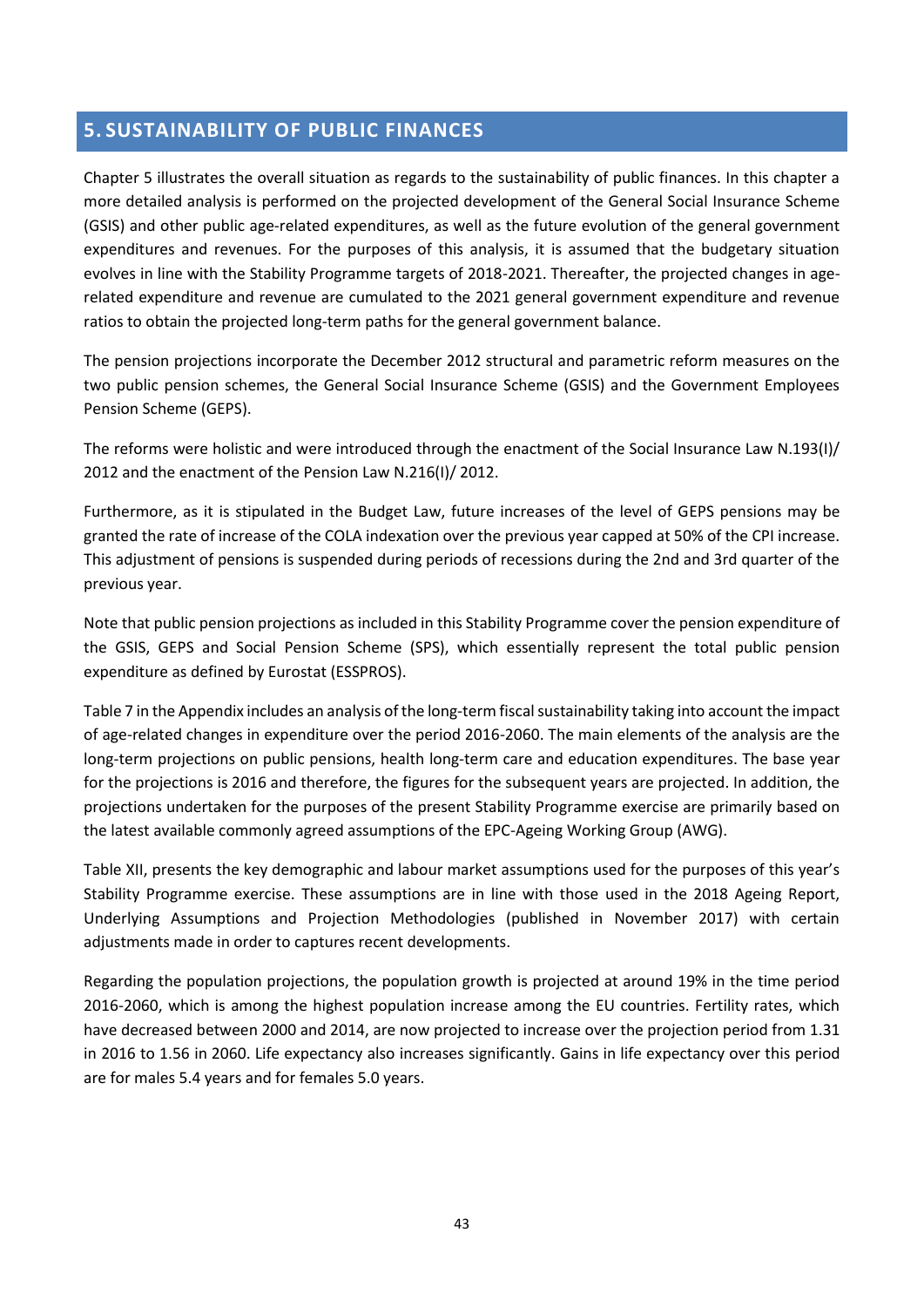|                                    | 2016 | 2020 | 2030 | 2040 | 2050 | 2060 |
|------------------------------------|------|------|------|------|------|------|
| <b>Total Fertility Rate</b>        | 1.31 | 1.35 | 1.40 | 1.45 | 1.51 | 1.56 |
| Life Expectancy at birth           |      |      |      |      |      |      |
| Males                              | 80.6 | 81.4 | 82.7 | 83.8 | 84.9 | 86.0 |
| <b>Females</b>                     | 84.3 | 85.0 | 86.2 | 87.2 | 88.3 | 89.3 |
| <b>Participation Rates (15-64)</b> | 72.9 | 75.2 | 77.0 | 77.1 | 77.9 | 78.6 |
| Males (15-64)                      | 77.6 | 79.4 | 80.2 | 80.0 | 80.5 | 80.9 |
| Females (15-64)                    | 68.4 | 71.3 | 74.0 | 74.4 | 75.4 | 76.3 |
| Net migration (thousand)           | 1.0  | 1.7  | 2.9  | 3.9  | 4.9  | 4.4  |

#### **Table XII: Basic Demographic and Labour Market assumptions 2016-2060**

 *\*Basic Demographic assumptions in accordance with the commonly agreed methodology and Eurostat's projections*

On the labour market, the total participation rate (15-64) is expected to increase by 5.8 p.p. between 2016- 2060, mainly due to the increase in female participation rates (3.3 p.p. for males and 7.9 p.p. for females). Unemployment rate is expected to decline and stabilize at a low rate as from 2032. Table XIV presents the aggregate results of the projections for the public pension expenditure and the contributions over the period 2010-2060.

#### **Table XIII: Projected public pension expenditure, contributions and reserves**

| in per cent of GDP                         | 2010 | 2020 | 2030 | 2040 | 2050 | 2060 |
|--------------------------------------------|------|------|------|------|------|------|
| Total Expenditure <sup>1</sup>             | 6.9  | 9.2  | 8.8  | 8.5  | 8.1  | 8.1  |
| Total Amount of Contributions <sup>2</sup> | 7 N  | 7 ੨  | 75   | 76   |      |      |
| Reserves of the GSIS                       | 36.2 | 359  | 32.6 | 30.4 | 28.6 | 20.8 |

*<sup>1</sup>Expenditure represents pension spending under GSIS, GEPS and SPS.* 

*<sup>2</sup>Contributions arising from GSIS legislated schedule of contribution rates and GEPS employee contribution rate.* 

Results indicate a decrease in public pension spending of about 1 percentage point of GDP during 2020-2060. By 2040 contributions as a percent of GDP increase to 7.6 with the excess of expenditure over contributions contained at relatively low levels up to 2060.

In particular, total public pension expenditures are projected to increase from 6.9% of GDP in 2010 to 8.5% of GDP in 2040 and 8.1% of GDP by 2060. At the same time, contributions increase from 7.0% of GDP in 2010 to 7.6% of GDP over the period 2040 and reach 7.1% GDP by 2060. The low increase in public pension expenditures as a percentage of GDP over the period 2020-2060 is explained mainly by the 2012 pension reform, the demographics and the improved macroeconomic assumptions.

The accumulated reserves of the GSIS, peaked in 2015 reaching about 42% of GDP. From 2015 onwards, the GSIS reserves are expected to exhibit a gradual decline falling to about 20.8% of GDP by 2060.

In total, all age-related expenditure including spending on healthcare and education – which are based on the projection methodologies and assumptions of the EPC-AWG as adopted in 2017 for the purposes of the 2018 Ageing Report – are projected to decrease from 18.3% in 2010 to around 13.9% of GDP in 2060.

Health care expenditure is projected to marginally decrease by 0.7 p.p. between 2016-2060, decreasing from 2.8% of GDP in 2016 to about 2.1% in 2060. Long-term care expenditure is expected to remain stable at around 0.3%.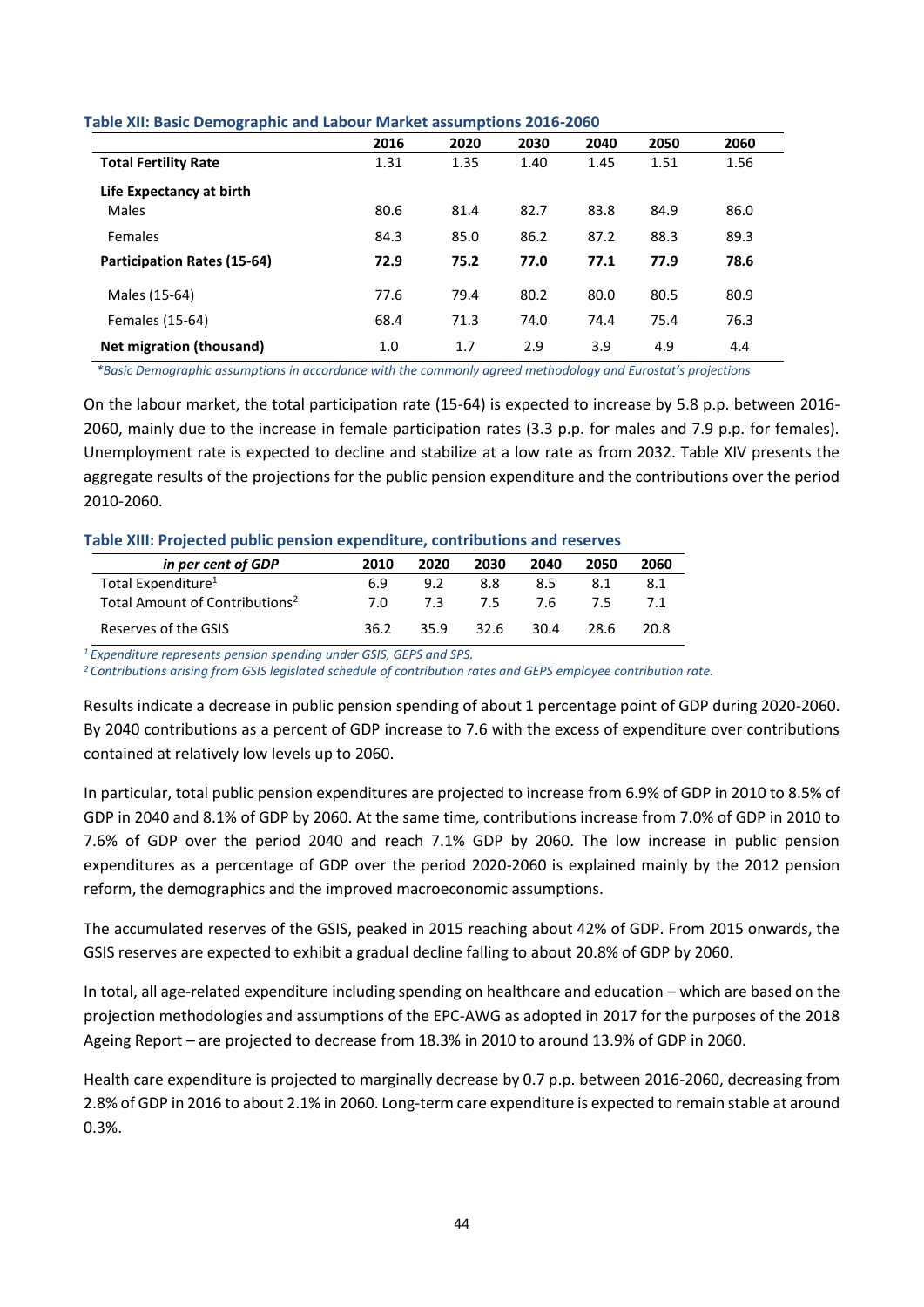Additionally, education expenditure is projected to decrease from 6% in 2016 to about 3% of GDP by 2060. This decrease is also due to demographic factors and the change in the age structure of the population.

Other age-related expenditures are expected to remain stable at 0.7% of GDP across the projection period as it was during the last year with available information.

On the revenue side, property income is expected to remain stable at 0.8% of GDP across the projection period as it is projected to be in 2020. In contrast, pension contributions are expected to increase by 0.6% of GDP until 2040, and finally decrease by 0.5 p.p. of GDP in 2060.

As a result of the above, total general government expenditure will decrease from 42% of GDP in 2020 to 33.2% of GDP by 2060. General government revenue is projected to increase from 37.3% of GDP in 2010 to around 38.2% of GDP in 2060.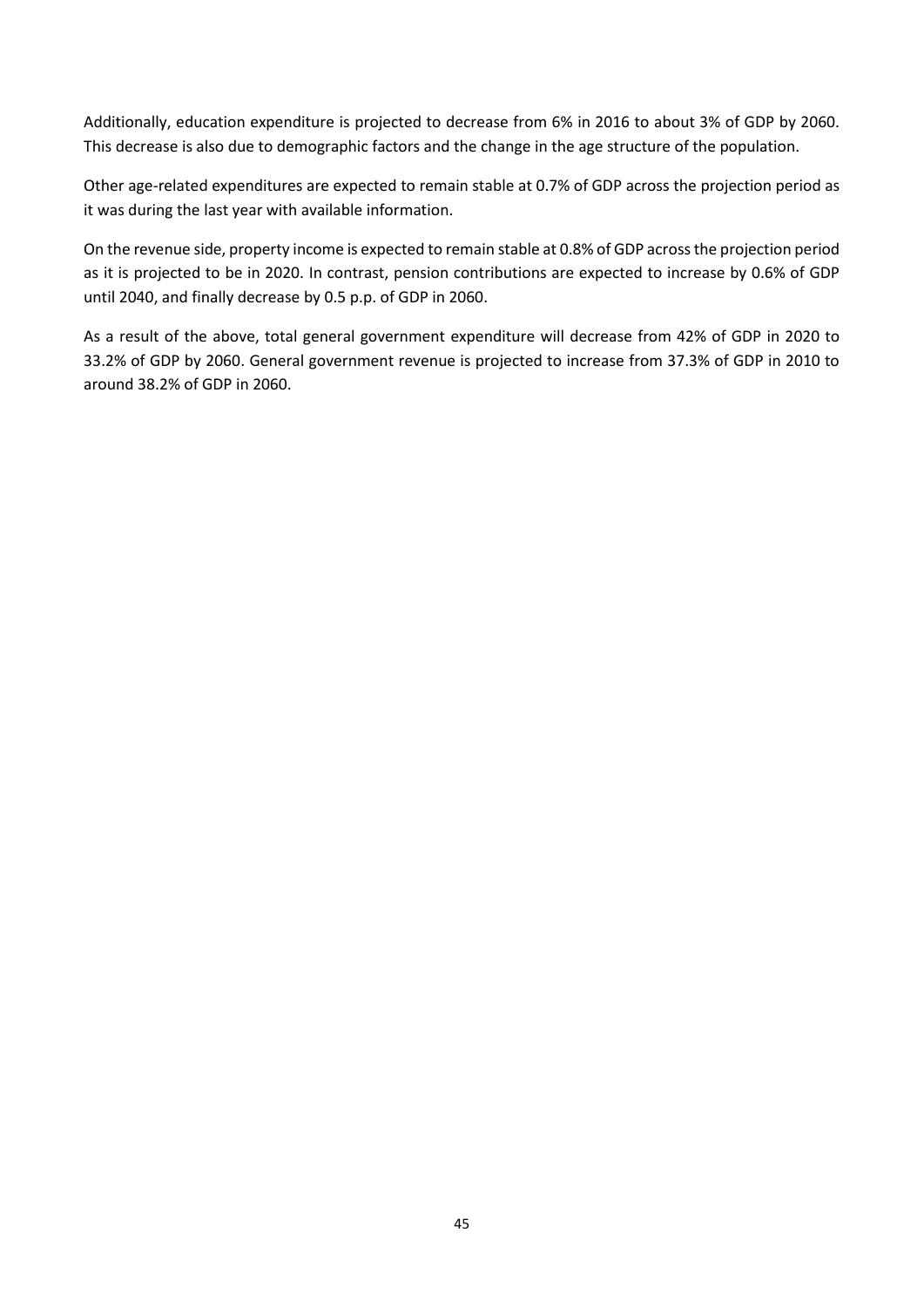# <span id="page-45-0"></span>**APPENDIX: STABILITY TABLES**

## **Table 1a. Macroeconomic prospects**

|                                                                             |                  | 2017               | 2017    | 2018    | 2019    | 2020    | 2021    |
|-----------------------------------------------------------------------------|------------------|--------------------|---------|---------|---------|---------|---------|
|                                                                             |                  | $\epsilon$ million | rate of | rate of | rate of | rate of | rate of |
|                                                                             |                  |                    | change  | change  | change  | change  | change  |
| 1. Real GDP                                                                 | $B1*g$           | 16,582.5           | 3.9     | 3.8     | 3.6     | 3.2     | 3.0     |
| 2. Nominal GDP                                                              | $B1*g$           | 19,213.8           | 5.5     | 4.8     | 4.6     | 4.7     | 5.1     |
|                                                                             |                  |                    |         |         |         |         |         |
| 3. Private consumption<br>expenditure                                       | P.3              | 11,258.7           | 4.2     | 3.5     | 3.0     | 2.5     | 2.0     |
| 4. Government consumption<br>expenditure                                    | P.3              | 2,604.5            | 2.7     | 0.6     | 1.2     | 0.2     | 0.1     |
| 5. Gross fixed capital<br>formation                                         | P.51             | 3,748.5            | 27.8    | 16.3    | 10.2    | 7.4     | 7.2     |
| 6. Changes in inventories and<br>net acquisition of valuables (%<br>of GDP) | $P.52 +$<br>P.53 | $-215.0$           | 0.0     | 0.0     | 0.0     | 0.0     | 0.0     |
| 7. Exports of goods and<br>services                                         | P.6              | 10,900.0           | 3.4     | 4.4     | 4.2     | 4.0     | 4.0     |
| 8. Imports of goods and<br>services                                         | P.7              | 11,714.3           | 10.1    | 7.4     | 5.4     | 4.2     | 4.0     |
| <b>Contributions to real GDP growth</b>                                     |                  |                    |         |         |         |         |         |
| 9. Final domestic demand                                                    |                  | 17,611.7           | 8.4     | 6.1     | 4.8     | 3.7     | 3.3     |
| 10. Changes in inventories<br>and net acquisition of<br>valuables           | $P.52 +$<br>P.53 | $-215.0$           | 0.0     | 0.0     | 0.0     | 0.0     | 0.0     |
| 11. External balance of goods<br>and services                               | <b>B.11</b>      | $-814.3$           | $-4.5$  | $-2.3$  | $-1.2$  | $-0.5$  | $-0.3$  |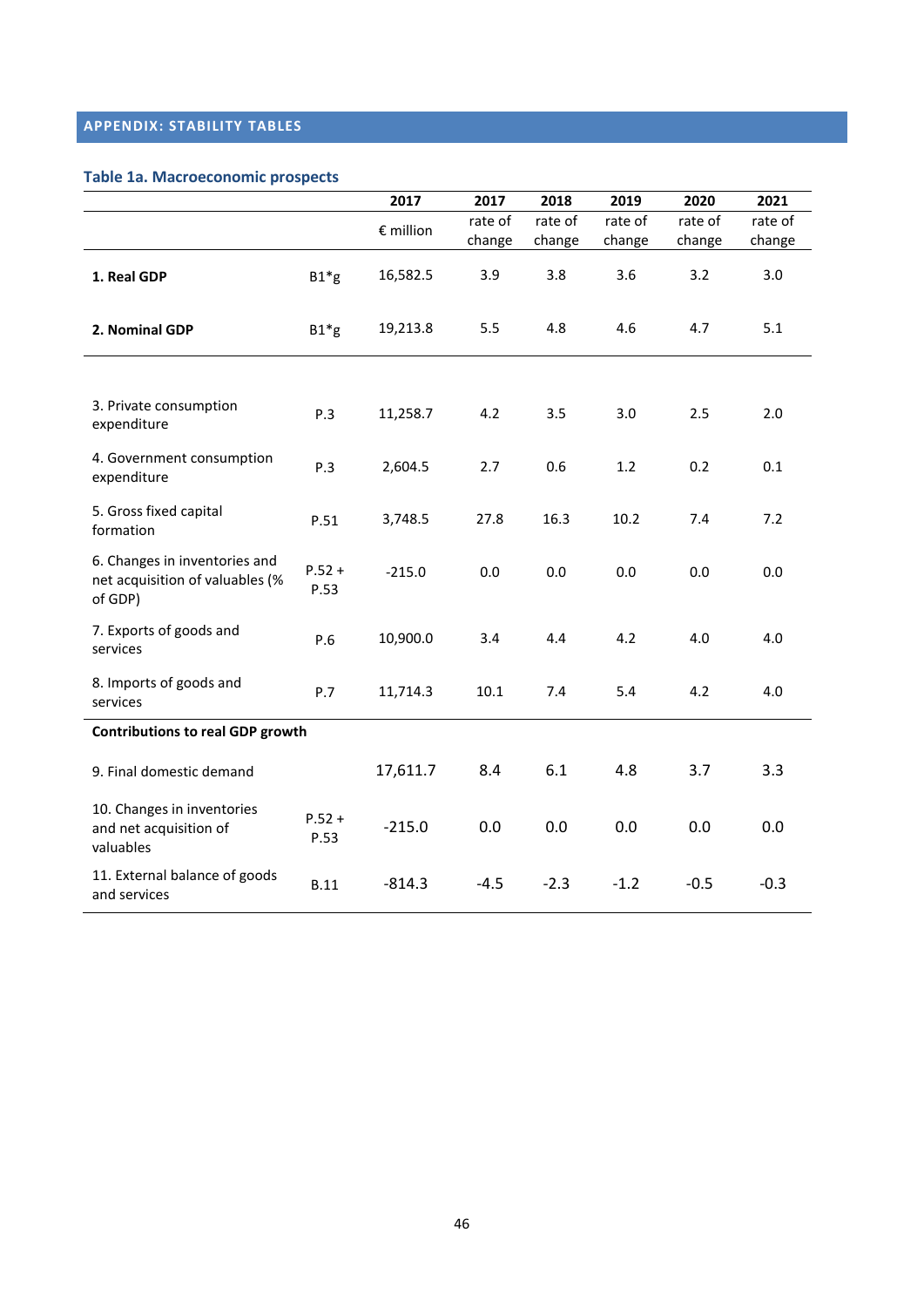# **Table 1b. Price developments**

|                                                  | ESA  | 2017  | 2017              | 2018              | 2019              | 2020              | 2021              |
|--------------------------------------------------|------|-------|-------------------|-------------------|-------------------|-------------------|-------------------|
|                                                  | Code | Level | rate of<br>change | rate of<br>change | rate of<br>change | rate of<br>change | rate of<br>change |
| 1. GDP deflator                                  |      | 115.9 | 1.5               | 1.0               | 1.0               | 1.5               | 2.0               |
| 2. Private consumption deflator                  |      | 117.2 | 0.7               | 0.5               | 1.0               | 1.5               | 2.0               |
| 3. HICP <sup>1</sup> [2015=100]                  |      | 99.5  | 0.7               | 0.5               | 1.0               | 1.5               | 2.0               |
| 4. Public consumption deflator                   |      | 109.6 | 1.8               | 1.9               | 1.8               | 2.1               | 2.2               |
| 5. Investment deflator (GFCF)                    |      | 108.2 | 0.0               | 0.4               | 0.4               | 1.2               | 1.5               |
| 6. Export price deflator (goods<br>and services) |      | 112.5 | 0.6               | 0.5               | 1.0               | 1.5               | 2.0               |
| 7. Import price deflator (goods<br>and services) |      | 111.2 | $-0.8$            | 0.0               | 0.8               | 1.4               | 1.6               |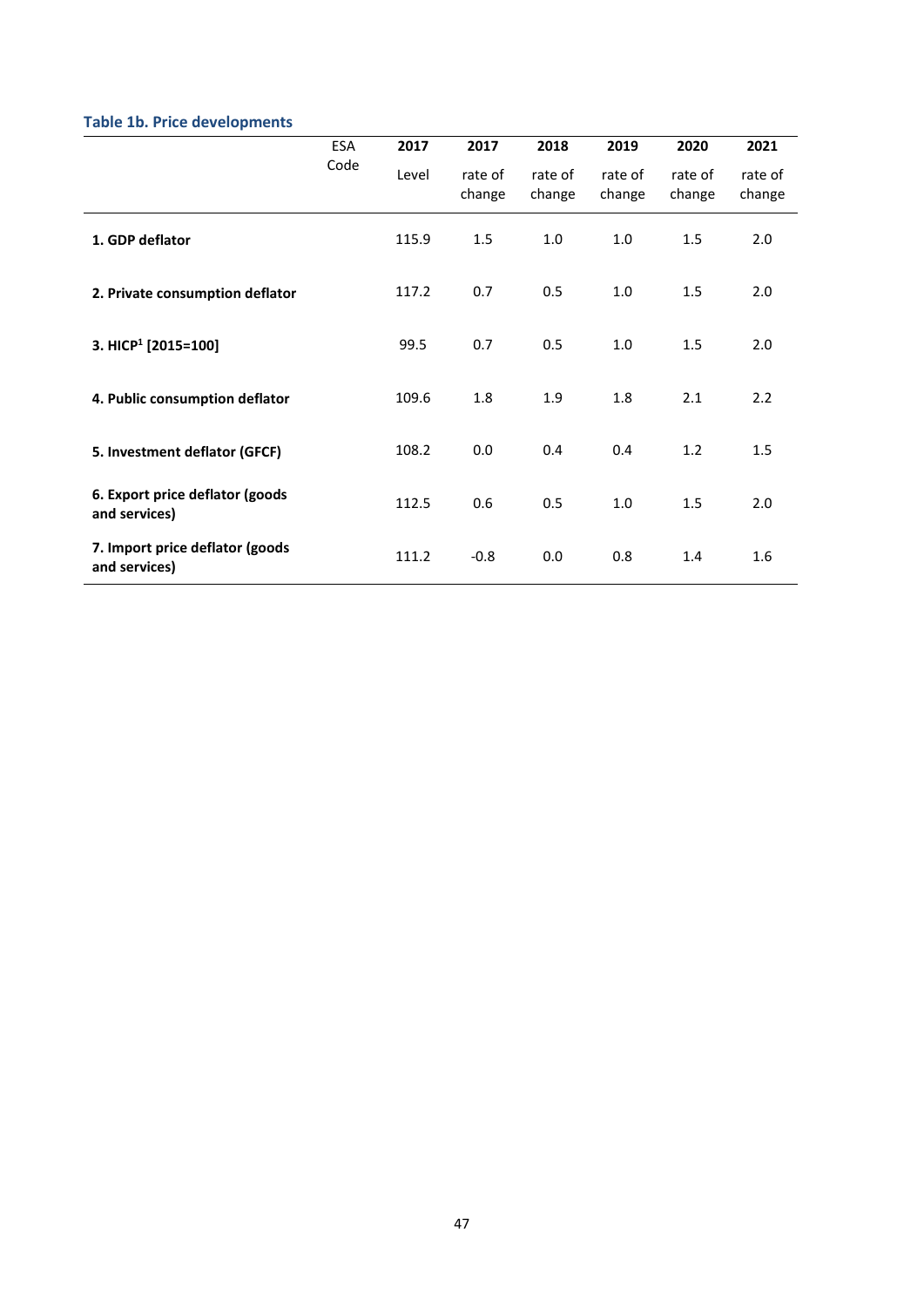# **Table 1c. Labour market developments**

|                                                         | <b>ESA</b> | 2017      | 2017              | 2018              | 2019              | 2020              | 2021              |
|---------------------------------------------------------|------------|-----------|-------------------|-------------------|-------------------|-------------------|-------------------|
|                                                         | Code       | Level     | rate of<br>change | rate of<br>change | rate of<br>change | rate of<br>change | rate of<br>change |
| 1. Employment. persons<br>(thousands) <sup>1</sup>      |            | 393.3     | 3.4               | 3.0               | 2.5               | 2.2               | 2.0               |
| 2. Employment. hours<br>worked <sup>2</sup> (thousands) |            | 701,696   | 3.3               | 3.0               | 2.5               | 2.2               | 2.0               |
| 3. Unemployment rate $(\%)^3$                           |            | 47,006    | 11.0              | 9.5               | 8.0               | 6.5               | 5.0               |
| 4. Labour productivity.<br>persons <sup>4</sup>         |            | $\cdots$  | 0.5               | 0.8               | 1.0               | 1.0               | 1.0               |
| 5. Labour productivity. hours<br>worked <sup>5</sup>    |            | $\ddotsc$ | 0.6               | 0.8               | 1.0               | 1.0               | 1.0               |
| 6. Compensation of<br>employees (€ million)             | D.1        | 8,404.3   | 4.1               | 4.5               | 4.5               | 4.7               | 5.0               |
| 7. Compensation per<br>employee                         |            | 24,300.6  | 0.7               | 1.5               | 2.0               | 2.5               | 3.0               |

*<sup>1</sup>Persons with occupation. domestic concept. national accounts definition.*

*<sup>2</sup>National accounts definition.* 

*<sup>3</sup>Harmonised definition. Eurostat; levels.* 

*<sup>4</sup>Real GDP per person employed.* 

*5Real GDP per hour worked.*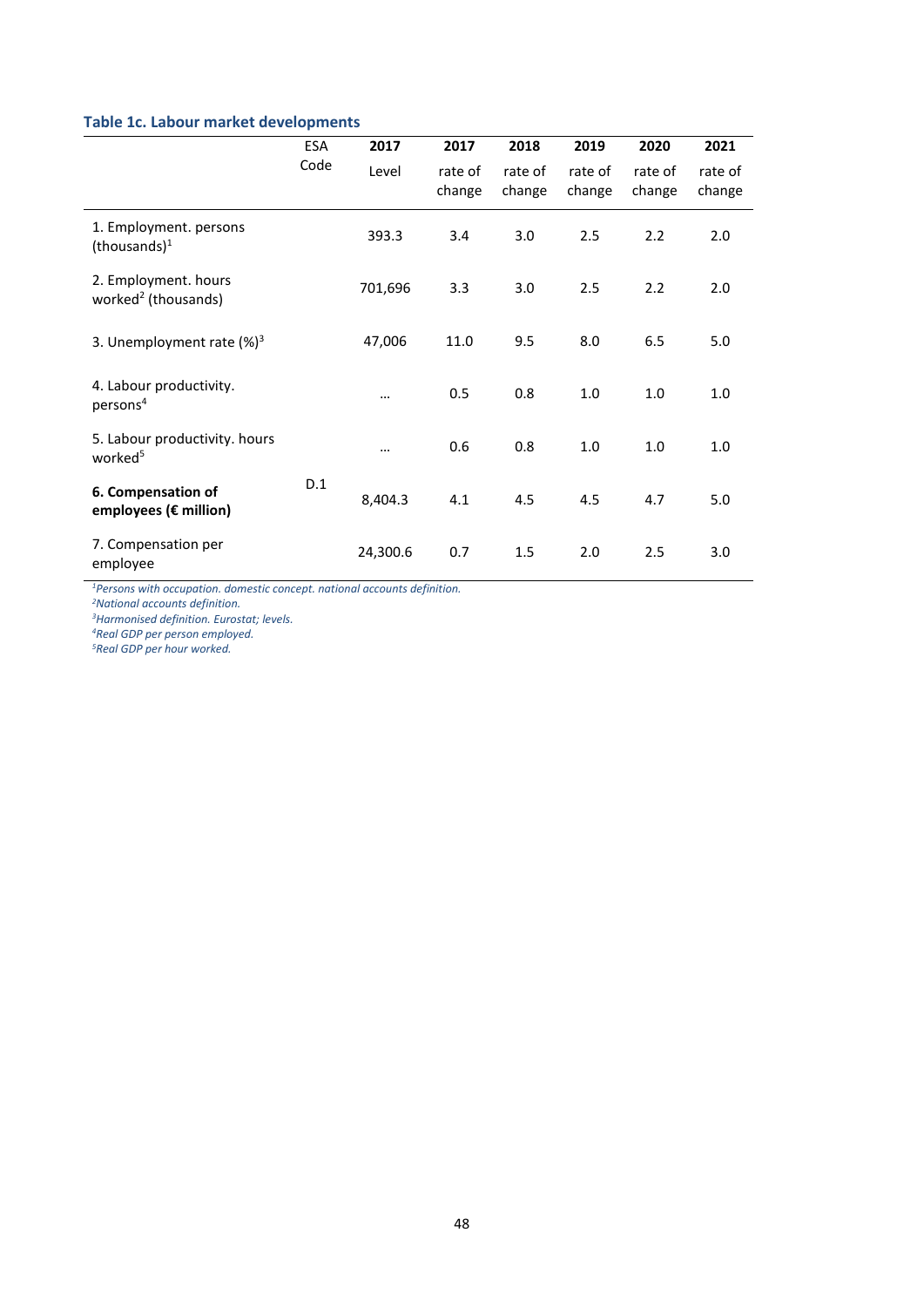## **Table 1d. Sectoral balances**

| % of GDP                                                     | <b>ESA</b><br>Code       | 2017   | 2018   | 2019   | 2020   | 2021   |
|--------------------------------------------------------------|--------------------------|--------|--------|--------|--------|--------|
| 1. Net lending/borrowing vis-<br>à-vis the rest of the world | <b>B.9</b>               | $-6.7$ | $-7.1$ | $-7.8$ | $-7.9$ | $-7.7$ |
| of which:                                                    |                          |        |        |        |        |        |
| - Balance on goods and<br>services                           |                          | $-2.0$ | $-3.6$ | $-4.5$ | $-4.7$ | $-4.7$ |
| - Balance of primary incomes<br>and transfers                |                          | $-4.8$ | $-3.5$ | $-3.3$ | $-3.2$ | $-3.0$ |
| 2. Net lending/borrowing of<br>the private sector            | <b>B.9</b>               | $-8.5$ | $-8.8$ | $-9.5$ | $-9.7$ | $-9.6$ |
| 3. Net lending/borrowing of<br>general government            | <b>EDP</b><br><b>B.9</b> | 1.8    | 1.7    | 1.7    | 1.8    | 1.9    |
| 4. Statistical discrepancy                                   |                          | 0.0    | 0.0    | 0.0    | 0.0    | 0.0    |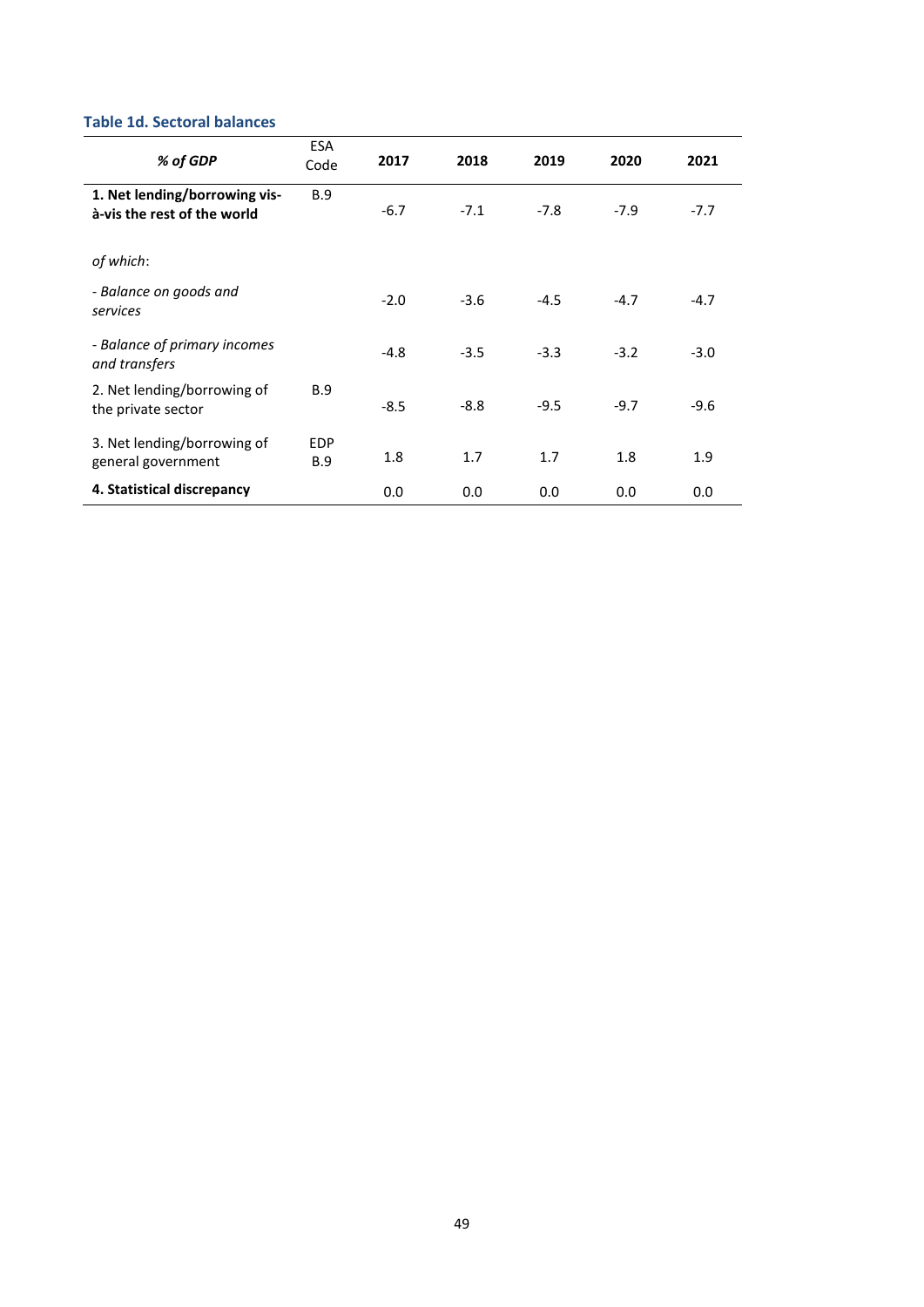#### **Table 2a: General government budgetary prospects**

| % of GDP                                                       | <b>ESA Code</b>                | 2017*   | 2017 | 2018 | 2019 | 2020 | 2021 |
|----------------------------------------------------------------|--------------------------------|---------|------|------|------|------|------|
| Net lending (EDP B.9) by sub-sector                            |                                |         |      |      |      |      |      |
| 1. General government                                          | S.13                           | 343.6   | 1.8  | 1.7  | 1.7  | 1.8  | 1.9  |
| 2. Central government                                          | S.1311                         | 142.9   | 0.7  | 0.9  | 1.0  | 1.0  | 1.2  |
| 3. State government                                            | S.1312                         | M       | M    | M    | М    | М    | М    |
| 4. Local government                                            | S.1313                         | 29.9    | 0.2  | 0.0  | 0.0  | 0.0  | 0.0  |
| 5. Social security funds                                       | S.1314                         | 170.8   | 0.9  | 0.7  | 0.7  | 0.7  | 0.6  |
| General government (S13)                                       |                                |         |      |      |      |      |      |
| 6. Total revenue                                               | TR                             | 7,632.9 | 39.7 | 39.1 | 38.9 | 38.4 | 37.6 |
| 7. Total expenditure                                           | TE <sup>1</sup>                | 7,289.3 | 37.9 | 37.4 | 37.2 | 36.6 | 35.7 |
| 8. Net lending/borrowing                                       | EDP B.9                        | 343.6   | 1.8  | 1.7  | 1.7  | 1.8  | 1.9  |
| 9. Interest expenditure                                        | EDP D.41                       | 500.6   | 2.6  | 2.8  | 2.9  | 2.9  | 2.7  |
| 10. Primary balance <sup>2</sup>                               |                                | 844.2   | 4.4  | 4.5  | 4.7  | 4.6  | 4.6  |
| 11. One-off and other temporary measures <sup>3</sup>          |                                | 0.0     | 0.0  | 0.0  | 0.0  | 0.0  | 0.0  |
| Selected components of revenue                                 |                                |         |      |      |      |      |      |
| 12. Total taxes (12=12a+12b+12c)                               |                                | 4,883,1 | 25.4 | 25.2 | 25.0 | 24.8 | 24.5 |
| 12a. Taxes on production and imports                           | D.2                            | 3,041,4 | 15.8 | 15.7 | 15.7 | 15.6 | 15.4 |
| 12b. Current taxes on income. wealth. etc.                     | D.5                            | 1,841,7 | 9.6  | 9.4  | 9.3  | 9.2  | 9.1  |
| 12c. Capital taxes                                             | D.91                           | 0.0     | 0.0  | 0.0  | 0.0  | 0.0  | 0.0  |
| 13. Social contributions                                       | D.61                           | 1,707,2 | 8.9  | 8.9  | 9.4  | 9.4  | 9.4  |
| 14. Property income                                            | D.4                            | 145.8   | 0.8  | 0.6  | 0.6  | 0.4  | 0.4  |
| 15. Other <sup>4</sup>                                         |                                | 896.8   | 4.7  | 4.4  | 3.9  | 3.7  | 3.3  |
| 16=6. Total revenue                                            | TR                             | 7,632.9 | 39.7 | 39.1 | 38.9 | 38.4 | 37.6 |
| <b>p.m.: Tax burden</b> (D.2+D.5+D.61+D.91-D.995) <sup>5</sup> |                                | 6,590.3 | 34.3 | 34.0 | 34.4 | 34.2 | 33.9 |
| Selected components of expenditure                             |                                |         |      |      |      |      |      |
| 17. Compensation of employees + intermediate consumption       | $D.1 + P.2$                    | 3,069.5 | 16.0 | 15.9 | 15.6 | 15.2 | 14.9 |
| 17a. Compensation of employees                                 | D.1                            | 2,350.4 | 12.2 | 12.2 | 12.0 | 11.8 | 11.5 |
| 17b. Intermediate consumption                                  | P.2                            | 719.1   | 3.7  | 3.6  | 3.5  | 3.4  | 3.3  |
| 18. Social payments (18=18a+18b)                               |                                | 2,618.3 | 13.6 | 13.3 | 13.1 | 12.9 | 12.6 |
| of which Unemployment benefits <sup>6</sup>                    |                                | 79.9    | 0.4  | 0.4  | 0.4  | 0.4  | 0.3  |
| 18a. Social transfers in kind supplied via market producers    | D.6311.<br>D.63121.<br>D.63131 | 5.9     | 0.0  | 0.0  | 0.0  | 0.0  | 0.0  |
| 18b. Social transfers other than in kind                       | D.62                           | 2,612.4 | 13.6 | 13.3 | 13.1 | 12.9 | 12.6 |
| 19=9. Interest expenditure                                     | EDP D.41                       | 500.6   | 2.6  | 2.8  | 2.9  | 2.9  | 2.7  |
| 20. Subsidies                                                  | D.3                            | 55.1    | 0.3  | 0.3  | 0.3  | 0.3  | 0.3  |
| 21. Gross fixed capital formation                              | P.51                           | 487.9   | 2.5  | 2.5  | 2.5  | 2.5  | 2.5  |
| 22. Other <sup>6</sup>                                         |                                | 557.9   | 2.9  | 2.5  | 2.8  | 2.8  | 2.8  |
| 23=7. Total expenditure                                        | TE <sup>1</sup>                | 7,289.3 | 37.9 | 37.4 | 37.2 | 36.6 | 35.7 |
| p.m.: Government consumption (nominal)                         | P.3                            | 2,874.3 | 15.0 | 15.0 | 14.7 | 14.4 | 14.1 |

*\* in million of € <sup>1</sup>TR-TE=B.9.* 

*<sup>2</sup>The primary balance is calculated as B.9 (item 4) plus D.41 (item 5).* 

*<sup>3</sup>A plus sign means deficit-reducing one-off measures.* 

*<sup>4</sup>P.11+P.12+P.131+D.39rec+D.7rec+D.9rec (other than D.91).* 

*5 Including those collected by the EU and including an adjustment for uncollected taxes and social contributions (D.995). if appropriate.* 

*6 Includes social benefits other than social transfers in kind (D.62) and social transfers in kind via market producers (D.632) related to unemployment benefits.* 

*7 D.29pay+D4pay (other than D.41pay) + D.5pay+D.7pay+P.52+P.53+NP+D.8.*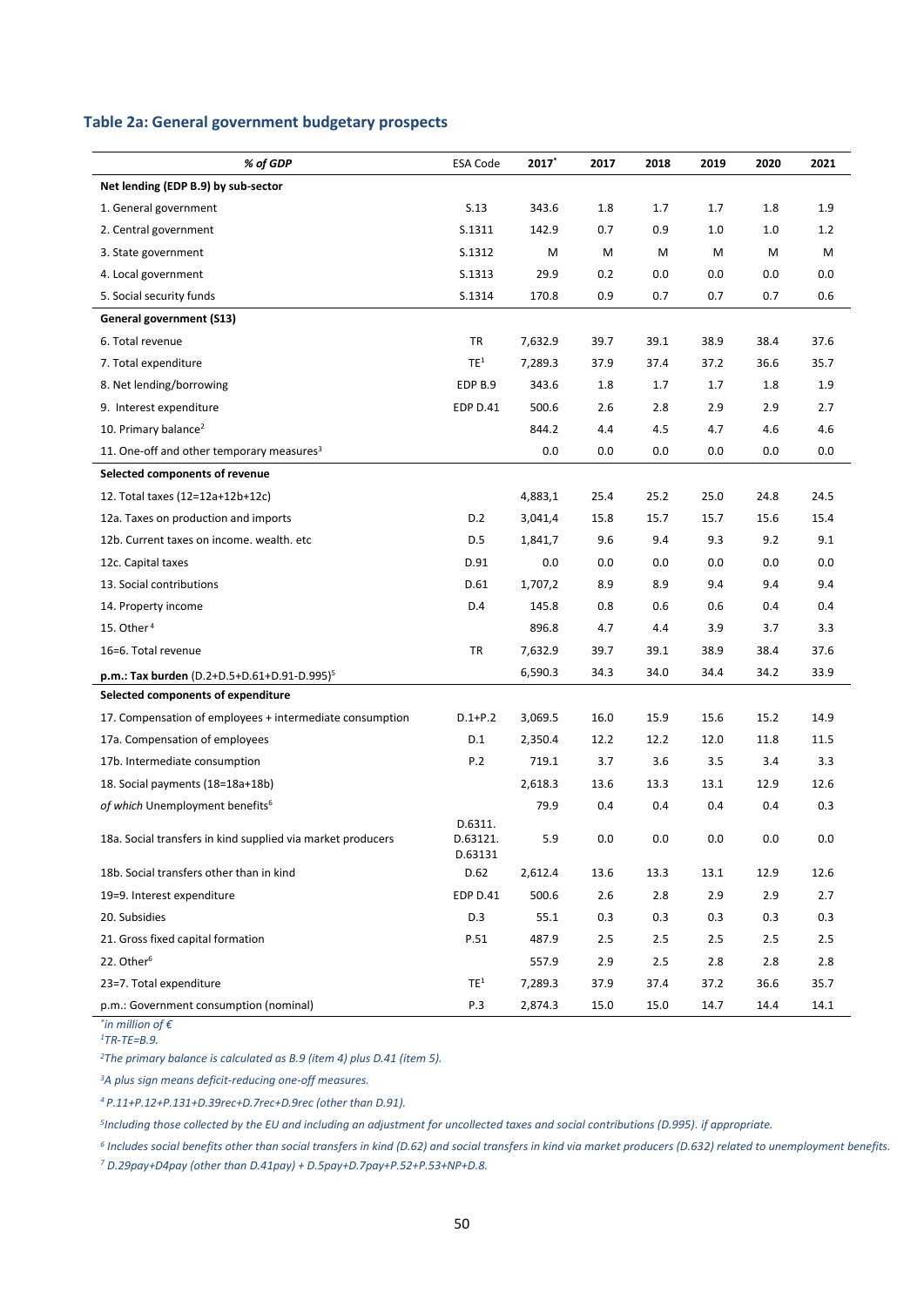# **Table 2b. No-policy change projections<sup>1</sup>**

|                                            |            |         | 2017     | 2018     | 2019     | 2020     | 2021        |
|--------------------------------------------|------------|---------|----------|----------|----------|----------|-------------|
|                                            | <b>ESA</b> | Level   | % of GDP | % of GDP | % of GDP | % of GDP | % of<br>GDP |
| 1. Total revenue at unchanged policies     |            | 7.632.9 | 39.7     | 39.1     | 38.9     | 38.4     | 37.6        |
| 2. Total expenditure at unchanged policies |            | 7.289.3 | 37.9     | 37.4     | 37.2     | 36.6     | 35.7        |

## **Table 2c. Amounts to be excluded from benchmark**

|                                                                      | 2017                    | 2017   | 2018   | 2019   | 2020   | 2021   |
|----------------------------------------------------------------------|-------------------------|--------|--------|--------|--------|--------|
|                                                                      | Level<br>(€<br>million) | % of   | % of   | % of   | % of   | % of   |
|                                                                      |                         | GDP    | GDP    | GDP    | GDP    | GDP    |
| 1. Expenditure on EU programmes fully matched<br>by EU funds revenue | 109.5                   | 0.6    | 0.8    | 0.5    | 0.5    | 0.5    |
| 2. Cyclical unemployment benefit expenditure                         | $-3.9$                  | 0.0    | $-0.1$ | $-0.2$ | $-0.1$ | $-0.1$ |
| 3. Effect of discretionary revenue measures                          | $-82.5$                 | $-0.4$ | 0.1    | 0.0    | 0.0    | 0.0    |
| 4. Revenue increases mandated by law                                 | 0.0                     | 0.0    | 0.0    | 0.2    | 0.0    | 0.0    |

# **Table 3. General Government expenditure by function**

| % of GDP                                       | <b>COFOG Code</b> | 2016 | 2021 |
|------------------------------------------------|-------------------|------|------|
| 1. General public services                     | 1                 | 7.5  | 6.7  |
| 2. Defence                                     | 2                 | 1.5  | 1.4  |
| 3. Public order and safety                     | 3                 | 1.7  | 1.6  |
| 4. Economic affairs                            | 4                 | 2.6  | 2.3  |
| 5. Environmental protection                    | 5                 | 0.3  | 0.5  |
| 6. Housing and community amenities             | 6                 | 1.5  | 1.4  |
| 7. Health                                      | 7                 | 2.6  | 2.8  |
| 8. Recreation. culture and religion            | 8                 | 0.9  | 0.8  |
| 9. Education                                   | 9                 | 6.0  | 5.4  |
| 10. Social protection                          | 10                | 13.7 | 12.8 |
| 11. Total expenditure (=item 3=22 in Table 2a) | TE                | 38.3 | 35.7 |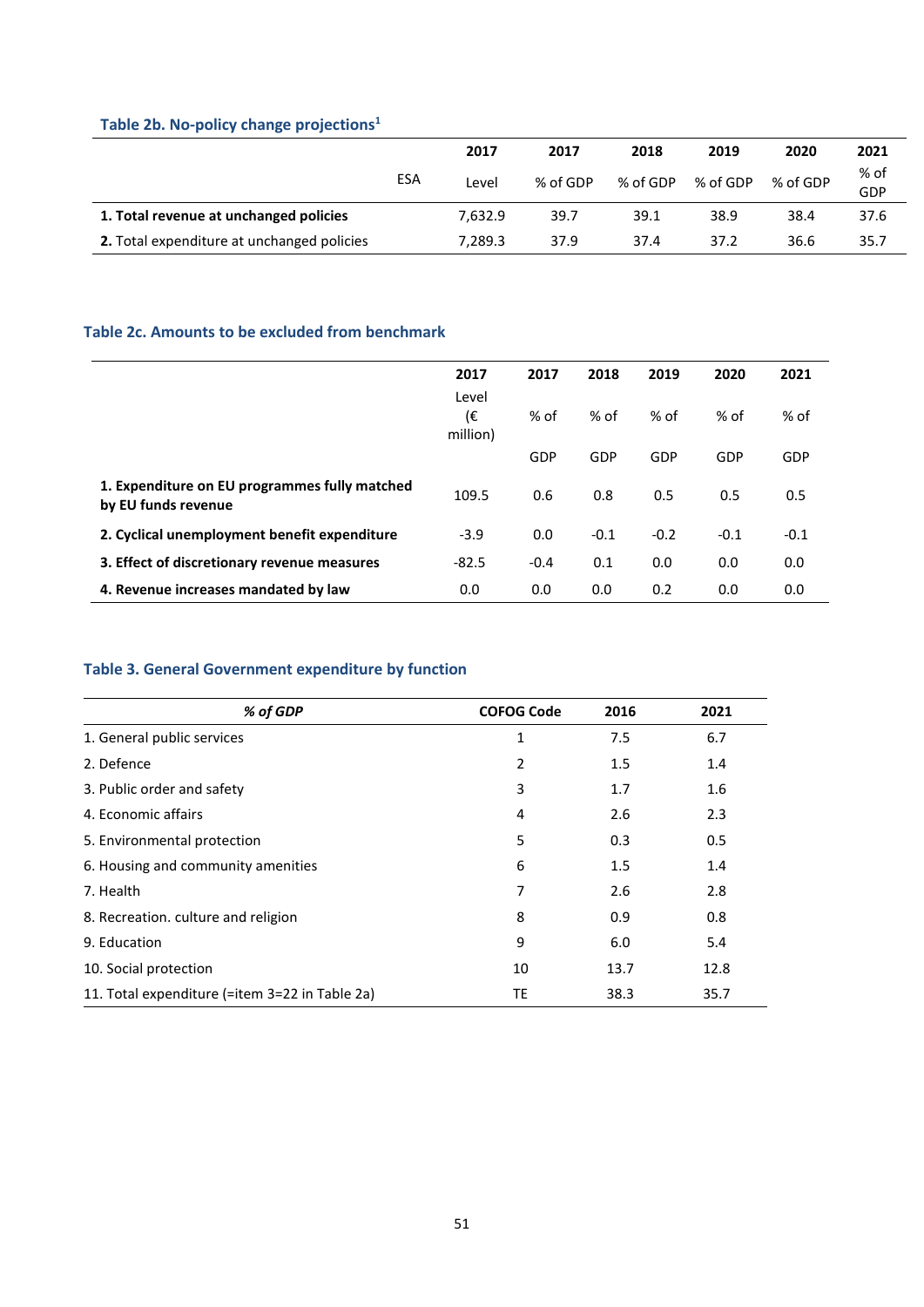| % of GDP                                | <b>ESA Code</b> | 2017   | 2018   | 2019   | 2020   | 2021   |
|-----------------------------------------|-----------------|--------|--------|--------|--------|--------|
| 1. Gross debt                           |                 | 97.5   | 105.6  | 100.0  | 94.6   | 88.0   |
| 2. Change in gross debt ratio           |                 | $-3.6$ | 12.6   | $-1.0$ | $-0.9$ | $-2.0$ |
| Contributions to changes in gross debt  |                 |        |        |        |        |        |
| 3. Primary balance                      | $B.9+D.41$      | 4.4    | 4.5    | 4.7    | 4.6    | 4.6    |
| 4. Interest expenditure                 | D.41            | 2.6    | 2.8    | 2.9    | 2.9    | 2.7    |
| 5. Stock-flow adjustment                |                 | $-1.8$ | 14.3   | 0.8    | 0.9    | $-0.1$ |
| of which:                               |                 |        |        |        |        |        |
| - Differences between cash and accruals |                 | $-0.6$ | 0.0    | 0.0    | 0.0    | 0.0    |
| - Net accumulation of financial assets  |                 | 3.0    | $-1.3$ | 14.3   | 0.8    | 0.9    |
| p.m.: Implicit interest rate on debt    |                 | 2.6    | 2.6    | 3.1    | 2.9    | 3.0    |
| 6. Liquid financial assets8             |                 | 28.5   | 25.8   | 38.9   | 37.9   | 37.1   |
| 7. Net financial debt $(7=1-6)$         |                 | 78.1   | 71.7   | 66.7   | 62.0   | 57.5   |

## **Table 4. General government debt developments**

## **Table 5. Cyclical Developments**

| % of GDP                                         | <b>ESA</b><br>Code | 2017   | 2018 | 2019 | 2020 | 2021 |
|--------------------------------------------------|--------------------|--------|------|------|------|------|
| 1. Real GDP growth (%)                           |                    | 3.4    | 3.9  | 3.8  | 3.6  | 3.2  |
| 2. Net lending of general government             | <b>B.9</b>         | 1.8    | 1.7  | 1.7  | 1.8  | 1.9  |
| 3. Interest expenditure                          | D.41               | 2.6    | 2.8  | 2.9  | 2.9  | 2.7  |
| 4. One-off and other temporary measures $1$      |                    | 0.0    | 0.0  | 0.0  | 0.0  | 0.0  |
| 5. Potential GDP growth (%)                      |                    | 1.9    | 2.5  | 3.1  | 3.2  | 3.2  |
| contributions:                                   |                    |        |      |      |      |      |
| - labour                                         |                    | 1.0    | 1.1  | 1.3  | 1.2  | 1.1  |
| - capital                                        |                    | 1.1    | 1.5  | 1.7  | 1.8  | 1.8  |
| - total factor productivity                      |                    | $-0.2$ | 0.0  | 0.1  | 0.2  | 0.3  |
| 6. Output gap                                    |                    | 1.1    | 2.4  | 2.9  | 2.9  | 2.8  |
| 7. Cyclical budgetary component                  |                    | 0.6    | 1.2  | 1.5  | 1.5  | 1.4  |
| 8. Cyclically-adjusted balance (2 - 7)           |                    | 1.2    | 0.4  | 0.2  | 0.2  | 0.5  |
| 9. Cyclically-adjusted primary balance $(8 + 3)$ |                    | 3.8    | 3.3  | 3.2  | 3.1  | 3.2  |
| 10. Structural balance (8 - 4)                   |                    | 1.2    | 0.4  | 0.2  | 0.2  | 0.5  |

*<sup>1</sup>A plus sign means deficit-reducing one-off measures*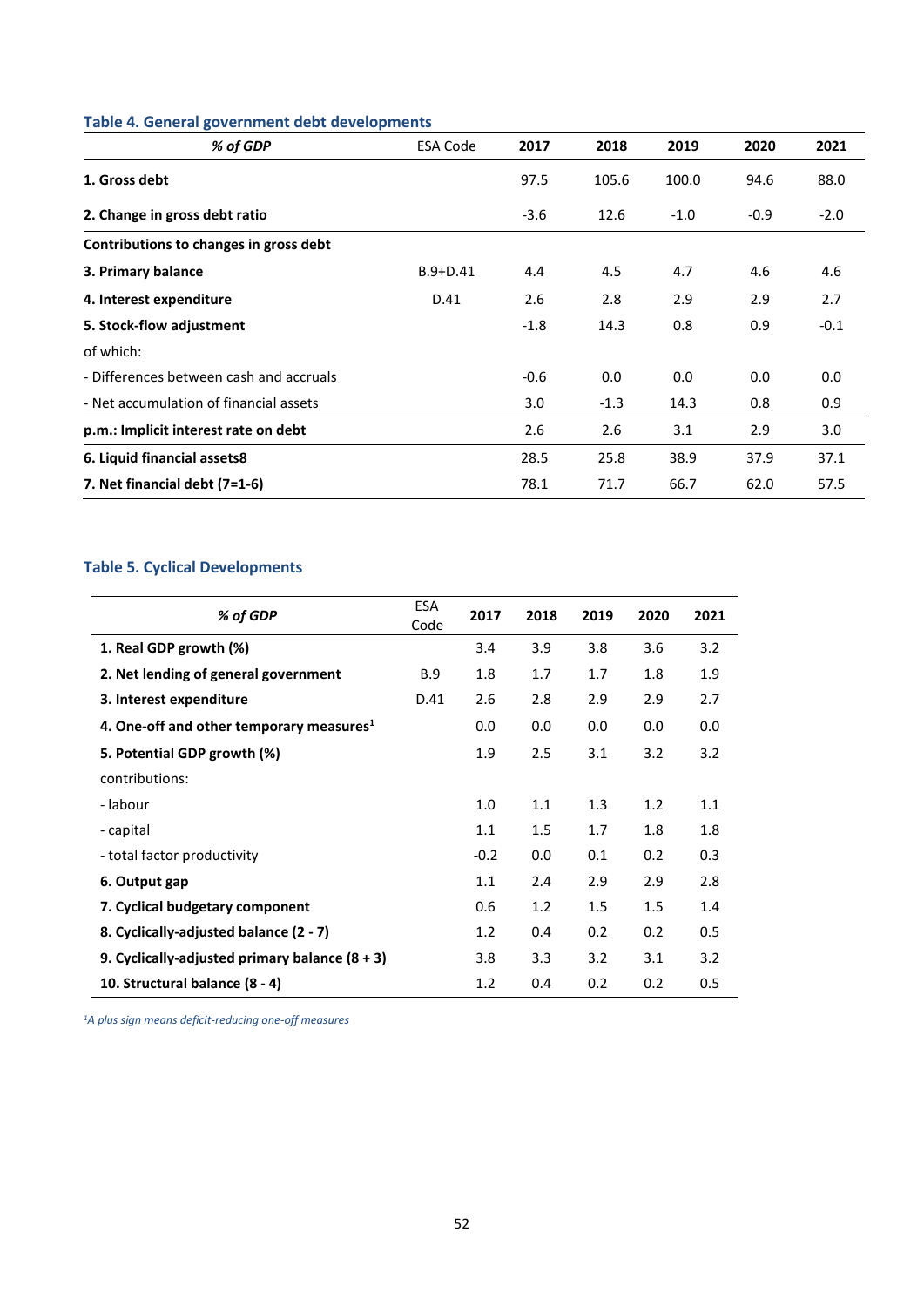# **Table 6. Divergence from previous update**

|                                           | <b>ESA Code</b> | 2017   | 2018  | 2019  | 2020 | 2021 |
|-------------------------------------------|-----------------|--------|-------|-------|------|------|
| Real GDP growth (%)                       |                 |        |       |       |      |      |
| Previous update                           |                 | 2.9    | 2.9   | 2.7   | 2.7  | n.a. |
| Current update                            |                 | 3.9    | 3.8   | 3.6   | 3.2  | 3.0  |
| <b>Difference</b>                         |                 | 1.0    | 0.9   | 0.9   | 0.5  |      |
| General government net lending (% of GDP) | <b>B.9</b>      |        |       |       |      |      |
| Previous update                           |                 | 0.2    | 0.4   | 0.4   | 0.4  | n.a. |
| Current update                            |                 | 1.8    | 1.7   | 1.7   | 1.8  | 1.9  |
| <b>Difference</b>                         |                 | 1.6    | 1.3   | 1.3   | 1.4  |      |
| General government gross debt (% of GDP)  |                 |        |       |       |      |      |
| Previous update                           |                 | 104.0  | 99.7  | 94.6  | 88.8 | n.a. |
| Current update                            |                 | 97.5   | 105.6 | 100.0 | 94.6 | 88.0 |
| Difference                                |                 | $-6.5$ | 5.9   | 5.4   | 5.8  |      |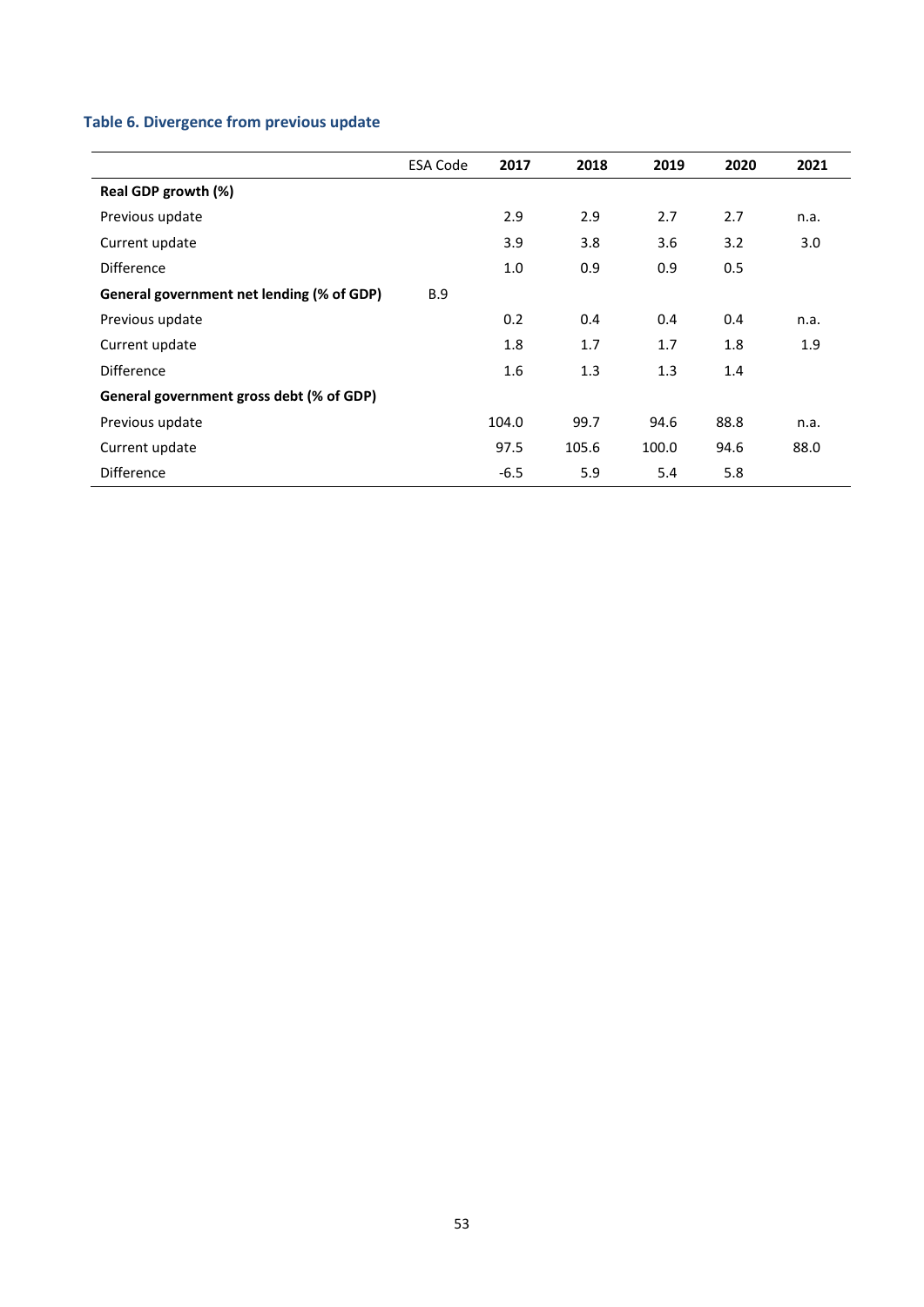# **Table 7. Long-term sustainability of public finances**

| % of GDP                                                                                                                                                                                       | 2007        | 2010        | 2020        | 2030        | 2040        | 2050        | 2060        |
|------------------------------------------------------------------------------------------------------------------------------------------------------------------------------------------------|-------------|-------------|-------------|-------------|-------------|-------------|-------------|
| Total expenditure                                                                                                                                                                              | 37.6        | 42.0        | 37.1        | 35.1        | 34.0        | 33.3        | 33.2        |
| Of which: age-related<br>expenditures                                                                                                                                                          | 15.4        | 18.3        | 17.9        | 16.1        | 15.0        | 14.3        | 14.2        |
| Pension expenditure                                                                                                                                                                            | 6.0         | 6.9         | 9.2         | 8.8         | 8.5         | 8.1         | 8.1         |
| Social security pension                                                                                                                                                                        | 4.0         | 4.8         | 7.1         | 7.4         | 7.4         | 7.8         | 8.0         |
| Old-age and early pensions                                                                                                                                                                     | 2.9         | 3.6         | 5.8         | 6.0         | 6.1         | 6.4         | 6.7         |
| Other pensions (disability.<br>survivors)                                                                                                                                                      | 1.1         | 1.2         | 1.3         | 1.4         | 1.4         | 1.3         | 1.3         |
| Occupational pensions (if in<br>general government) <sup>1</sup>                                                                                                                               | 2.0         | 2.1         | 2.1         | 1.4         | 1.0         | 0.3         | 0.1         |
| Health care                                                                                                                                                                                    | 2.6         | 3.0         | 2.6         | 2.4         | 2.2         | 2.2         | 2.1         |
| Long-term care                                                                                                                                                                                 | 0.2         | 0.2         | 0.3         | 0.3         | 0.3         | 0.3         | 0.3         |
| Education expenditure <sup>2</sup>                                                                                                                                                             | 5.9         | 6.9         | 5.0         | 3.9         | 3.3         | 3.0         | 3.0         |
| Other age-related expenditures                                                                                                                                                                 | 0.7         | 1.3         | 0.8         | 0.7         | 0.7         | 0.7         | 0.7         |
| Interest expenditure <sup>3</sup>                                                                                                                                                              | $\cdots$    | $\cdots$    | $\cdots$    | $\cdots$    | $\cdots$    | $\cdots$    | $\cdots$    |
| Total revenue                                                                                                                                                                                  | 40.8        | 37.3        | 39.0        | 38.6        | 38.7        | 38.6        | 38.2        |
| Of which: property income                                                                                                                                                                      | 0.6         | 1.4         | 0.8         | 0.8         | 0.8         | 0.8         | 0.8         |
| Of which: from pensions<br>contributions (or social<br>contributions if appropriate)<br>Pension reserve fund assets                                                                            | 5.8<br>32.7 | 7.0<br>36.2 | 7.3<br>35.9 | 7.5<br>32.6 | 7.6<br>30.4 | 7.5<br>28.6 | 7.1<br>20.8 |
| Of which: consolidated public<br>pension fund assets (assets<br>other than government<br>liabilities)                                                                                          | $\cdots$    | $\cdots$    | $\cdots$    | $\cdots$    | $\cdots$    | $\cdots$    | $\cdots$    |
| Systemic pension reforms                                                                                                                                                                       | $\cdots$    | $\cdots$    | $\cdots$    |             | $\cdots$    | $\cdots$    | $\cdots$    |
| Social contributions diverted to<br>mandatory private scheme                                                                                                                                   |             | $\cdots$    |             |             |             | $\cdots$    | $\cdots$    |
| Pension expenditure paid by<br>mandatory private scheme                                                                                                                                        |             |             |             |             |             |             |             |
| Assumptions                                                                                                                                                                                    |             |             |             |             |             |             |             |
| Labour productivity growth                                                                                                                                                                     | 0.4         | 0.3         | $1.0\,$     | $1.0\,$     | 1.3         | 1.7         | 1.6         |
| Real GDP growth                                                                                                                                                                                | 4.8         | 1.3         | 3.2         | 2.3         | 2.3         | 2.0         | 2.0         |
| Participation rate males (aged<br>$15-64)$                                                                                                                                                     | 82.9        | 80.4        | 79.4        | 80.2        | 80.0        | 80.5        | 80.9        |
| Participation rates females                                                                                                                                                                    | 65.4        | 67.4        | 71.3        | 74.0        | 74.4        | 75.4        | 76.3        |
| (aged 15-64)                                                                                                                                                                                   | 73.9        | 73.6        | 75.2        | 77.0        | 77.1        | 77.9        | 78.6        |
| Total participation rates (aged<br>$15-64)$                                                                                                                                                    | 3.9         | 6.3         | 6.5         | 5.0         | 5.0         | 5.0         | 5.0         |
| Unemployment rate (15+)                                                                                                                                                                        | 12.4        | 12.7        | 16.7        | 20.3        | 22.8        | 26.6        | 31.7        |
| Population aged 65+ over total<br>population<br>$^1$ Occupational Pension expenditure projection results are extracted from an expert actuarial study and also take into account the lump-sum. | 0.4         | 0.3         | $1.0\,$     | $1.0\,$     | 1.3         | 1.7         | 1.6         |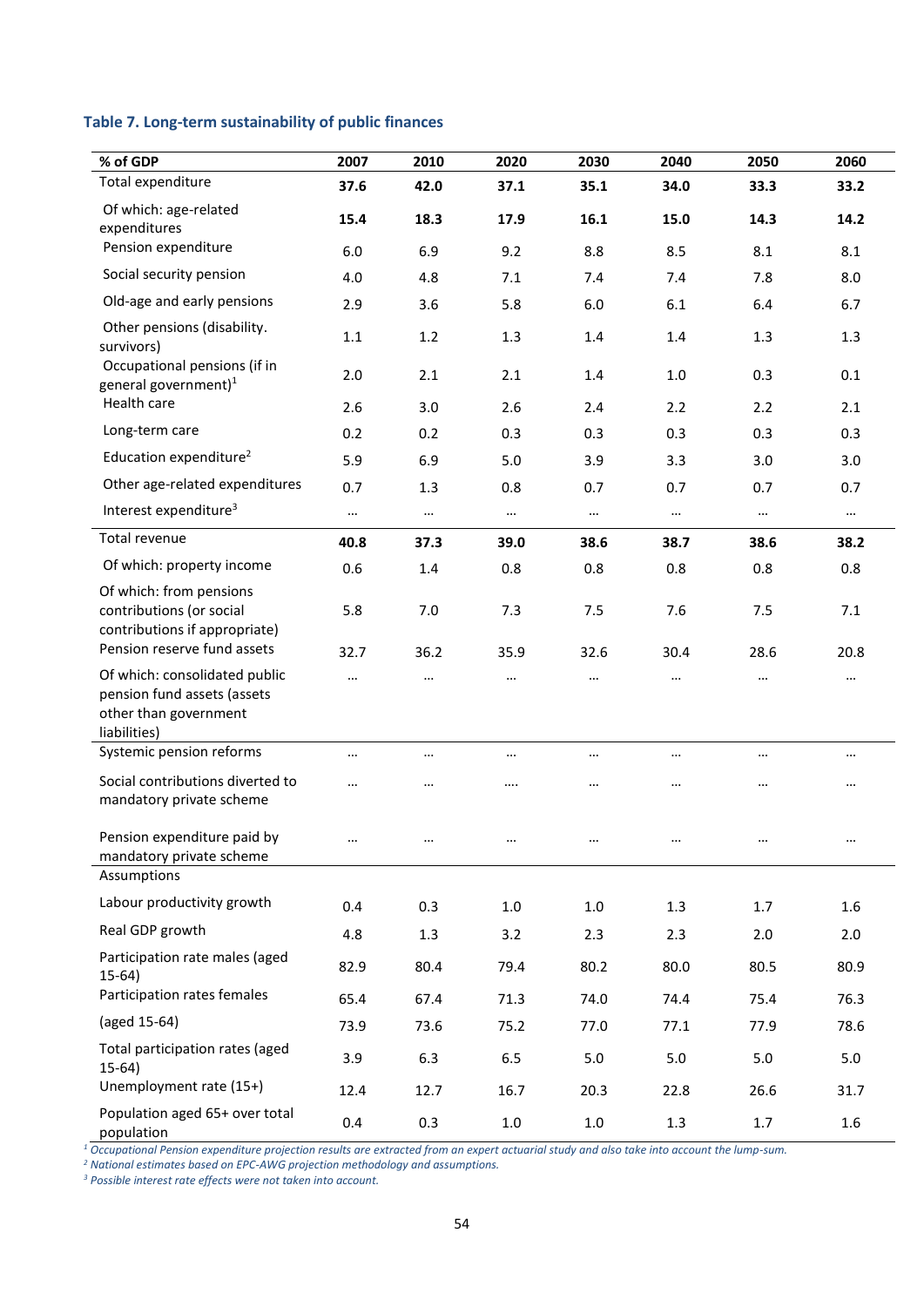# **Table 7a. Contingent liabilities**

| % of GDP                                 | 2017 | 2018 |
|------------------------------------------|------|------|
| <b>Public guarantees</b>                 | 10.6 | 10.1 |
| Of which: linked to the financial sector | 0.0  | 0.0  |